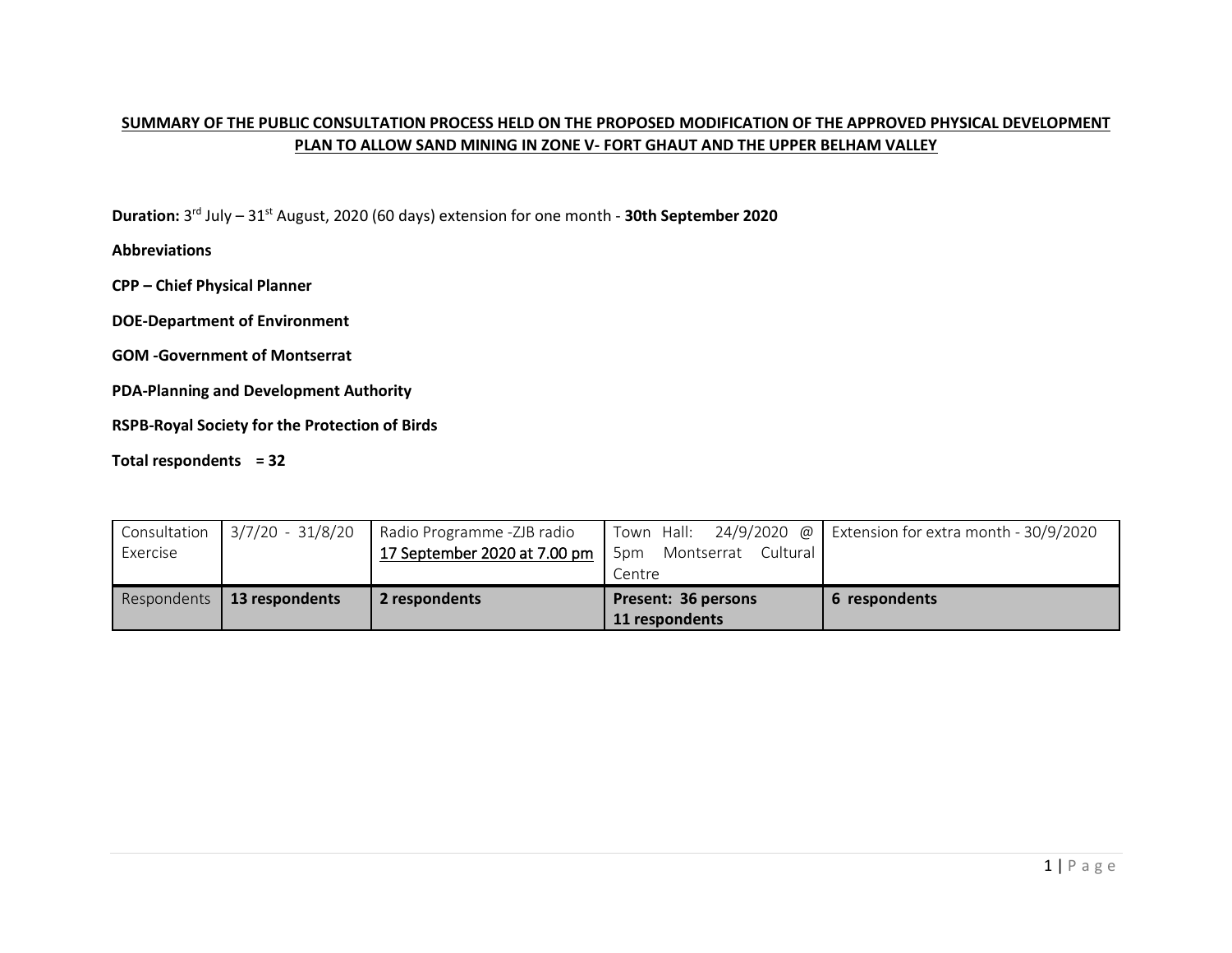|              | <b>RESPONDENT</b>                        | <b>DATE</b>         | <b>COMMENT</b>                                                                                                                                                                                                                                                                                                                                                                                                                                                                                                                                                                      | <b>PDA RESPONSE</b>                                                                                                                                                                                                                                                                                                                                                                                                     |
|--------------|------------------------------------------|---------------------|-------------------------------------------------------------------------------------------------------------------------------------------------------------------------------------------------------------------------------------------------------------------------------------------------------------------------------------------------------------------------------------------------------------------------------------------------------------------------------------------------------------------------------------------------------------------------------------|-------------------------------------------------------------------------------------------------------------------------------------------------------------------------------------------------------------------------------------------------------------------------------------------------------------------------------------------------------------------------------------------------------------------------|
| $\mathbf{1}$ | Pamela Fulford, Resident of Old<br>Towne | Sat, Jul 4,<br>2020 | Belham Valley residents have long<br>suffered incessantly loud<br>industrial clanking and crunching,<br>day-long dust and disappointing<br>illegal mining incursions down the<br>valley. For many years, we have<br>suffered huge dump trucks<br>dangerously speeding through our<br>residential streets. Huge ponds<br>have been dug by the miners in<br>the lower Belham Valley creating<br>unsafe, mosquito infested areas.                                                                                                                                                      | <b>An Environmental</b><br><b>Management Plan would</b><br>be developed and<br>incorporated as part of<br>the management for<br>both areas. The traffic<br>would be routed to Cork<br><b>Hill and monitoring of</b><br>the traffic will be done in<br>conjunction with the<br>Police.                                                                                                                                   |
|              |                                          |                     | The Belham Valley sand that was<br>approved to be mined in the<br>original approved PDP is now<br>depleted, as stated in your July<br>reports. Give Belham Valley<br>residents a break and leave this<br>once beautiful valley that now<br>resembles the face of<br>Mars. Further digging up an<br>additional 30 acres up the Belham<br>Valley will add insult to injury,<br>injury that the Belham Valley<br>residents will continue to suffer<br>over the next decade. Trust has<br>been broken and we do not<br>believe the miners will follow<br>Government laws or regulations | The location of the sand<br>miners would be<br>positioned much further<br>away from the residents<br>of Old Towne and Isles<br><b>Bay with minimal impact</b><br>to residents. The<br><b>Ministry will ensure that</b><br>all the sand miners<br>comply with the relevant<br>laws going forward.<br>Sand mining is an<br>important industry and<br><b>GOM</b> is seeking to<br>ensure that mining is<br>conducted in an |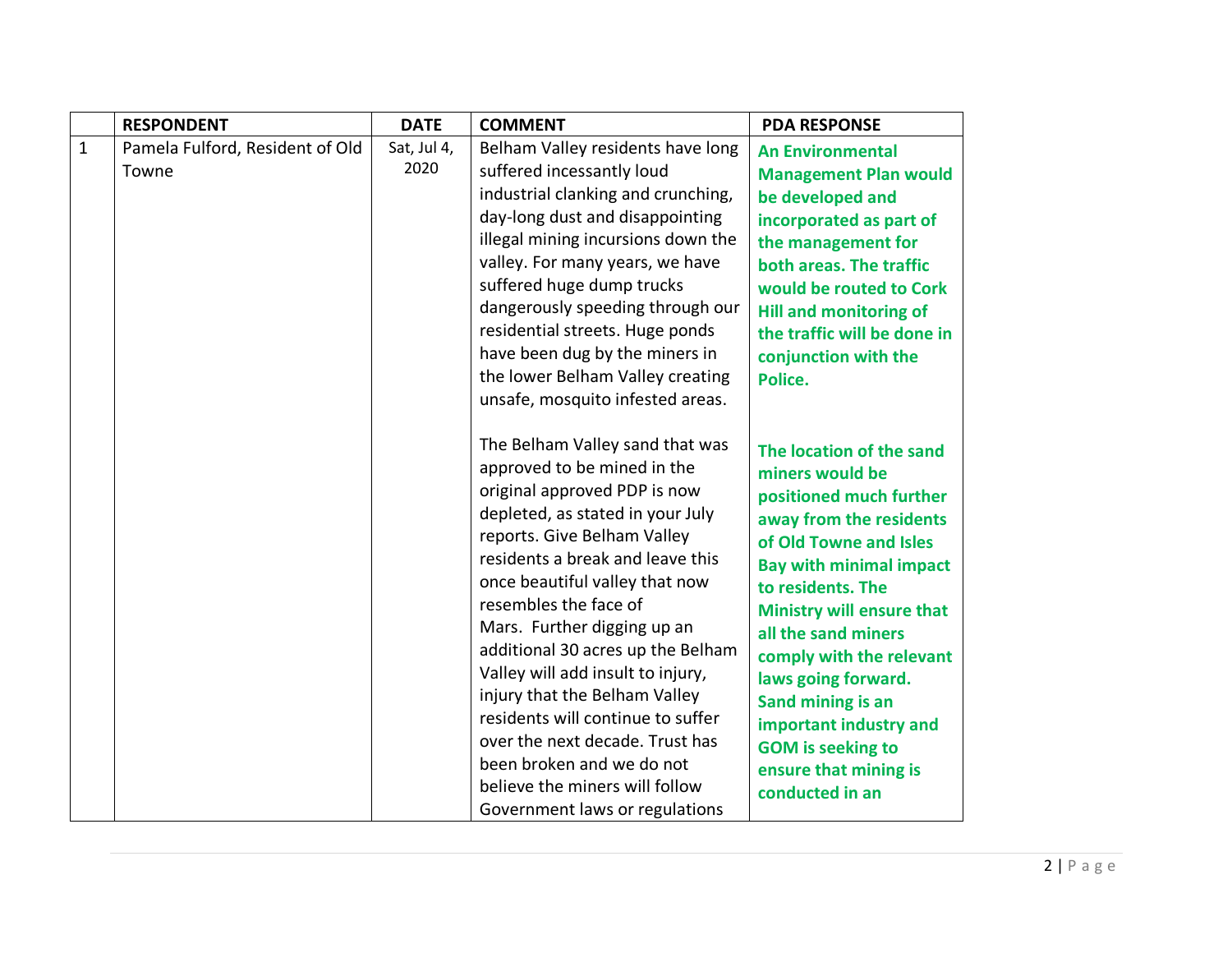|                | <b>RESPONDENT</b> | <b>DATE</b>                | <b>COMMENT</b>                                                                                                                                                                                                                                                                                                                                                                                                                                                                                                                                                                      | <b>PDA RESPONSE</b>                                                                                                                                                                                                                                                                                                                                                                                    |
|----------------|-------------------|----------------------------|-------------------------------------------------------------------------------------------------------------------------------------------------------------------------------------------------------------------------------------------------------------------------------------------------------------------------------------------------------------------------------------------------------------------------------------------------------------------------------------------------------------------------------------------------------------------------------------|--------------------------------------------------------------------------------------------------------------------------------------------------------------------------------------------------------------------------------------------------------------------------------------------------------------------------------------------------------------------------------------------------------|
|                |                   |                            | in or adjacent to residential areas,<br>environmentally significant areas<br>or protective buffers.                                                                                                                                                                                                                                                                                                                                                                                                                                                                                 | environmentally<br>sustainable fashion.                                                                                                                                                                                                                                                                                                                                                                |
|                |                   |                            | All future sand mining activities<br>should be located in properly<br>zoned industrial areas, far from<br>current residential, commercial or<br>environmentally significant areas.<br>Further mining in the Belham<br>Valley should not be allowed.                                                                                                                                                                                                                                                                                                                                 |                                                                                                                                                                                                                                                                                                                                                                                                        |
| $\overline{2}$ | Jeremy Thorn      | Sun<br>7/5/2020<br>8:19 PM | The Belham Valley is a residential<br>area and residents bought their<br>homes without the expectation of<br>heavy industrial activity. Sand<br>mining in my personal experience<br>results in the roar of loud diesel<br>engines, clanking, crunching, dust<br>and large dump trucks on<br>residential streets. Ponds left by<br>miners in the lower Belham Valley<br>in the past created mosquito-<br>breeding habitat. Sand mining is a<br>deterrent to visitors from abroad<br>who spend significant amounts<br>during their time on Montserrat.<br>Residential areas should be | The location is further up<br>the Belham Valley and<br><b>Fort Ghaut which is even</b><br>further away. The dusts<br>and clanking will be<br>concentrated outside the<br>residential zones. The<br><b>EMP will ensure that</b><br>miners don't leave big<br>ponds for mosquito<br>breeding and active<br>monitoring to ensure no<br>mosquito breeding<br>grounds exists.<br><b>Good urban planning</b> |
|                |                   |                            | separated from commercial areas                                                                                                                                                                                                                                                                                                                                                                                                                                                                                                                                                     | encourages some form                                                                                                                                                                                                                                                                                                                                                                                   |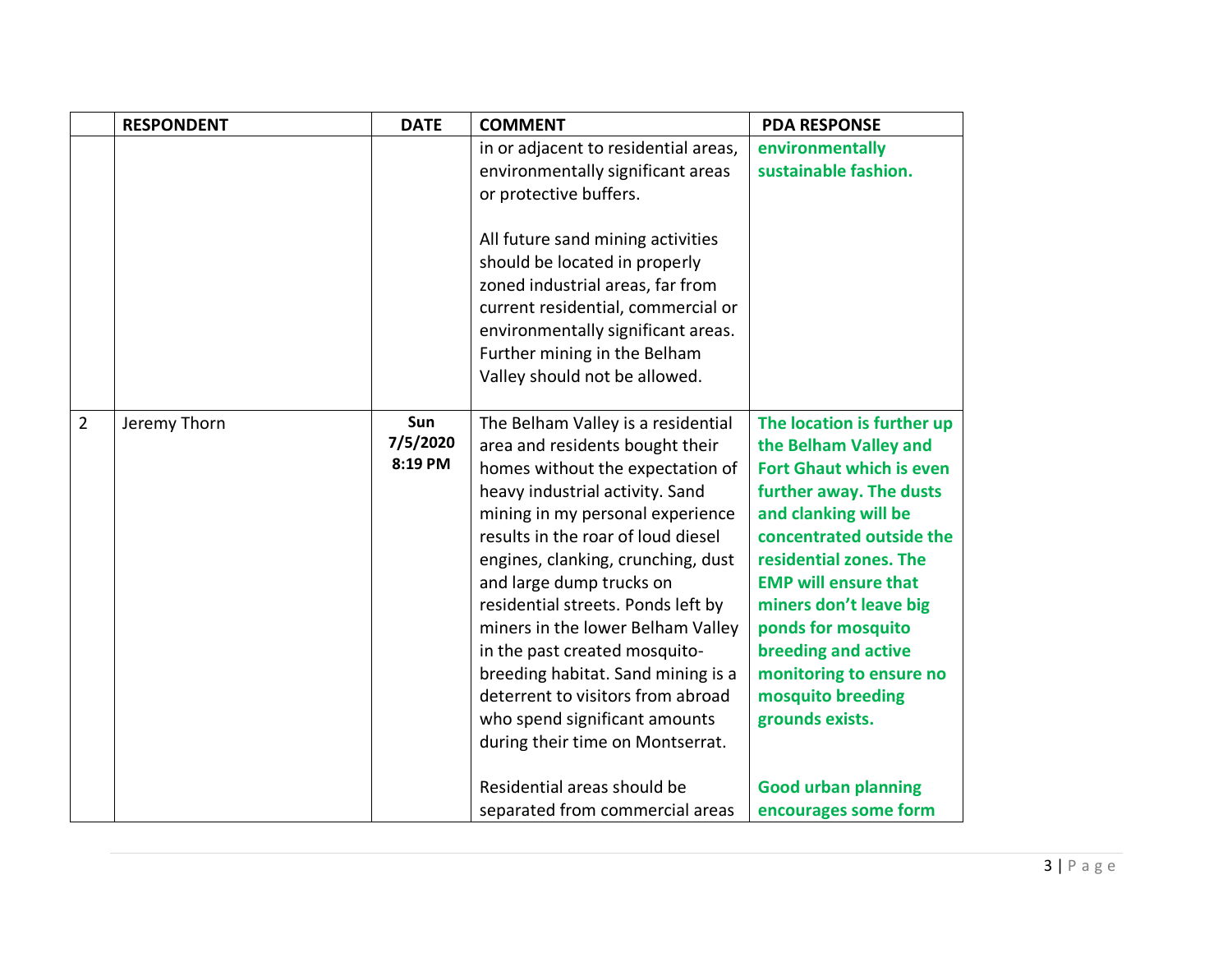| <b>RESPONDENT</b> | <b>DATE</b> | <b>COMMENT</b>                     | <b>PDA RESPONSE</b>            |
|-------------------|-------------|------------------------------------|--------------------------------|
|                   |             | in keeping with good               | of mixed use where             |
|                   |             | community/urban planning           | commercial and                 |
|                   |             | practices. The proposed buffer     | residential can co-exists.     |
|                   |             | area is inadequate for this        |                                |
|                   |             | purpose. At a bare minimum, the    | The proposed buffer was        |
|                   |             | eastern boundary of the buffer     | devised for the Lower          |
|                   |             | zone should be moved further       | <b>Belham and is already</b>   |
|                   |             | eastward to a point on the         | incorporated in the            |
|                   |             | Belham River up past the old       | <b>Approved Physical</b>       |
|                   |             | Belham Bridge to where the         | <b>Development Plan. The</b>   |
|                   |             | boundary between the               | buffer area is adequate        |
|                   |             | condominiums and the               | and when volcanic              |
|                   |             | conservation area runs down        | activities are low sand        |
|                   |             | toward the river. People on        | miners are encouraged          |
|                   |             | Garibaldi Hill, in Isles Bay       | to go further up the           |
|                   |             | Plantation, Happy Hill, Friths and | <b>Belham Valley.</b>          |
|                   |             | in the condominiums (that we       |                                |
|                   |             | hope will be rebuilt) deserve to   |                                |
|                   |             | have a place where they can        |                                |
|                   |             | quietly enjoy home life and the    |                                |
|                   |             | natural beauty of this area.       |                                |
|                   |             |                                    |                                |
|                   |             | In a similar vein, no extraction   | <b>No extraction is taking</b> |
|                   |             | should occur on Isles Bay Beach    | place on Isles Bay Beach       |
|                   |             | below the bluff, immediately       | below the bluff.               |
|                   |             | below Garibaldi residences.        |                                |
|                   |             | A complete ban on sand mining      |                                |
|                   |             | throughout all the Belham Valley   | A complete ban will not        |
|                   |             | would protect residents' interests | be necessary. Measures         |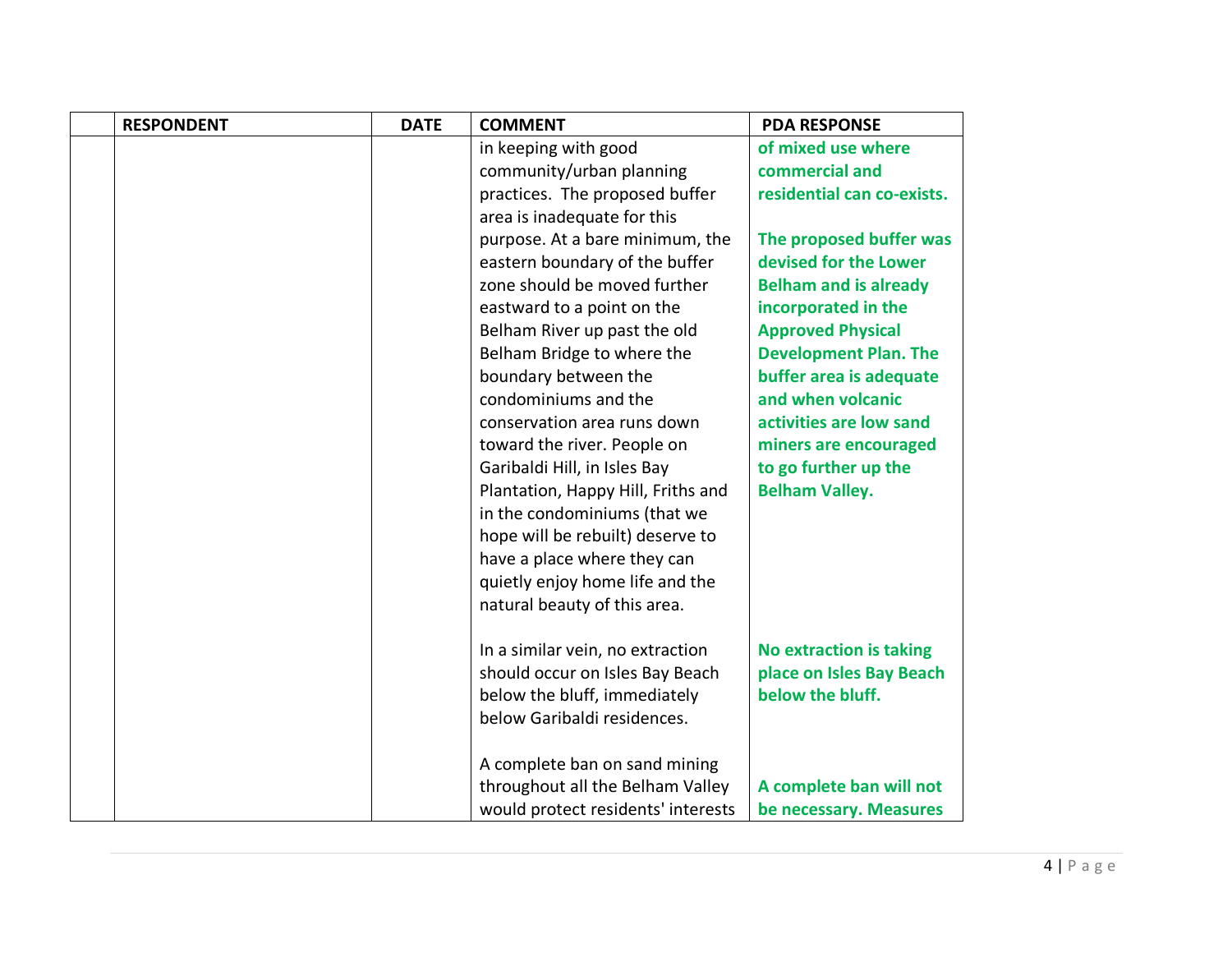|                | <b>RESPONDENT</b> | <b>DATE</b> | <b>COMMENT</b>                        | <b>PDA RESPONSE</b>      |
|----------------|-------------------|-------------|---------------------------------------|--------------------------|
|                |                   |             | better than just enlarging the        | will be put in place to  |
|                |                   |             | buffer area, but I recognize that     | ensure that the sand     |
|                |                   |             | sand mining and other initiatives     | mining industry operates |
|                |                   |             | (perhaps Government-supported         | in an environmentally    |
|                |                   |             | solar panel installation on           | friendly environment.    |
|                |                   |             | dwellings to reduce citizens'         |                          |
|                |                   |             | electricity costs) can provide        |                          |
|                |                   |             | employment that is needed on          |                          |
|                |                   |             | the island until tourism rebounds.    |                          |
|                |                   |             | For greater clarity, the larger       |                          |
|                |                   |             | buffer zone that is necessary to      |                          |
|                |                   |             | protect the residential area is       |                          |
|                |                   |             | shown on a map which I have           |                          |
|                |                   |             | attached.                             |                          |
|                |                   |             | Broadly, it is my opinion that        |                          |
|                |                   |             | further mining in the Belham          |                          |
|                |                   |             | Valley should not be allowed, but     |                          |
|                |                   |             | I recognize the political reality and |                          |
|                |                   |             | therefore put forward this            |                          |
|                |                   |             | compromise.                           |                          |
|                |                   |             | Jeremy Thorn Old Towne                |                          |
|                |                   |             |                                       |                          |
| $\overline{3}$ | <b>Eric Tomme</b> | Fri         | Dear Physical Planning Unit,          |                          |
|                |                   | 7/10/2020   |                                       |                          |
|                |                   | 4:40 PM     | Please read below our comments        |                          |
|                |                   |             | on Sand Mining in the Upper           |                          |
|                |                   |             | Belham Valley (Zone V)                |                          |
|                |                   |             |                                       |                          |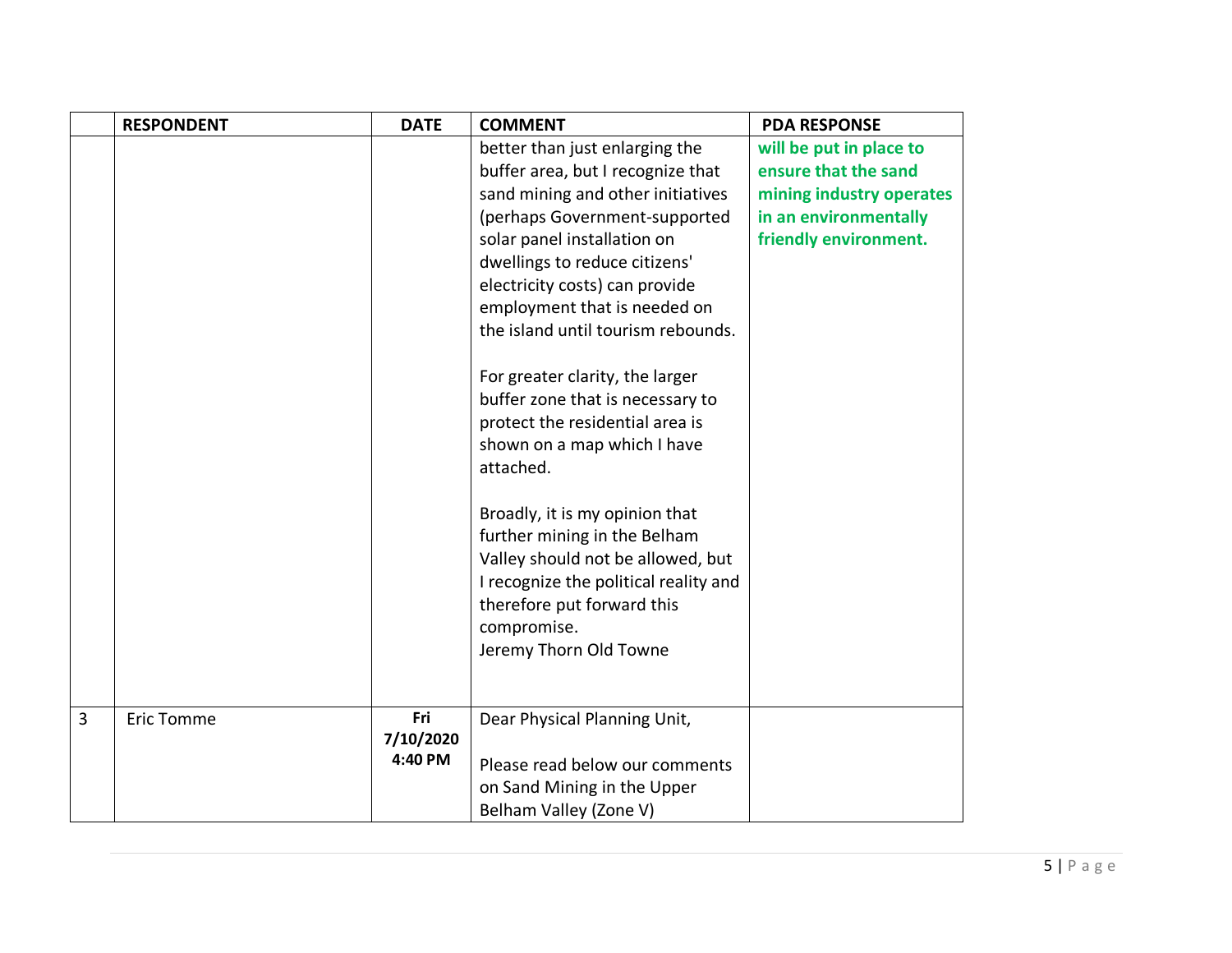| <b>RESPONDENT</b> | <b>DATE</b> | <b>COMMENT</b>                                                                                                                                                                                                                                                                                                                                                                                                                                                                                                                                                                                                                                                                                                                 | <b>PDA RESPONSE</b>                                                                                                                                                                                                                                                                                                                                  |
|-------------------|-------------|--------------------------------------------------------------------------------------------------------------------------------------------------------------------------------------------------------------------------------------------------------------------------------------------------------------------------------------------------------------------------------------------------------------------------------------------------------------------------------------------------------------------------------------------------------------------------------------------------------------------------------------------------------------------------------------------------------------------------------|------------------------------------------------------------------------------------------------------------------------------------------------------------------------------------------------------------------------------------------------------------------------------------------------------------------------------------------------------|
|                   |             | 1)<br>On page 3 of your document<br>"Sand Mining in the Upper<br>Belham Valley (Zone V) we read<br>this:<br>"Furthermore, the Physical<br>Planning Unit commissioned IMC<br>Worldwide to undertake an<br><b>Environmental Impact</b><br>Assessment of the Belham Valley<br>to cover all the existing miners<br>operating in the valley".<br>Is the IMC EIA study subject to the<br>upper Belham Valley (seen as<br>above the former bridge) or does<br>this cover the Valley from the<br>beach to the base of Gages<br>Mountain? Where can we find<br>information on the IMC EIA study,<br>was this made aware to the<br>public?<br>The PPU is well aware of the<br>Court Injunction and Consent<br>Order related to the lower | 1) The EIA from IMC<br><b>Worldwide covers the</b><br>entire Belham Valley<br>area and will not be an<br>issue for the additional<br>area identified for sand<br>mining since the<br>environmental impacts<br>are similar in nature.<br>The PPU is aware of the<br><b>Court injunction in</b><br>relation to the Lower<br><b>Belham Valley as it</b> |
|                   |             | Belham Valley (under the former<br>bridge) and this should remain<br>respected as is currently the case.                                                                                                                                                                                                                                                                                                                                                                                                                                                                                                                                                                                                                       | relates to the former<br>bridge. The proposed<br>new area for sand<br>mining is a long distance                                                                                                                                                                                                                                                      |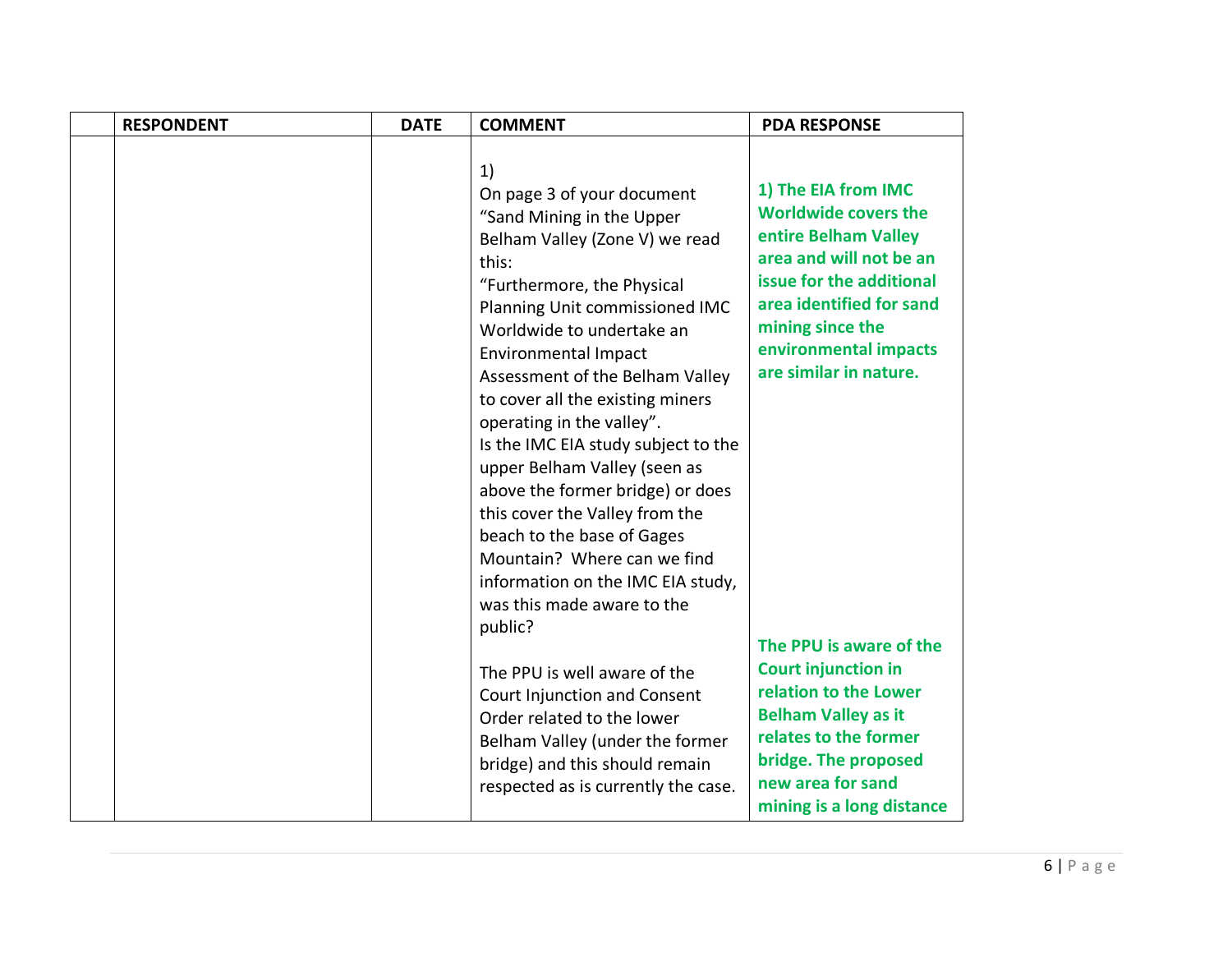| <b>RESPONDENT</b> | <b>DATE</b> | <b>COMMENT</b>                                                                                                                                                                                                                                                                                                                                                                                                                                                                                                           | <b>PDA RESPONSE</b>                                                                                                                                                                                                                                                                                                                                                                                                     |
|-------------------|-------------|--------------------------------------------------------------------------------------------------------------------------------------------------------------------------------------------------------------------------------------------------------------------------------------------------------------------------------------------------------------------------------------------------------------------------------------------------------------------------------------------------------------------------|-------------------------------------------------------------------------------------------------------------------------------------------------------------------------------------------------------------------------------------------------------------------------------------------------------------------------------------------------------------------------------------------------------------------------|
|                   |             |                                                                                                                                                                                                                                                                                                                                                                                                                                                                                                                          | east of the Old Belham                                                                                                                                                                                                                                                                                                                                                                                                  |
|                   |             |                                                                                                                                                                                                                                                                                                                                                                                                                                                                                                                          | <b>Bridge Road.</b>                                                                                                                                                                                                                                                                                                                                                                                                     |
|                   |             |                                                                                                                                                                                                                                                                                                                                                                                                                                                                                                                          |                                                                                                                                                                                                                                                                                                                                                                                                                         |
|                   |             | 2) This document clearly describes<br>the mining extension further<br>upstream into the current zone V,<br>however your statement below in<br>page 4 describes the whole<br>Valley. This is very misleading as<br>there is NO mining allowed below<br>the Belham bridge.                                                                                                                                                                                                                                                 | 2) The new zone extends<br>into Zone V and does not<br>reflect the entire Valley.<br>No mining is presently<br>allowed below the<br>bridge.                                                                                                                                                                                                                                                                             |
|                   |             | Efforts will be made to minimise<br>the effects of the mining and<br>export of material from sand<br>mining in the Belham valley,<br>taking into consideration the<br>nature of local guesthouse/hotel<br>and restaurant businesses,<br>residential accommodation and<br>other approved land uses. To this<br>end, all sand mining activities will<br>be regulated in line with the<br>Physical Planning Act and<br>regulations governing the industry<br>to ensure sustainability of the<br>sand mining industry and to | <b>Efforts will be made to</b><br>minimise the effects of<br>the mining of material<br>from sand mining in the<br><b>Belham Valley. Impacts</b><br>on all other approved<br>land uses will be<br>minimized. All sand<br>mining activities will be<br>regulated in line with the<br><b>Physical Planning Act</b><br>and all Regulations<br>governing the industry.<br>The aim is to ensure<br>sustainability of the sand |
|                   |             |                                                                                                                                                                                                                                                                                                                                                                                                                                                                                                                          | mining industry and to                                                                                                                                                                                                                                                                                                                                                                                                  |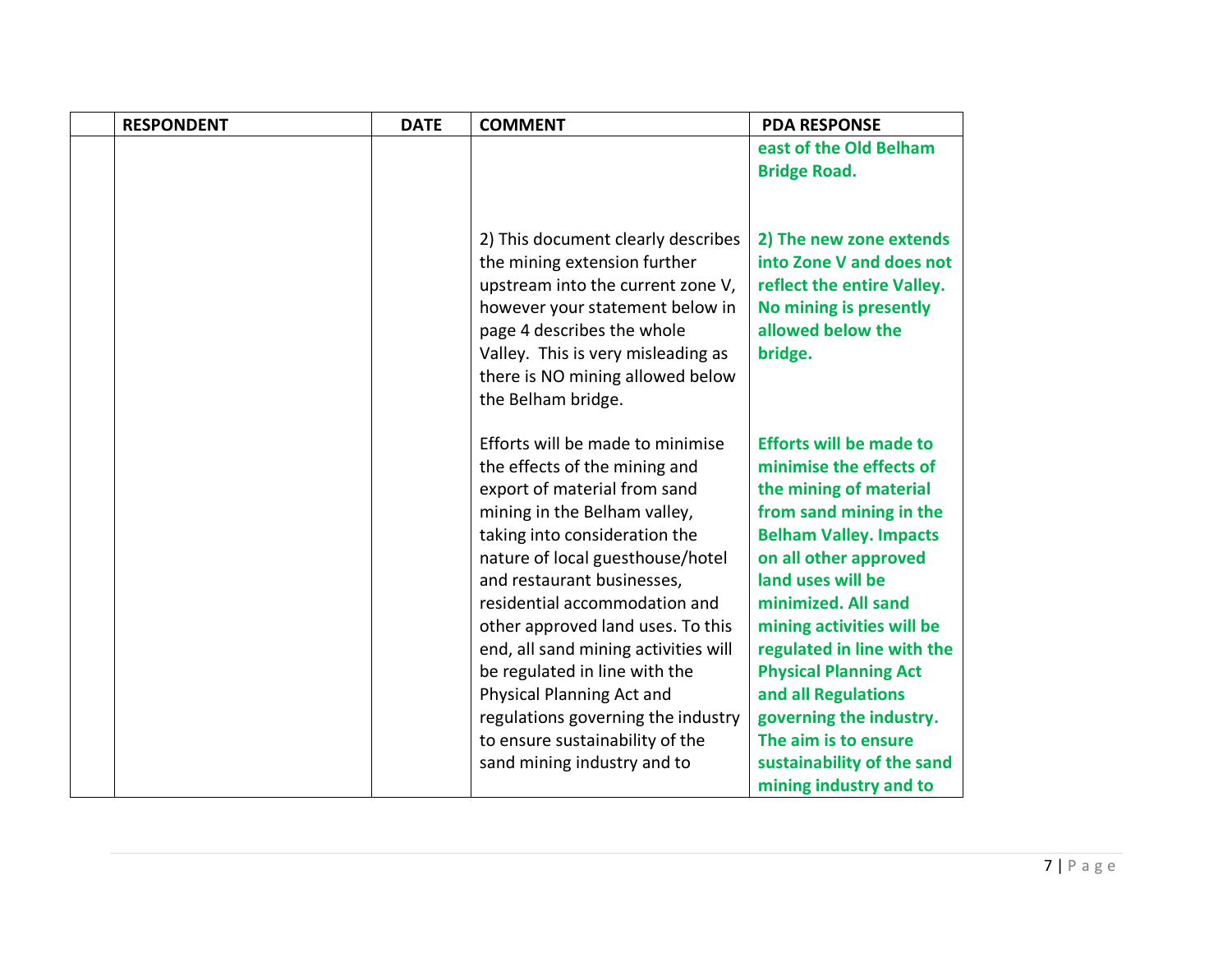| <b>RESPONDENT</b> | <b>DATE</b> | <b>COMMENT</b>                       | <b>PDA RESPONSE</b>            |
|-------------------|-------------|--------------------------------------|--------------------------------|
|                   |             | minimise environmental               | minimise environmental         |
|                   |             | degradation to the environment.      | degradation.                   |
|                   |             |                                      |                                |
|                   |             | Please be specific and mention       |                                |
|                   |             | activities above the Belham          |                                |
|                   |             | bridge, NO mining activities at all  |                                |
|                   |             | below the bridge (given current      |                                |
|                   |             | volcano Hazard level) this to avoid  |                                |
|                   |             | GoM to be in breach of the Court     |                                |
|                   |             | orders.                              |                                |
|                   |             |                                      |                                |
|                   |             | 3)                                   | 3) The proposed                |
|                   |             | We welcome the extension of the      | <b>Modification is seeking</b> |
|                   |             | mining activities in zone V and in   | to extend sand mining          |
|                   |             | fact, the SAC and MVO should         | into the Upper reaches         |
|                   |             | fully review the zone V as no        | of the Belham Valley,          |
|                   |             | volcanic eruptions took place        | and into Fort Ghaut in         |
|                   |             | since Feb 2010, thus 10 years of     | <b>Plymouth, both in Zone</b>  |
|                   |             | no eruptions over a total life span  | V. The MVO has assisted        |
|                   |             | of 25 years. It is indeed time for a | the modification exercise      |
|                   |             | thorough review, allowing the        | by undertaking a Risk          |
|                   |             | Mining Industry to further grow      | <b>Assessment exercise</b>     |
|                   |             | and also the Tourism                 | which will be part of the      |
|                   |             | Industry. For the latter, access     | decision-making process.       |
|                   |             | should be given to the top of St     |                                |
|                   |             | Georges Hill as this is a prime      | The PDA is also aware of       |
|                   |             | lookout point and Tourist            | the proposals to               |
|                   |             | attraction.                          | establish a GeoPark in         |
|                   |             |                                      | the Plymouth area.             |
|                   |             |                                      | <b>Consultations with the</b>  |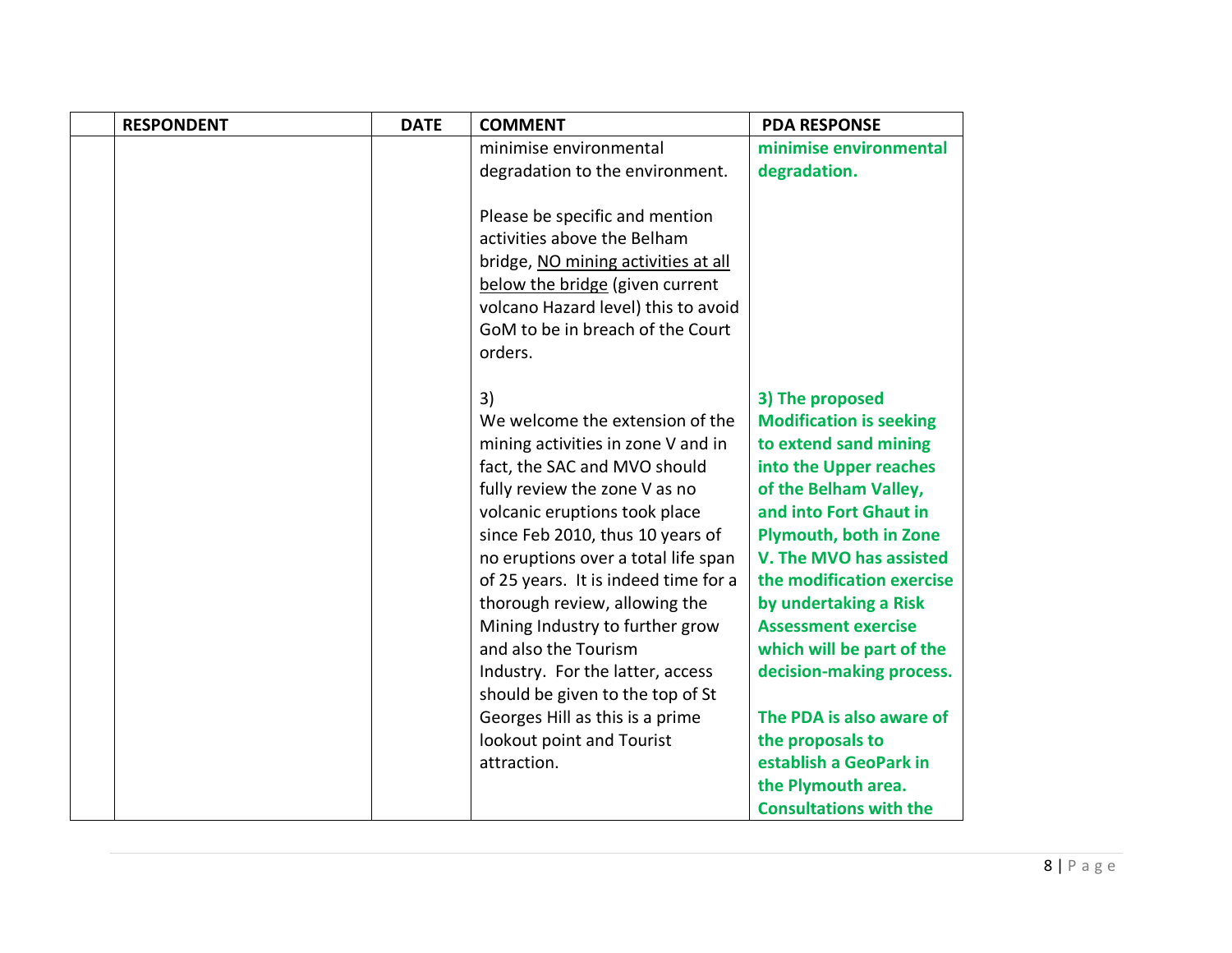| <b>RESPONDENT</b> | <b>DATE</b> | <b>COMMENT</b>                                                                                                                                                                                                                                                                                                                                           | <b>PDA RESPONSE</b>                                                                                                                                                                                                                                                                                                                        |
|-------------------|-------------|----------------------------------------------------------------------------------------------------------------------------------------------------------------------------------------------------------------------------------------------------------------------------------------------------------------------------------------------------------|--------------------------------------------------------------------------------------------------------------------------------------------------------------------------------------------------------------------------------------------------------------------------------------------------------------------------------------------|
|                   |             |                                                                                                                                                                                                                                                                                                                                                          | <b>Tourism Division have</b><br>been undertaken, and<br>the proposed<br><b>Modification takes this</b><br><b>Geopark development</b><br>into consideration.                                                                                                                                                                                |
|                   |             | 4)<br>Reading this important paragraph<br>from page 5<br>The Ministry of Agriculture, Lands,<br>Housing and the Environment will<br>work with the sand miners to help<br>restore degraded areas in the<br>Belham Valley and to monitor the<br>sand mining industry to ensure<br>that sand miners comply with the<br>required standards going<br>forward. | 4) The Ministry of<br><b>Agriculture, Lands,</b><br><b>Housing and the</b><br><b>Environment will work</b><br>with the sand miners to<br>help restore degraded<br>areas in the Belham<br><b>Valley and to monitor</b><br>the sand mining industry<br>to ensure that sand<br>miners comply with the<br>required standards going<br>forward. |
|                   |             | we have the following suggestion:<br>The miners exposed the former<br>bridge at the Lower Happy Hill<br>road side (in fact the bridge is<br>covered by maybe 1 ft). In co-                                                                                                                                                                               | The Plan going forward is<br>to work with the sand<br>miners as part of the                                                                                                                                                                                                                                                                |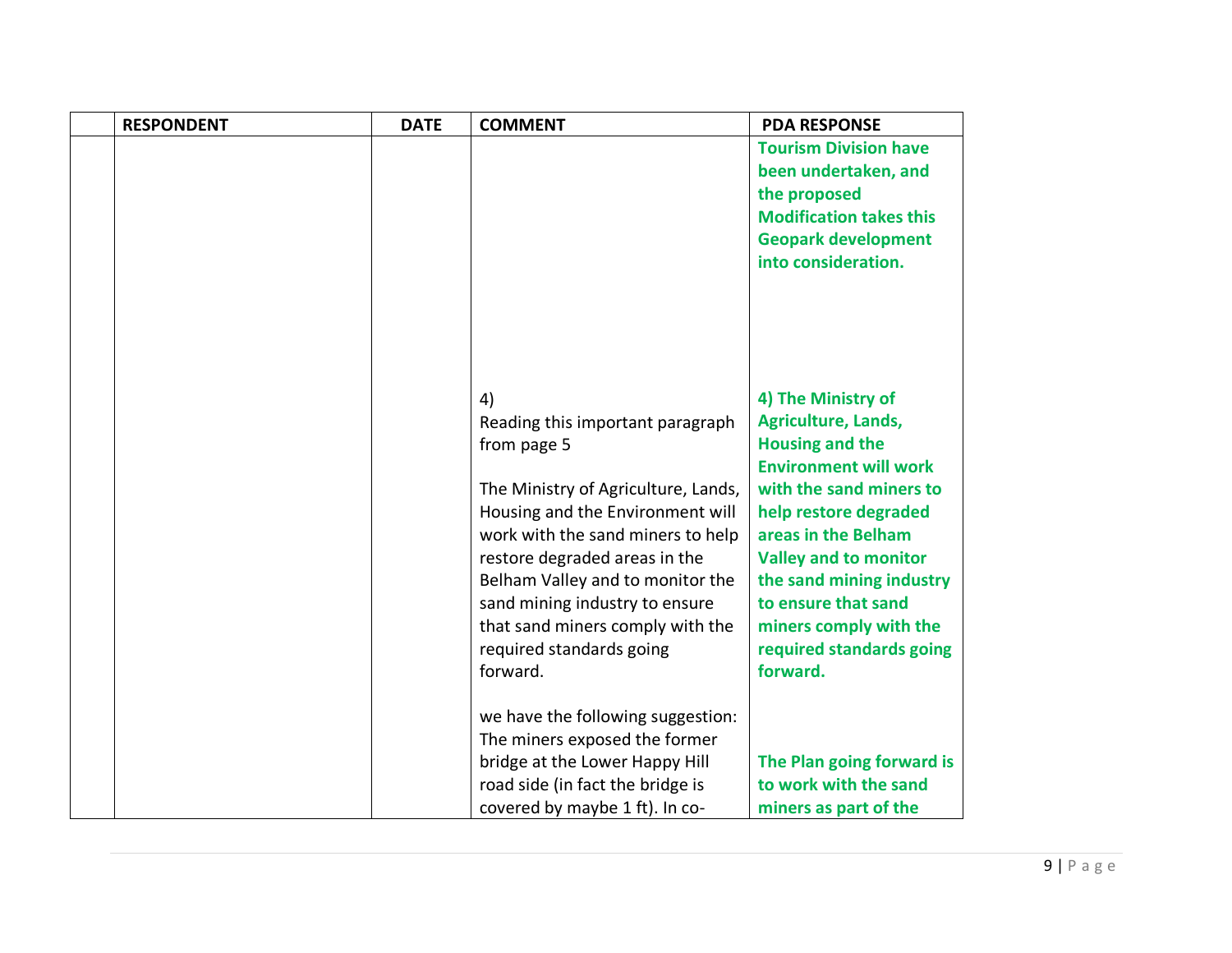| <b>RESPONDENT</b> | <b>DATE</b> | <b>COMMENT</b>                      | <b>PDA RESPONSE</b>              |
|-------------------|-------------|-------------------------------------|----------------------------------|
|                   |             | operation with the Environment      | restoration process and          |
|                   |             | Ministry, miners could further      | to maintain a clear path         |
|                   |             | expose the bridge in full and clear | for water to traverse.           |
|                   |             | the access roads North and South    | <b>The Wetland Project</b>       |
|                   |             | and also towards Spring Ghaut at    | proposed by the                  |
|                   |             | Lower Friths. The most probably     | <b>National Trust, will help</b> |
|                   |             | intact bridge could be further      | in this regard.                  |
|                   |             | cleared so that water can run       |                                  |
|                   |             | under the bridge. For this some     |                                  |
|                   |             | material will need to be removed    |                                  |
|                   |             | below the bridge by maybe 30        |                                  |
|                   |             | metres (variable mining zone) to    |                                  |
|                   |             | connect the natural flow further    |                                  |
|                   |             | downstream.                         |                                  |
|                   |             | This would secure safe crossing at  |                                  |
|                   |             | most times (except during           |                                  |
|                   |             | hurricanes).                        |                                  |
|                   |             |                                     | 5) The mining sector is          |
|                   |             | 5)                                  | an important contributor         |
|                   |             | Further extending mining            | just like agriculture to         |
|                   |             | upstream for the Mining sector is   | <b>GDP. The farmers are</b>      |
|                   |             | in fact not enough. The             | not neglected since the          |
|                   |             | Agriculture sector should also be   | <b>Ministry (MAHLE) is</b>       |
|                   |             | allowed to work the land of the     | actively working with            |
|                   |             | very fertile flanks of the Belham   | <b>farmers North and South</b>   |
|                   |             | Valley North and South. Please do   | of the island to promote         |
|                   |             | not forget the farmers as they      | agricultural production          |
|                   |             | bring our primary needs, food, on   | on island.                       |
|                   |             | the table and are far more          |                                  |
|                   |             | important than the mining sector.   |                                  |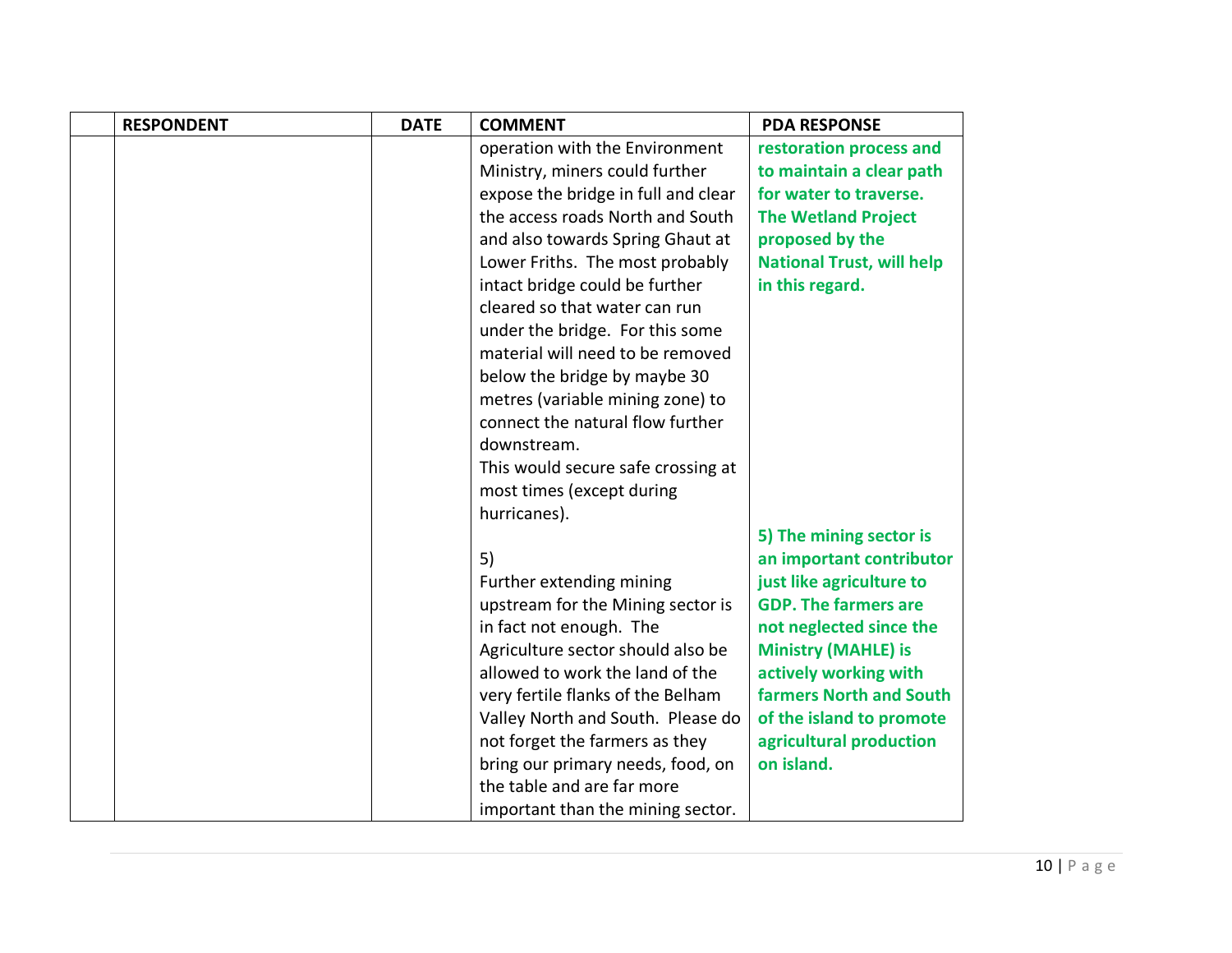|                | <b>RESPONDENT</b> | <b>DATE</b>                 | <b>COMMENT</b>                                                                                                                                                                                                                                                                                                                                                                                                                                                                                                                   | <b>PDA RESPONSE</b>                                                                                                                                                                                                                                                                                                                                     |
|----------------|-------------------|-----------------------------|----------------------------------------------------------------------------------------------------------------------------------------------------------------------------------------------------------------------------------------------------------------------------------------------------------------------------------------------------------------------------------------------------------------------------------------------------------------------------------------------------------------------------------|---------------------------------------------------------------------------------------------------------------------------------------------------------------------------------------------------------------------------------------------------------------------------------------------------------------------------------------------------------|
|                |                   |                             |                                                                                                                                                                                                                                                                                                                                                                                                                                                                                                                                  |                                                                                                                                                                                                                                                                                                                                                         |
|                |                   |                             | Kind regards,                                                                                                                                                                                                                                                                                                                                                                                                                                                                                                                    |                                                                                                                                                                                                                                                                                                                                                         |
|                |                   |                             | Annie & Eric Tomme<br>Loblolly Lane<br>Old Towne                                                                                                                                                                                                                                                                                                                                                                                                                                                                                 |                                                                                                                                                                                                                                                                                                                                                         |
| $\overline{4}$ | <b>Eric Tomme</b> | Fri<br>7/10/2020<br>4:57 PM | Dear Physical Planning Unit,                                                                                                                                                                                                                                                                                                                                                                                                                                                                                                     |                                                                                                                                                                                                                                                                                                                                                         |
|                |                   |                             | Please find below our comments.                                                                                                                                                                                                                                                                                                                                                                                                                                                                                                  |                                                                                                                                                                                                                                                                                                                                                         |
|                |                   |                             | Challenges to the mining industry:                                                                                                                                                                                                                                                                                                                                                                                                                                                                                               |                                                                                                                                                                                                                                                                                                                                                         |
|                |                   |                             | This highly profitable industry for<br>the company owners has shown a<br>lot of disrespect to the people of<br>Montserrat (road dust and<br>complaints of restaurant and bar<br>owners at Little Bay Port), and<br>especially to the residents of the<br>lower Belham Valley (noise and<br>dust nuisance). It took a legal fight<br>for almost 9 years to bring back<br>peace and tranquility in the lower<br>Belham Valley.<br>Hopefully the Court rules<br>(Consent Order and Injunction)<br>will remain respected without any | <b>PDA Response: PPU is</b><br>aware of the Court<br>injunction in relation to<br>the Lower Belham<br>Valley. The area is a long<br>distance east of the Old<br><b>Belham Bridge Road. The</b><br>process for modification<br>is a transparent process<br>and allows for public<br>consultation in keeping<br>with the Physical<br><b>Planning Act.</b> |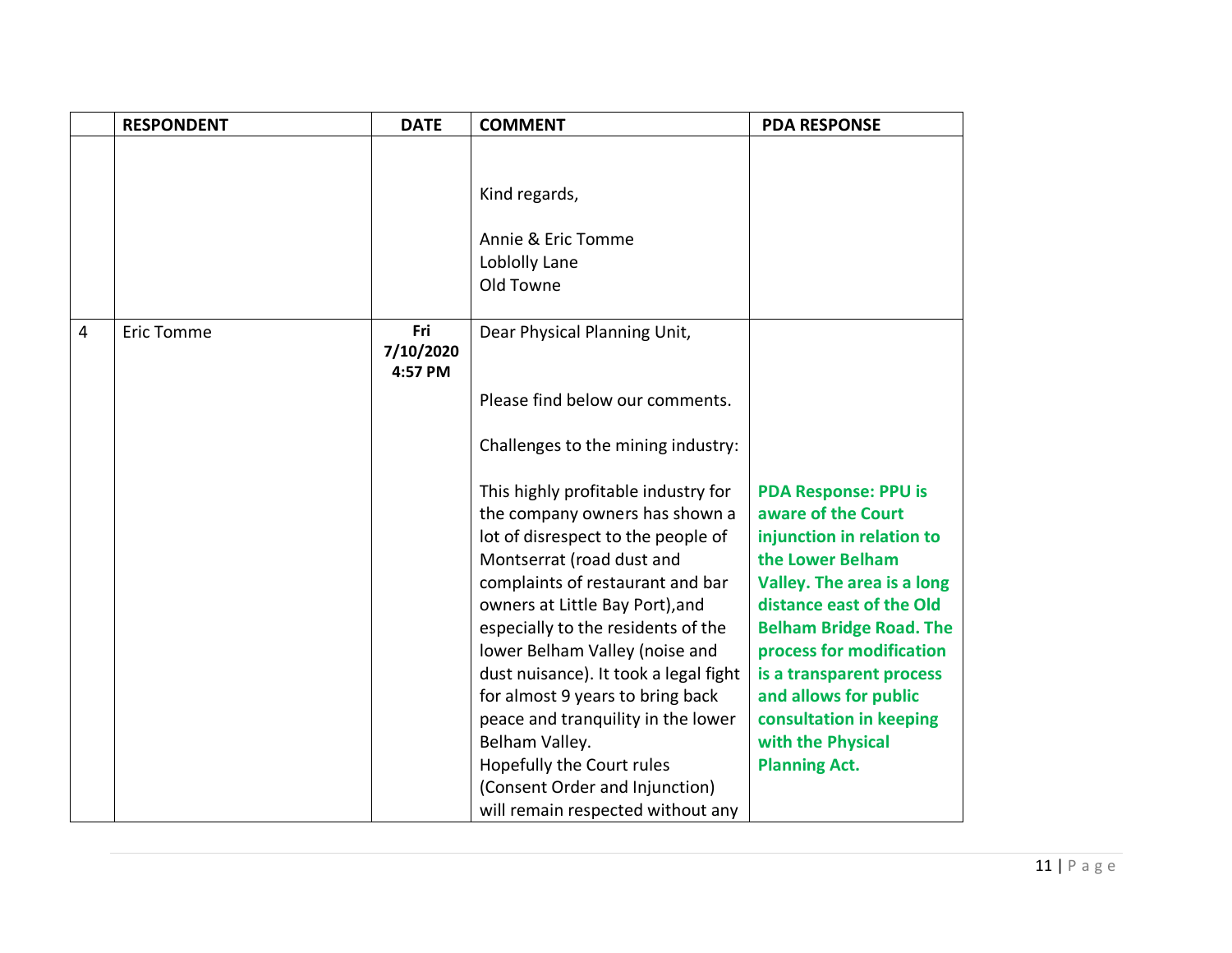| <b>RESPONDENT</b> | <b>DATE</b> | <b>COMMENT</b>                      | <b>PDA RESPONSE</b>           |
|-------------------|-------------|-------------------------------------|-------------------------------|
|                   |             | sneaky process to restart mining    |                               |
|                   |             | in the Lower Belham Valley.         |                               |
|                   |             | Nature has already carved a new     |                               |
|                   |             | dry river to the sea (only runs for |                               |
|                   |             | some days after storms or           |                               |
|                   |             | hurricanes).                        |                               |
|                   |             | Also roads were damaged and         | The road network is           |
|                   |             | some completely destroyed for       | being addressed by the        |
|                   |             | which GoM and UK tax payers         | <b>PWD who are</b>            |
|                   |             | monies were used to repair and      | responsible for the           |
|                   |             | renew. Some roads are still not     | maintenance the road          |
|                   |             | usable like the Lower Happy Hill    | network on island.            |
|                   |             | Road leading to the important       |                               |
|                   |             | river crossing at the buried        |                               |
|                   |             | Belham Valley bridge.               |                               |
|                   |             | <b>Expansion options:</b>           |                               |
|                   |             | Return to Eastern side (old mining  | The option to explore         |
|                   |             | site at Trants):                    | sand mining and               |
|                   |             | It is sad that no mining company    | potential jetty in the        |
|                   |             | sees the potential: All local sand  | Trant's area can be           |
|                   |             | and aggregate needed for Little     | explored at a future          |
|                   |             | Bay (port and future housing        | date. The present             |
|                   |             | developments) and the North in      | modification only             |
|                   |             | general could be provided from      | explores the Upper            |
|                   |             | that side. This will decrease the   | <b>Belham and Fort Ghaut.</b> |
|                   |             | potential high trucking traffic on  |                               |
|                   |             | the West coast road when port       |                               |
|                   |             | works at Little Bay will start.     |                               |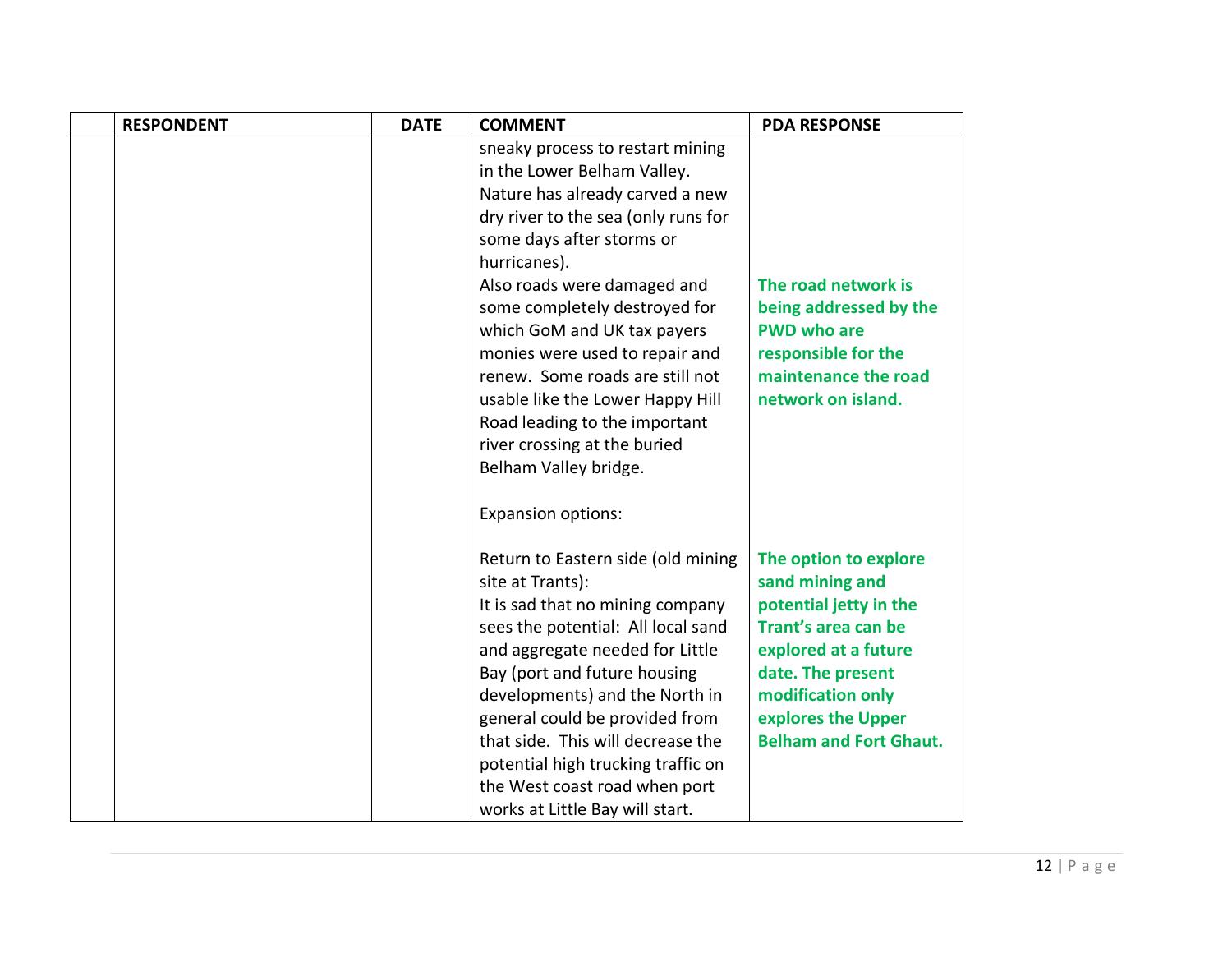| <b>RESPONDENT</b> | <b>DATE</b> | <b>COMMENT</b>                                        | <b>PDA RESPONSE</b>                   |
|-------------------|-------------|-------------------------------------------------------|---------------------------------------|
|                   |             | Mining companies could be                             |                                       |
|                   |             | granted a concession to build a                       |                                       |
|                   |             | protected barge loading port at                       |                                       |
|                   |             | the mining site close to Trants on                    |                                       |
|                   |             | the East coast. This noisy and                        |                                       |
|                   |             | dusty industry has the potential to                   |                                       |
|                   |             | fully develop and bother nobody.                      |                                       |
|                   |             | Obviously a shipping facility is not                  |                                       |
|                   |             | available but one should                              |                                       |
|                   |             | investigate a low cost barge                          |                                       |
|                   |             | shipping facility, not a very                         |                                       |
|                   |             | expensive full port development.                      |                                       |
|                   |             |                                                       |                                       |
|                   |             | Mining in Fort Ghaut:                                 | The option for Plymouth               |
|                   |             |                                                       | will ensure that the                  |
|                   |             | This is indeed a viable option but                    | tourist potential is not              |
|                   |             | with challenges for a longer term                     | compromised. This is                  |
|                   |             | future development as Plymouth                        | done by providing access              |
|                   |             | is also the intended primary                          | routes which do not                   |
|                   |             | Tourist attraction of Montserrat.                     | impact on the historical              |
|                   |             | We certainly welcome this                             | areas within Plymouth                 |
|                   |             | medium term solution as nobody                        | and to minimize                       |
|                   |             | is really disturbed. A well thought                   | environmental impacts<br>to the area. |
|                   |             | modification taking into account                      |                                       |
|                   |             | the safety as well.<br>As Tourism and mining will co- |                                       |
|                   |             | exist for some years to come,                         |                                       |
|                   |             | miners could dig out part of the                      |                                       |
|                   |             | Plymouth roads including water                        |                                       |
|                   |             | run-off so that the Tourist                           |                                       |
|                   |             |                                                       |                                       |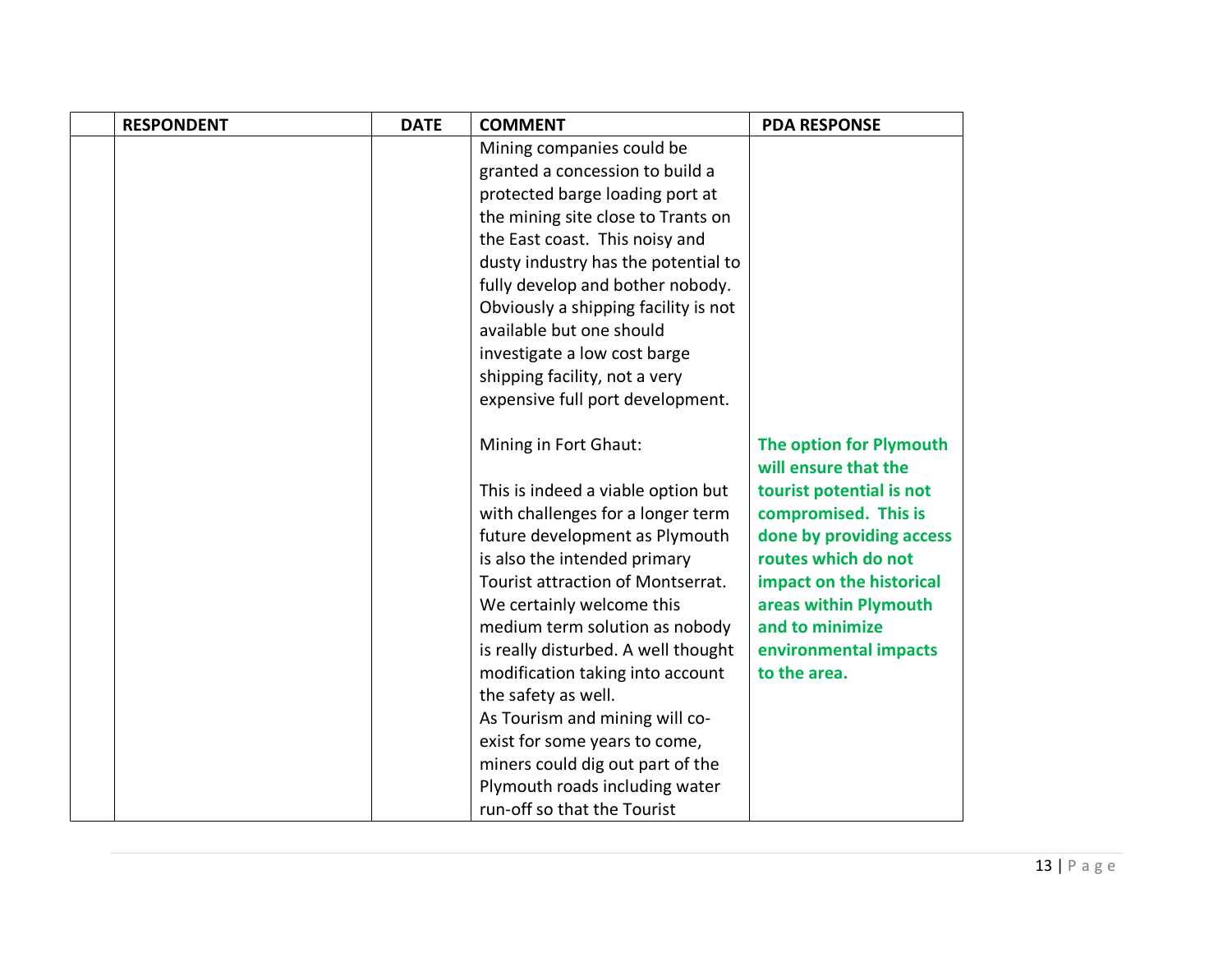|   | <b>RESPONDENT</b>     | <b>DATE</b> | <b>COMMENT</b>                                                                                         | <b>PDA RESPONSE</b>                                        |
|---|-----------------------|-------------|--------------------------------------------------------------------------------------------------------|------------------------------------------------------------|
|   |                       |             | attraction is improved. Another                                                                        |                                                            |
|   |                       |             | very viable Tourist attraction is                                                                      |                                                            |
|   |                       |             | the Governor's house which could                                                                       |                                                            |
|   |                       |             | be partially restored to protect                                                                       |                                                            |
|   |                       |             | the building which still stands                                                                        |                                                            |
|   |                       |             | today.                                                                                                 |                                                            |
|   |                       |             | Acces to Foxes Bay:                                                                                    | The alternative road via<br><b>Delvins can be explored</b> |
|   |                       |             | For Tourism, the alternative road<br>via Delvins, should be used as<br>much as possible to give way to | as another route to<br>Plymouth.                           |
|   |                       |             | the mining companies using the                                                                         |                                                            |
|   |                       |             | main road for the sifting plants                                                                       |                                                            |
|   |                       |             | and going to Plymouth.                                                                                 |                                                            |
|   |                       |             |                                                                                                        |                                                            |
|   |                       |             | Kind regards,                                                                                          |                                                            |
| 5 | <b>Stephen Mendes</b> | 10/8/20     | Good day                                                                                               |                                                            |
|   |                       |             |                                                                                                        |                                                            |
|   |                       |             | I am writing in the capacity as a                                                                      | The PPU is aware of the                                    |
|   |                       |             | private citizen to support the                                                                         | <b>Court injunction in</b><br>relation to the Lower        |
|   |                       |             | change of use of zone v that is<br>adjacent to the current upper                                       | <b>Belham Valley. The PDA</b>                              |
|   |                       |             |                                                                                                        | understands the                                            |
|   |                       |             | limit of the mining zone.                                                                              | importance of the sand                                     |
|   |                       |             | Mining is very important to the                                                                        | mining industry hence                                      |
|   |                       |             | economy of Montserrat; providing                                                                       | the need to zone                                           |
|   |                       |             | employment for 60 persons, tariff                                                                      | additional areas for sand                                  |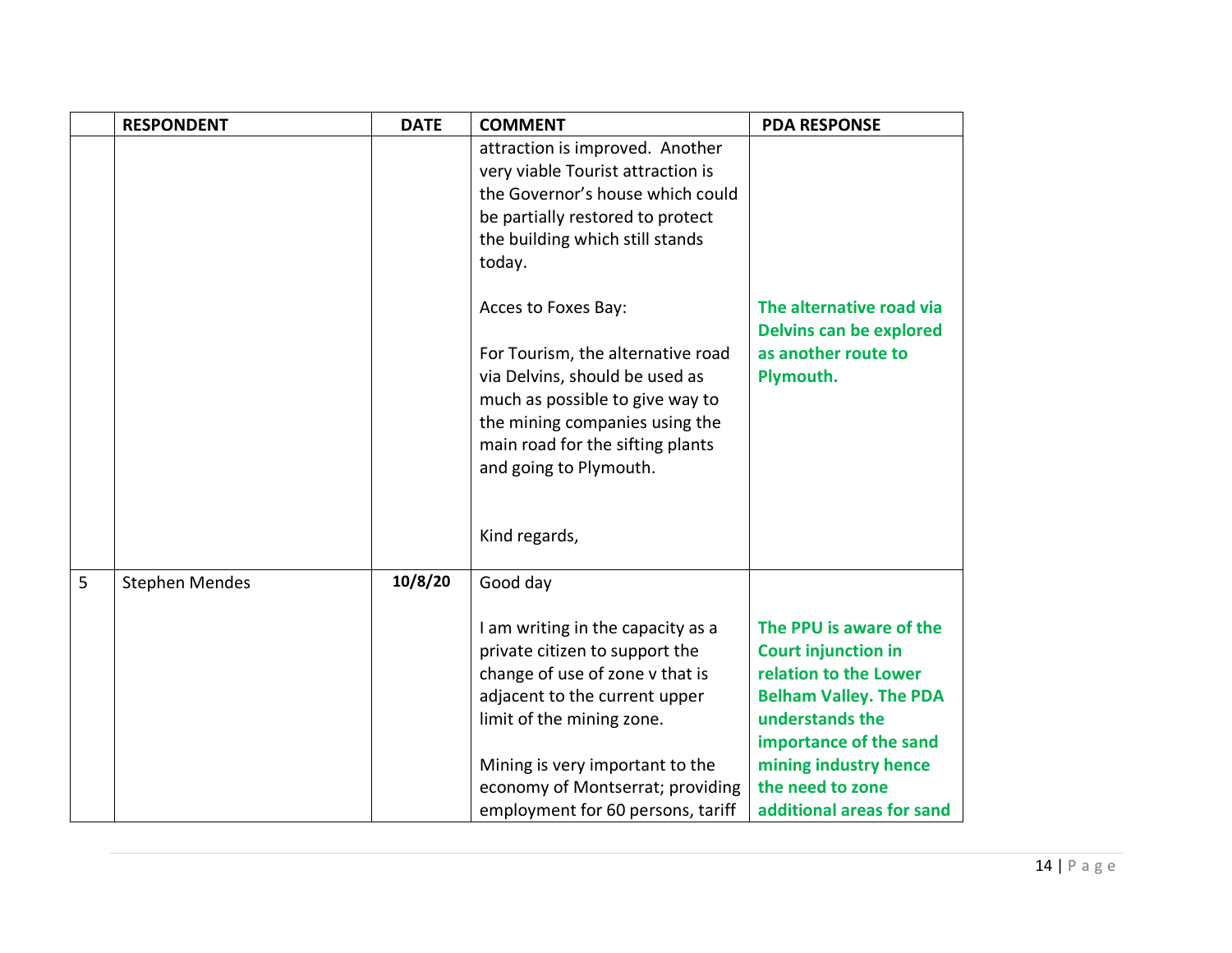| <b>RESPONDENT</b> | <b>DATE</b> | <b>COMMENT</b>                      | <b>PDA RESPONSE</b>           |
|-------------------|-------------|-------------------------------------|-------------------------------|
|                   |             | and taxes to the Government and     | mining hence a                |
|                   |             | ports, provision of aggregate at    | modification to the           |
|                   |             | reduced rates to the public for     | <b>Physical Development</b>   |
|                   |             | construction and provision of       | Plan. The risks to the        |
|                   |             | material for the manufacturing of   | sand miners were              |
|                   |             | concrete blocks.                    | identified in the Risk        |
|                   |             |                                     | <b>Assessment done by the</b> |
|                   |             | If one was to walk up the Belham,   | <b>MVO and will factor in</b> |
|                   |             | you will appreciate that deposits   | the decision-making           |
|                   |             | in some places exceed 30 feet in    | process going forward.        |
|                   |             | depth and the removal of this       |                               |
|                   |             | excess material would most          |                               |
|                   |             | certainly aid in preventing silting |                               |
|                   |             | of the coastal waters in the event  |                               |
|                   |             | of heavy rainfall. It would also    |                               |
|                   |             | prevent erosion of the upper        |                               |
|                   |             | banks of the river course which in  |                               |
|                   |             | some areas is quite fragile. Mining |                               |
|                   |             | in Belham will also give the        |                               |
|                   |             | opportunity to assist with          |                               |
|                   |             | directing the flow of the water     |                               |
|                   |             | and hopefully channel it as         |                               |
|                   |             | desired.                            |                               |
|                   |             | It is understood via way of the     |                               |
|                   |             | documentation provided, that        |                               |
|                   |             | current areas that are being        |                               |
|                   |             | mined are somewhat depleted,        |                               |
|                   |             | and the areas with significant      |                               |
|                   |             | deposits in lower Belham (West      |                               |
|                   |             | of Happy Hill) are exempt due to a  |                               |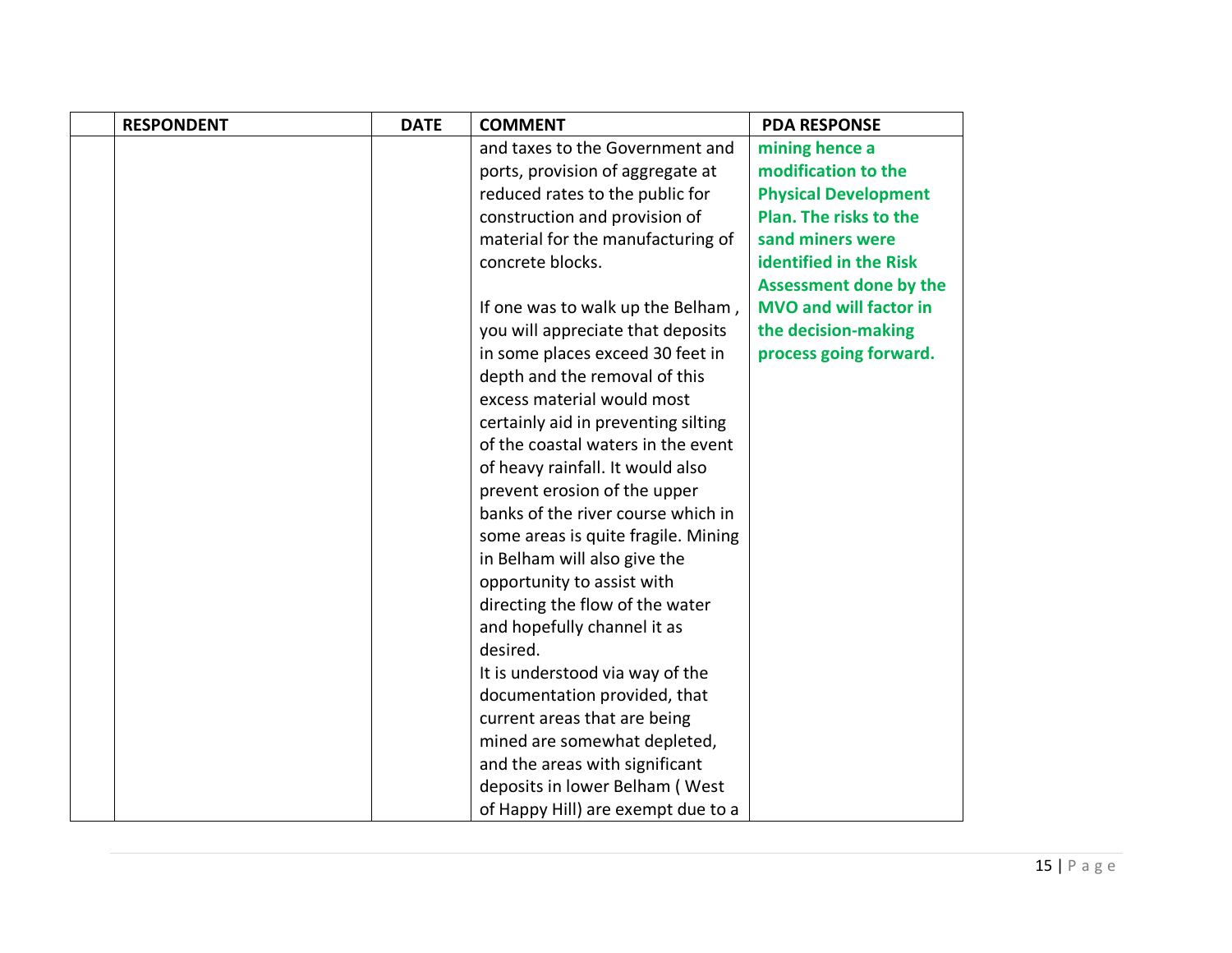| <b>RESPONDENT</b> | <b>DATE</b> | <b>COMMENT</b>                         | <b>PDA RESPONSE</b> |
|-------------------|-------------|----------------------------------------|---------------------|
|                   |             | court injunction. Therefore there      |                     |
|                   |             | is no other viable short term          |                     |
|                   |             | alternative but to venture further     |                     |
|                   |             | up the Belham.                         |                     |
|                   |             | Once the risk has been                 |                     |
|                   |             | determined that it is no greater       |                     |
|                   |             | that if one was touring Plymouth (     |                     |
|                   |             | which is currently allowed with        |                     |
|                   |             | conditions) I have no objections       |                     |
|                   |             | for the miners to venture 800 -        |                     |
|                   |             | 1500 meters into the zone v. I         |                     |
|                   |             | would assume that a mining plan        |                     |
|                   |             | would be implemented so as not         |                     |
|                   |             | to compromise the valley sides         |                     |
|                   |             | and the exercise will be               |                     |
|                   |             | monitored so the miners do not         |                     |
|                   |             | go below the original river bed.       |                     |
|                   |             | There has been some discussion         |                     |
|                   |             | of the miners returning to Trants,     |                     |
|                   |             | but the cost of transporting the       |                     |
|                   |             | material from the East to              |                     |
|                   |             | Plymouth would be prohibited           |                     |
|                   |             | and it will also raise safety risks to |                     |
|                   |             | commuters on the A1 road               |                     |
|                   |             | network. Building a jetty in the       |                     |
|                   |             | East may not be practical given        |                     |
|                   |             | the nature of the Atlantic coast       |                     |
|                   |             | and seas.                              |                     |
|                   |             |                                        |                     |
|                   |             | Stephen                                |                     |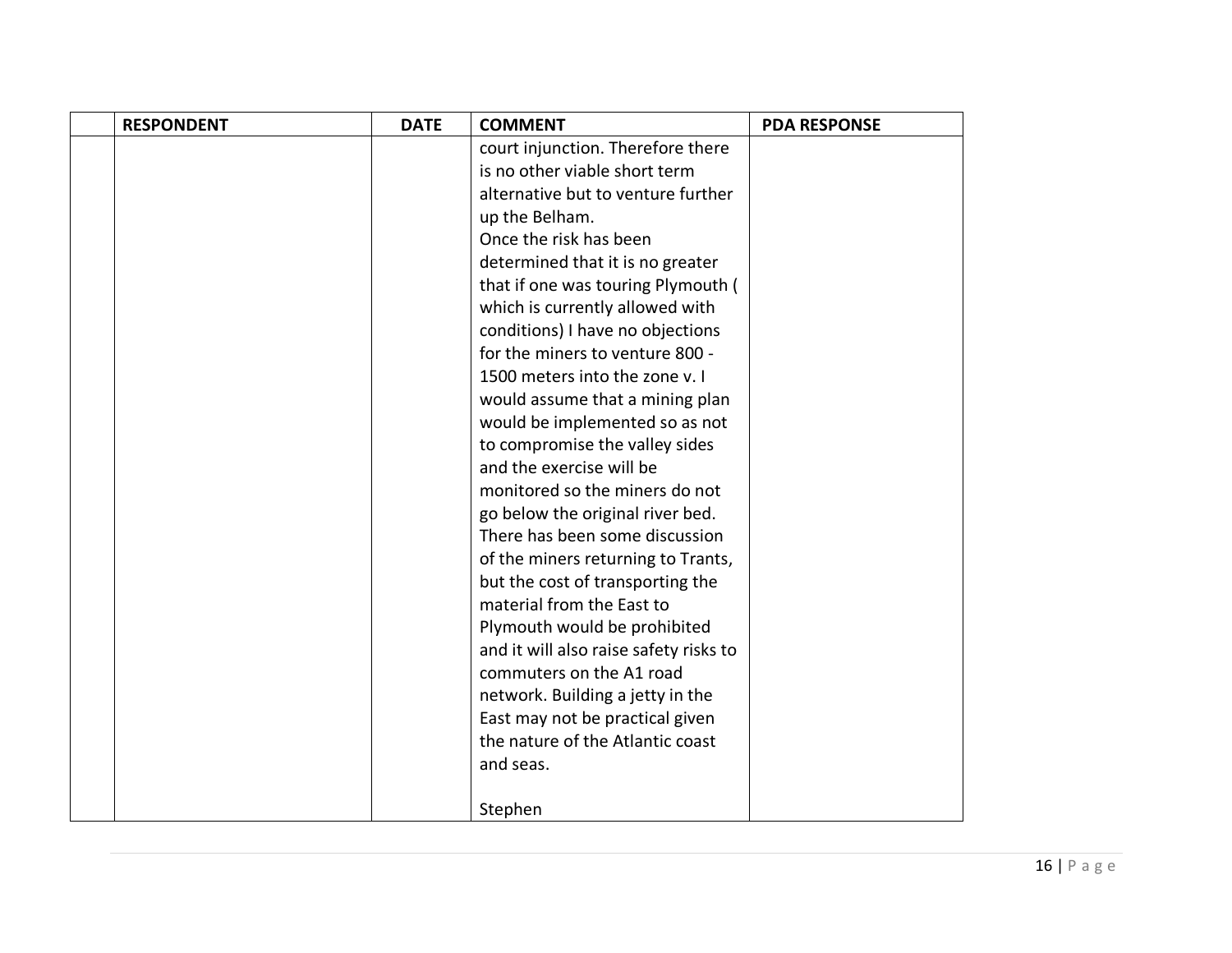|                | <b>RESPONDENT</b>                     | <b>DATE</b> | <b>COMMENT</b>                                                                                                                                                                                                                                                                                                                                                                                                                                                                                                                                                                                                                                                                              | <b>PDA RESPONSE</b>                                                                                                                                                                                                                                                                                                                                                                                     |
|----------------|---------------------------------------|-------------|---------------------------------------------------------------------------------------------------------------------------------------------------------------------------------------------------------------------------------------------------------------------------------------------------------------------------------------------------------------------------------------------------------------------------------------------------------------------------------------------------------------------------------------------------------------------------------------------------------------------------------------------------------------------------------------------|---------------------------------------------------------------------------------------------------------------------------------------------------------------------------------------------------------------------------------------------------------------------------------------------------------------------------------------------------------------------------------------------------------|
|                |                                       |             |                                                                                                                                                                                                                                                                                                                                                                                                                                                                                                                                                                                                                                                                                             |                                                                                                                                                                                                                                                                                                                                                                                                         |
| 6              | Dunstan Lindesay                      | 10/8/20     | Personally I think that all effort<br>should be made to expand the<br>sand mining sector. As it a source<br>of Foreign Capital for the Island.<br>More GOM control is needed<br>though; especially in the<br>Management of the sites. Miners<br>shouldn't be left to (Willy Nilly)<br><b>EXCAVATE here Today. EXCAVATE</b><br>there Tomorrow.<br>This is a growth industry and<br>should be properly managed. But<br>no restrictions should be put on<br>the Miners. Especially By PPL<br>WHO WEREN'T BORN HERE. If the<br>DUST, NOISE or SMELL bothers<br>them. They can go back to The<br>UK, The USA or CANADA. We can't<br>be dictated to by VISITORS.<br>Dunstan (CONSCIENCE) Lindesay | The PDA understands<br>the importance of the<br>sand mining industry<br>hence the proposed<br>modification to the<br><b>Physical Development</b><br><b>Plan. A Management</b><br>plan will be developed to<br>ensure compliance by<br>the sand miners. This<br>will be done jointly by<br>the Department of the<br><b>Environment and the</b><br><b>Physical Planning Unit to</b><br>ensure compliance. |
| $\overline{7}$ | James and Mary Anne Bain<br>Old Towne | 10/8/20     | Dear sirs,                                                                                                                                                                                                                                                                                                                                                                                                                                                                                                                                                                                                                                                                                  |                                                                                                                                                                                                                                                                                                                                                                                                         |
|                |                                       |             | Input has been requested                                                                                                                                                                                                                                                                                                                                                                                                                                                                                                                                                                                                                                                                    | <b>Remediation works are</b>                                                                                                                                                                                                                                                                                                                                                                            |
|                |                                       |             | regarding the expansion of sand                                                                                                                                                                                                                                                                                                                                                                                                                                                                                                                                                                                                                                                             | planned with the                                                                                                                                                                                                                                                                                                                                                                                        |
|                |                                       |             | mining operations to include the                                                                                                                                                                                                                                                                                                                                                                                                                                                                                                                                                                                                                                                            | <b>Montserrat National</b>                                                                                                                                                                                                                                                                                                                                                                              |
|                |                                       |             | upper Belham and Fort Ghaut                                                                                                                                                                                                                                                                                                                                                                                                                                                                                                                                                                                                                                                                 | <b>Trust under a proposed</b>                                                                                                                                                                                                                                                                                                                                                                           |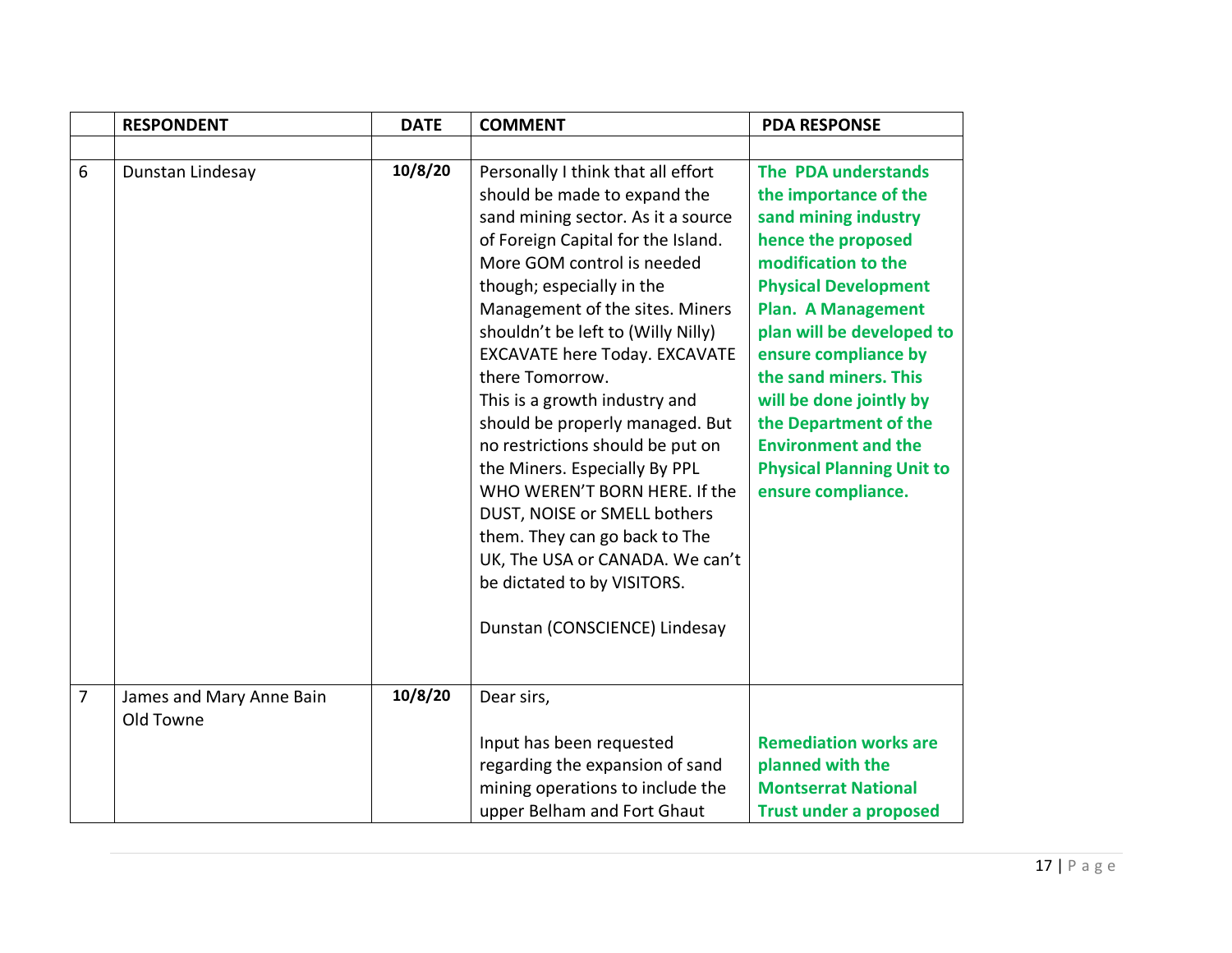| <b>RESPONDENT</b> | <b>DATE</b> | <b>COMMENT</b>                      | <b>PDA RESPONSE</b>                          |
|-------------------|-------------|-------------------------------------|----------------------------------------------|
|                   |             | areas. As a homeowner in Old        | <b>RSPB Project to</b>                       |
|                   |             | Towne, I cannot support the         | rehabilitate part of the                     |
|                   |             | proposal without seeing firm        | <b>Belham Valley. GOM is</b>                 |
|                   |             | evidence that the                   | ensuring that proper                         |
|                   |             | required remediation for the        | environmental                                |
|                   |             | Jower Belham has been               | management is part of                        |
|                   |             | accomplished as promised, and       | the process going                            |
|                   |             | that future mining activities       | forward to the new                           |
|                   |             | comply fully and promptly with      | areas. This will be agreed                   |
|                   |             | required remediation.               | by the sand miners and<br>properly enforced. |
|                   |             | The lower Belham is an ecological   |                                              |
|                   |             | disaster, essentially strip mined   |                                              |
|                   |             | and so far there has been no        |                                              |
|                   |             | effort to address the remediation   |                                              |
|                   |             | as required by the consent order.   |                                              |
|                   |             | To allow future operations while    |                                              |
|                   |             | failing to hold them accountable    |                                              |
|                   |             | and ignoring their current          |                                              |
|                   |             | obligations is irresponsible.       |                                              |
|                   |             | Sand miners need to show that       |                                              |
|                   |             | they are worthy of concessions      |                                              |
|                   |             | and fiscal support by GOM by        |                                              |
|                   |             | fulfilling their obligations before |                                              |
|                   |             | the Government of Montserrat        |                                              |
|                   |             | and the Crown grant more            |                                              |
|                   |             | favours to them.                    |                                              |
|                   |             | Sincerely,                          |                                              |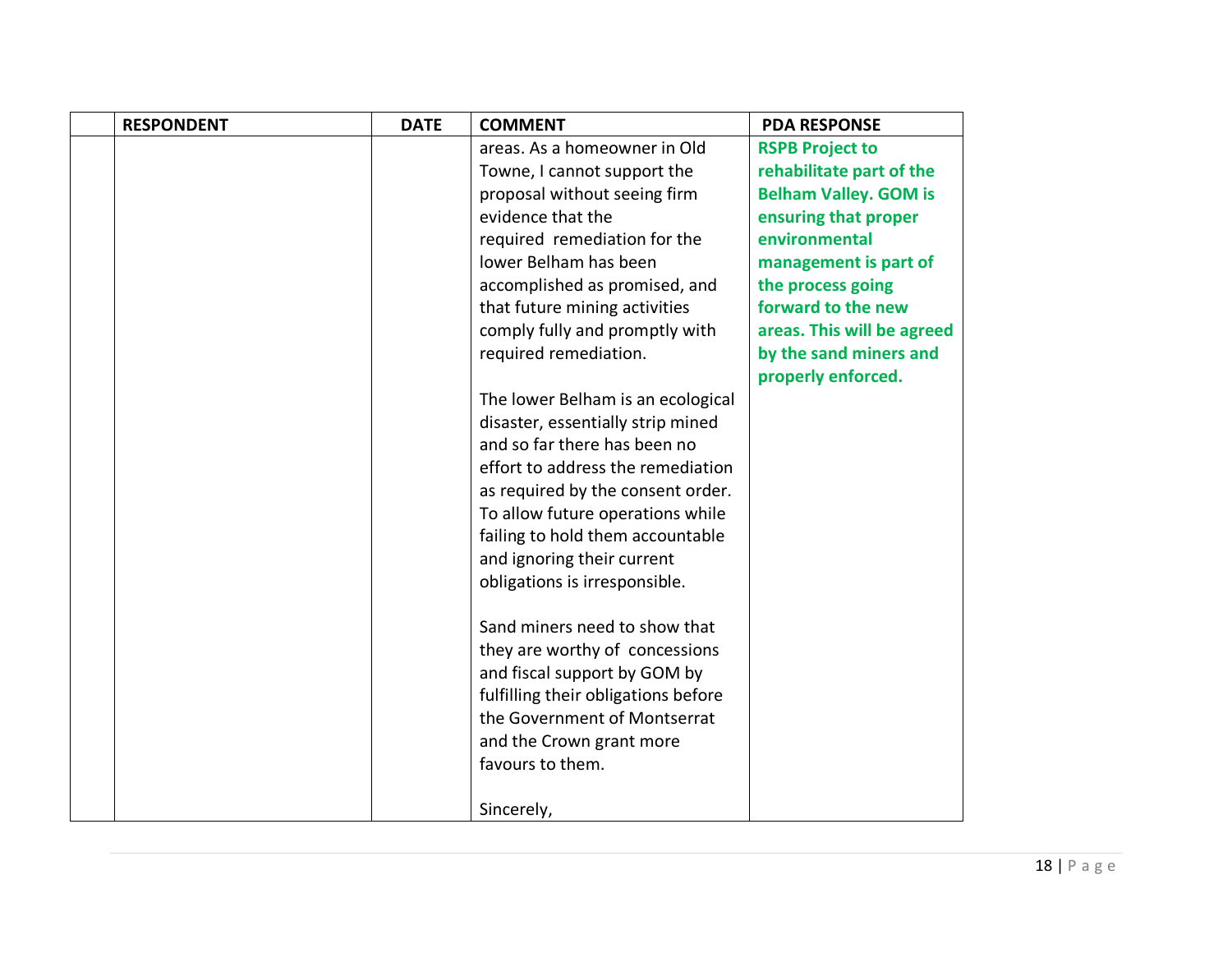|   | <b>RESPONDENT</b> | <b>DATE</b> | <b>COMMENT</b>                       | <b>PDA RESPONSE</b>            |
|---|-------------------|-------------|--------------------------------------|--------------------------------|
|   |                   |             | James and Mary Anne Bain             |                                |
|   |                   |             | Old Towne                            |                                |
|   |                   |             |                                      |                                |
| 8 | John Renton       | 13/8/20     | 1 The original Montserrat 2012:      | The residential nature of      |
|   |                   |             | shows the Belham Valley as           | the area has not               |
|   |                   |             | "Residential" with the base of the   | changed. The Physical          |
|   |                   |             | Valley which was Golf Course as      | <b>Planning Unit has taken</b> |
|   |                   |             | "Recreational", which are            | enforcement action and         |
|   |                   |             | compatible "Uses". They need to      | all sand miners are            |
|   |                   |             | be protected by the Physical         | operating in the area          |
|   |                   |             | Planning Department as such, if      | zoned for sand mining.         |
|   |                   |             | necessary by enforcement,            |                                |
|   |                   |             | without residents having to take     | <b>Buyers are still</b>        |
|   |                   |             | private legal action to protect the  | purchasing property in         |
|   |                   |             | residential environment from         | the area.                      |
|   |                   |             | "Heavy Industrial" and Open Cast     |                                |
|   |                   |             | Sand Mining. Without which the       |                                |
|   |                   |             | residential environment will be      |                                |
|   |                   |             | destroyed and new buyer will not     |                                |
|   |                   |             | come and invest.                     | The properties values in       |
|   |                   |             |                                      | the area remain high-          |
|   |                   |             | 2. Boost the Economy: The            | end where employment           |
|   |                   |             | properties in this area are High -   | and revenue generation         |
|   |                   |             | End luxury, where the owners         | still make a significant       |
|   |                   |             | generate important revenue and       | contribution to the            |
|   |                   |             | employment, thus boosting the        | economy.                       |
|   |                   |             | island's economy.                    |                                |
|   |                   |             |                                      |                                |
|   |                   |             | 3. Isles Bay Plantation: IDML is the | Villa development can          |
|   |                   |             | development company that             | continue despite Covid         |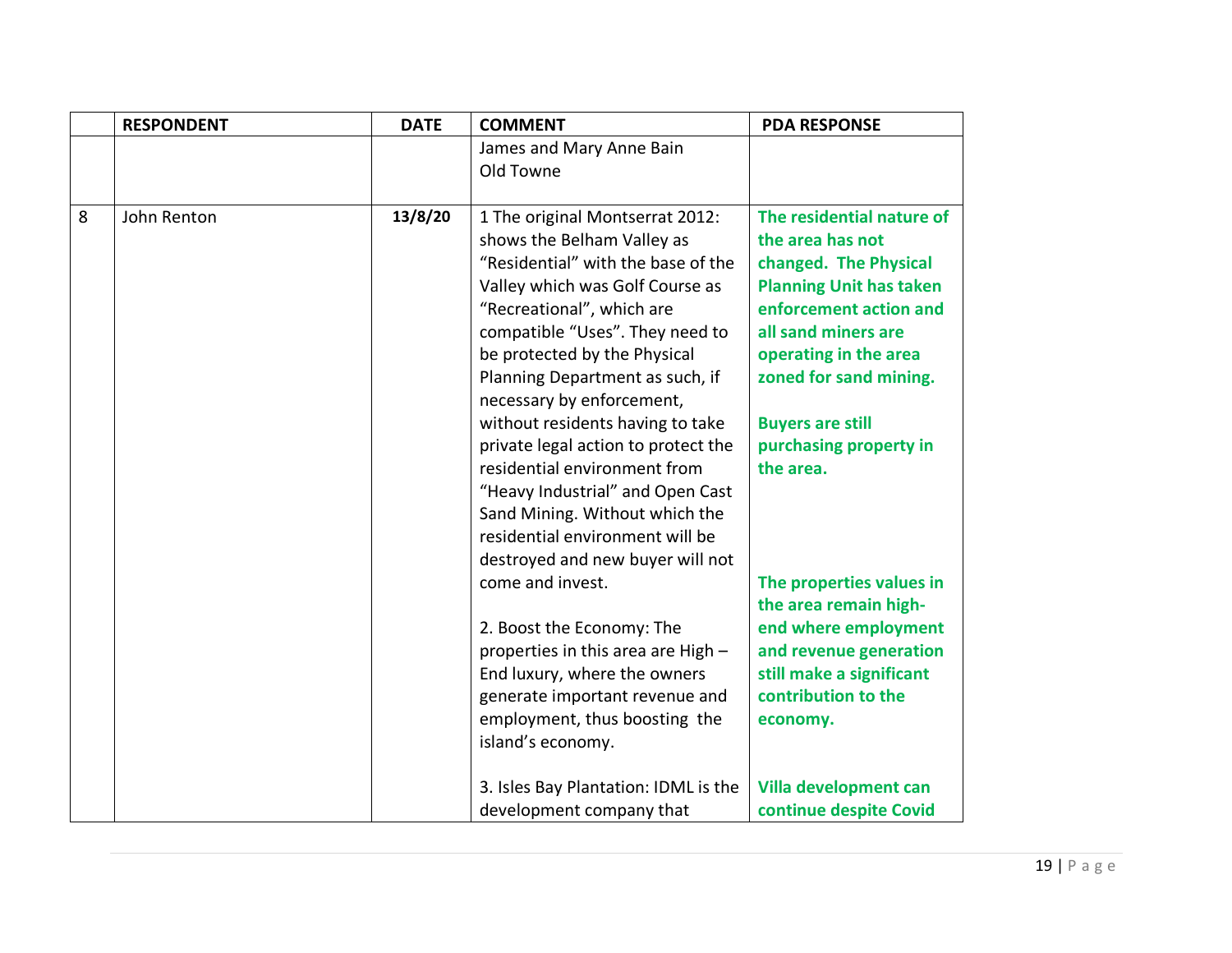| <b>RESPONDENT</b> | <b>DATE</b> | <b>COMMENT</b>                                                                                                                                                                                                                                                                                                                                  | <b>PDA RESPONSE</b>                                                                                                                                                                                                                                    |
|-------------------|-------------|-------------------------------------------------------------------------------------------------------------------------------------------------------------------------------------------------------------------------------------------------------------------------------------------------------------------------------------------------|--------------------------------------------------------------------------------------------------------------------------------------------------------------------------------------------------------------------------------------------------------|
|                   |             | designed and built and sold Phase                                                                                                                                                                                                                                                                                                               | 19. The market for villa                                                                                                                                                                                                                               |
|                   |             | 1., between 1990 to 1995 and                                                                                                                                                                                                                                                                                                                    | rentals can continue                                                                                                                                                                                                                                   |
|                   |             | were stopped by the volcanic                                                                                                                                                                                                                                                                                                                    | with minimal disruption                                                                                                                                                                                                                                |
|                   |             | crisis. In February 2020 as the                                                                                                                                                                                                                                                                                                                 | from sand mining.                                                                                                                                                                                                                                      |
|                   |             | volcano has been quiet for 10                                                                                                                                                                                                                                                                                                                   |                                                                                                                                                                                                                                                        |
|                   |             | years, it was decided to re-                                                                                                                                                                                                                                                                                                                    |                                                                                                                                                                                                                                                        |
|                   |             | commence marketing Phase 2 to                                                                                                                                                                                                                                                                                                                   |                                                                                                                                                                                                                                                        |
|                   |             | test the market, At this level Villas                                                                                                                                                                                                                                                                                                           |                                                                                                                                                                                                                                                        |
|                   |             | would be sold off plan so clients                                                                                                                                                                                                                                                                                                               |                                                                                                                                                                                                                                                        |
|                   |             | designs can be customized and                                                                                                                                                                                                                                                                                                                   |                                                                                                                                                                                                                                                        |
|                   |             | they can select their their fixtures                                                                                                                                                                                                                                                                                                            |                                                                                                                                                                                                                                                        |
|                   |             | and fittings. This has been is                                                                                                                                                                                                                                                                                                                  |                                                                                                                                                                                                                                                        |
|                   |             | currently delayed by the Covid 19                                                                                                                                                                                                                                                                                                               |                                                                                                                                                                                                                                                        |
|                   |             | situation.                                                                                                                                                                                                                                                                                                                                      |                                                                                                                                                                                                                                                        |
|                   |             | 4. Buffer Zone. The sand mining<br>activity has proven to be so<br>invasive and much of the time<br>appeared unregulated. The buffer<br>zone should therefore be<br>extended to cover the whole<br>residential area to the east up to<br>the condominiums as the noise<br>carries and dust is blown down<br>the valley by the prevailing winds. | Sand mining is regulated,<br>and all sand miners<br>operating within the<br><b>Belham Valley became</b><br>compliant. The<br>operations of all sand<br>miners within operating<br>within the Belham were<br>regularized.<br><b>Windblown particles</b> |
|                   |             |                                                                                                                                                                                                                                                                                                                                                 | would be minimal<br>depending on the                                                                                                                                                                                                                   |
|                   |             |                                                                                                                                                                                                                                                                                                                                                 | prevailing winds.                                                                                                                                                                                                                                      |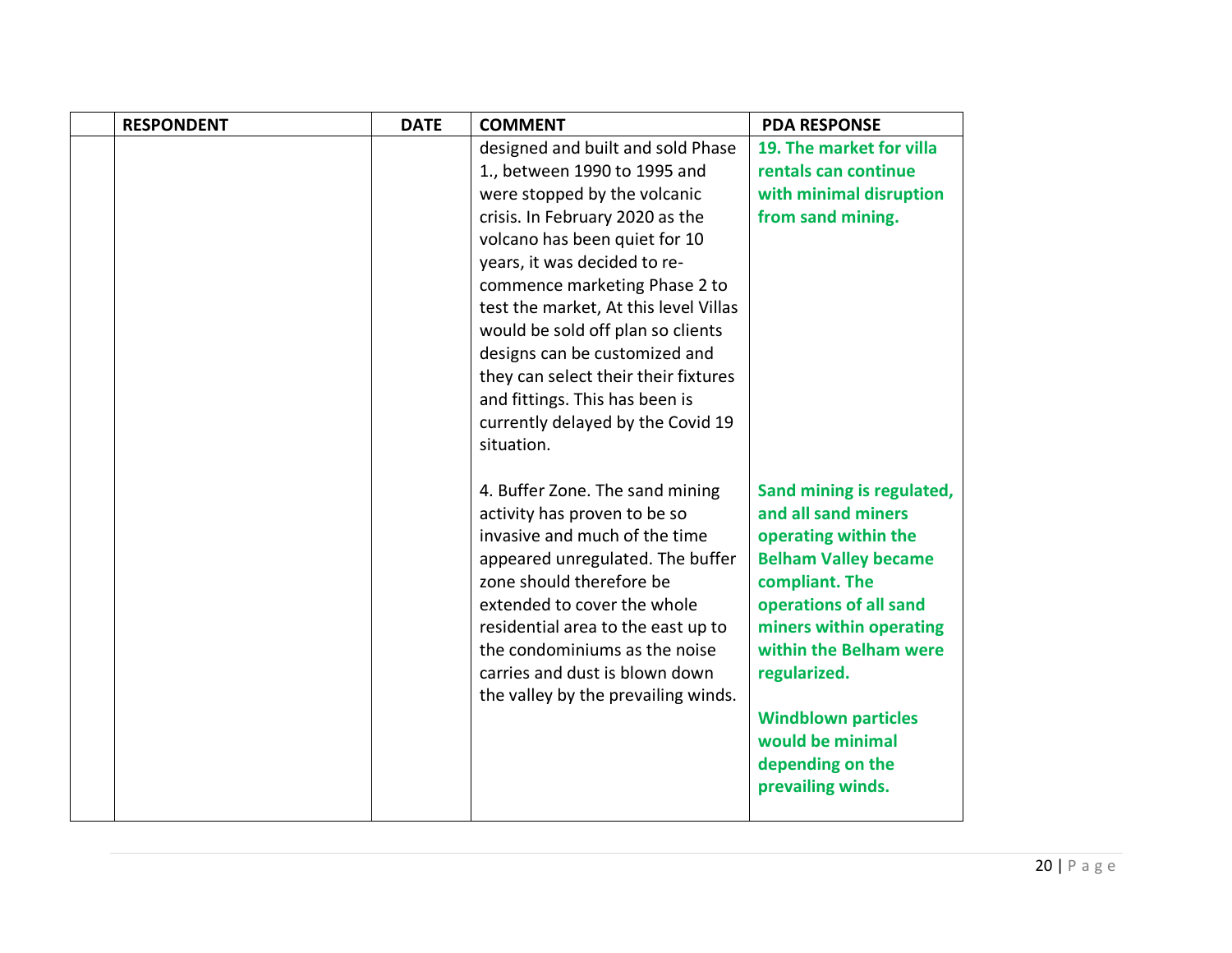|   | <b>RESPONDENT</b>             | <b>DATE</b> | <b>COMMENT</b>                       | <b>PDA RESPONSE</b>                                  |
|---|-------------------------------|-------------|--------------------------------------|------------------------------------------------------|
|   |                               |             | 5. The Isles Bay Beach. A            | The recreational use                                 |
|   |                               |             | designated Recreational use          | within the area is still                             |
|   |                               |             | which must be protected from         | protected and was never                              |
|   |                               |             | sand mining.                         | removed.                                             |
|   |                               |             | 6. Fort Ghaut Plymouth: This         |                                                      |
|   |                               |             | appears to be a positive and         |                                                      |
|   |                               |             | natural location for additional      |                                                      |
|   |                               |             | sand mining.                         |                                                      |
|   |                               |             | There is no conflict of uses for the |                                                      |
|   |                               |             | foreseeable future.                  |                                                      |
|   |                               |             | It is near the jetty for export with |                                                      |
|   |                               |             | minimal truckng.                     |                                                      |
| 9 | Christopher H. Lynt           | 13/8/20     | <b>Physical Planning Unit:</b>       |                                                      |
|   | Owner, Villa Evermay,         |             |                                      |                                                      |
|   | <b>Bishops View Road, Old</b> |             | I own property in Old Towne near     | The house location is                                |
|   | Towne, Montserrat             |             | Olveston on Bishop's View Road       | roughly 1.21 miles away                              |
|   |                               |             | overlooking the Belham Valley.       | from the Upper Belham                                |
|   |                               |             | My family has owned the              | Zone V and any dusts                                 |
|   |                               |             | property it since the mid-1970's     | and noise would easily                               |
|   |                               |             | and built a house there which was    | be dissipated because of                             |
|   |                               |             | fully completed in 1977 (builder     | the distance. Visits by                              |
|   |                               |             | Emmanuel Galloway).                  | the CPP and staff to this<br>residence revealed that |
|   |                               |             | From my house I have a straight      | very little impact would                             |
|   |                               |             | line-of-sight view of the upper      | occur to this resident                               |
|   |                               |             | and lower Belham Valley. In fact,    | and will not be a factor.                            |
|   |                               |             | I have a good view of pretty much    |                                                      |
|   |                               |             | the whole valley from Gages and      |                                                      |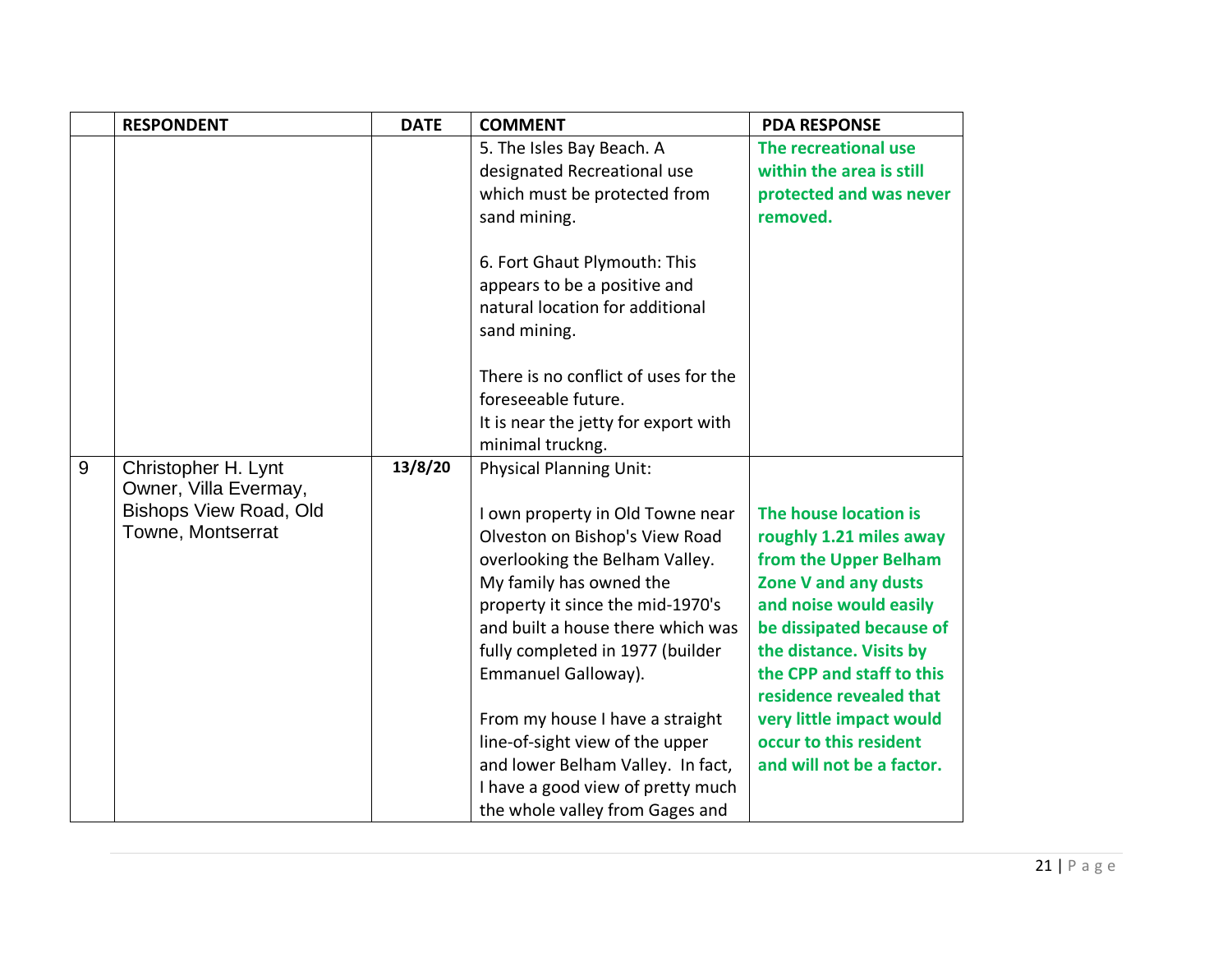| <b>RESPONDENT</b> | <b>DATE</b> | <b>COMMENT</b>                                                                                                                                                                                                                                                                                                                                                                               | <b>PDA RESPONSE</b>                                                                                                                                      |
|-------------------|-------------|----------------------------------------------------------------------------------------------------------------------------------------------------------------------------------------------------------------------------------------------------------------------------------------------------------------------------------------------------------------------------------------------|----------------------------------------------------------------------------------------------------------------------------------------------------------|
|                   |             | St Georges Hill beyond Air Studios<br>all the way to the Caribbean and                                                                                                                                                                                                                                                                                                                       |                                                                                                                                                          |
|                   |             | Isles Bay/Old Road Beach.                                                                                                                                                                                                                                                                                                                                                                    |                                                                                                                                                          |
|                   |             | Thus, any noisy dust producing<br>activity, such as 'sand mining' in<br>the upper Belham can be heard<br>and inhaled on my property. The<br>dust stirred up by any mining<br>activity in the valley wafts up the<br>valley sides and travels towards<br>my property due to the prevailing<br>winds (from east to west) and the<br>updrafts from the valley floor due<br>to solar convection. |                                                                                                                                                          |
|                   |             | The noise and dust was especially<br>bad at my house when the<br>conveyor was running at the<br>Shamrock mining activity site.<br>The dust that reaches my house,<br>and is also carried by the wind to<br>the lower Belham and the beach,<br>is the fine particulate material.                                                                                                              | The conveyor belt from<br><b>Shamrock is no longer in</b><br>operation and sand<br>mining is concentrated<br>above the Old Belham<br><b>Bridge road.</b> |
|                   |             | It is well-established science that<br>smaller fine particles travel<br>further than large ones. And the<br>fine particulates are the kind that<br>cause the most damage to human                                                                                                                                                                                                            |                                                                                                                                                          |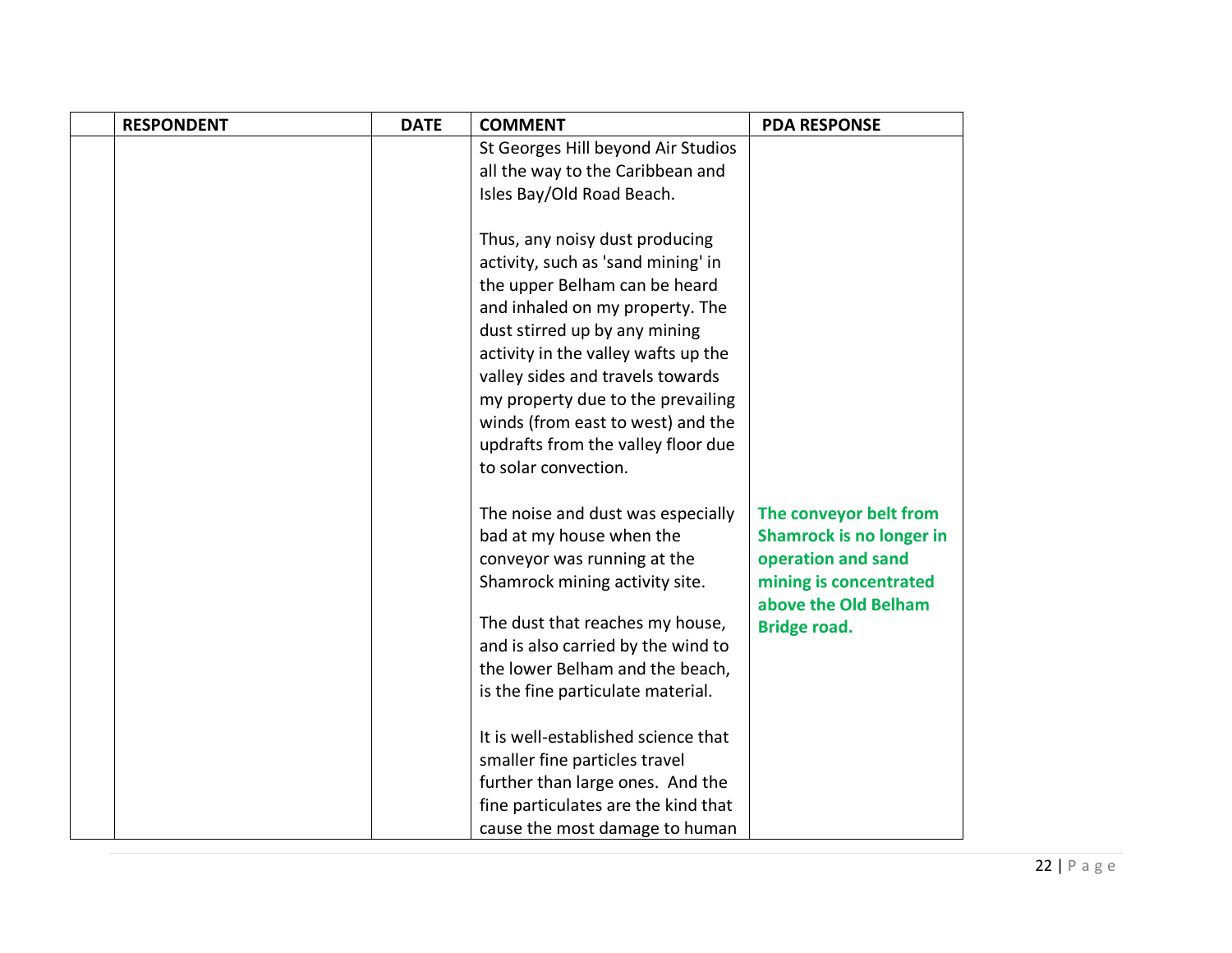| <b>RESPONDENT</b> | <b>DATE</b> | <b>COMMENT</b>                       | <b>PDA RESPONSE</b>           |
|-------------------|-------------|--------------------------------------|-------------------------------|
|                   |             | lungs because they can get           |                               |
|                   |             | embedded deep down inside            |                               |
|                   |             | them when inhaled.                   |                               |
|                   |             |                                      |                               |
|                   |             | In particular, the dust stirred up   |                               |
|                   |             | by mining activities in the Belham   |                               |
|                   |             | includes volcanic ash, which is      |                               |
|                   |             | high in silica crystalline material, |                               |
|                   |             | and is especially dangerous. Silica  |                               |
|                   |             | dust is known to cause severe and    |                               |
|                   |             | chronic lung damage, including       |                               |
|                   |             | damage that can lead to lung         |                               |
|                   |             | cancer, COPD, and other              |                               |
|                   |             | respiratory problems. Other trace    |                               |
|                   |             | minerals in the volcanic ash         |                               |
|                   |             | include arsenic and other toxic      |                               |
|                   |             | metals which could enter the         |                               |
|                   |             | body directly through breathing,     |                               |
|                   |             | or be deposited on surfaces, in      |                               |
|                   |             | water sources, on foods, etc., and   |                               |
|                   |             | enter the body through eating        |                               |
|                   |             | and drinking.                        |                               |
|                   |             |                                      |                               |
|                   |             | One of the water sources for the     | <b>Contamination has not</b>  |
|                   |             | island I understand is or was        | been recorded by MUL          |
|                   |             | located in the Belham                | regarding ground water        |
|                   |             | Valley. Thus contamination of the    | and verification with the     |
|                   |             | Montserrat water supply is           | <b>Water Division Manager</b> |
|                   |             | possible through such mining         | indicated that there is no    |
|                   |             | activities if this water source is   |                               |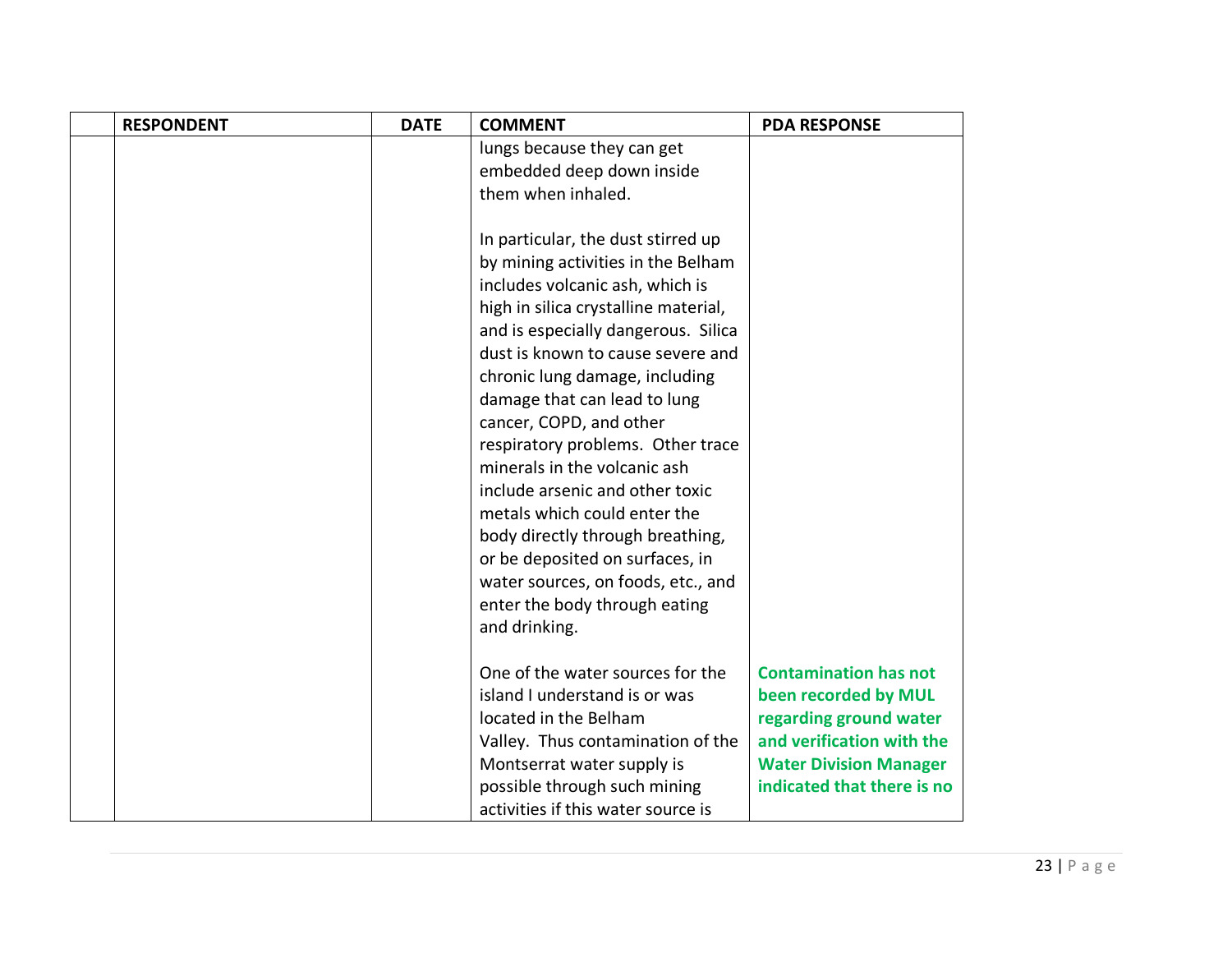| <b>RESPONDENT</b> | <b>DATE</b> | <b>COMMENT</b>                      | <b>PDA RESPONSE</b>            |
|-------------------|-------------|-------------------------------------|--------------------------------|
|                   |             | used, now or in the future.         | evidence to substantiate       |
|                   |             |                                     | this claim.                    |
|                   |             | Any mining in the Upper Belham      |                                |
|                   |             | Valley therefore directly and       |                                |
|                   |             | adversely affects my property and   |                                |
|                   |             | all the other properties nearby     |                                |
|                   |             | and/or downwind from mining         |                                |
|                   |             | activities, and thus would be an    |                                |
|                   |             | intolerable danger and              |                                |
|                   |             | nuisance. Any affected              |                                |
|                   |             | landowner would have multiple       |                                |
|                   |             | causes of action to abate such      |                                |
|                   |             | mining activities, including        |                                |
|                   |             | trespass and nuisance.              |                                |
|                   |             |                                     |                                |
|                   |             | When my family and other            |                                |
|                   |             | landowners around the Belham        |                                |
|                   |             | Valley purchased their properties   |                                |
|                   |             | in the 1960's and thereafter, the   |                                |
|                   |             | Government of Montserrat made       |                                |
|                   |             | explicit legally enforceable        |                                |
|                   |             | promises to them, and those         |                                |
|                   |             | promises are enshrined in the       |                                |
|                   |             | covenants that run with the         |                                |
|                   |             | land. One of those covenants was    |                                |
|                   |             | that the Belham Valley would be     |                                |
|                   |             | exclusively and strictly limited to |                                |
|                   |             | recreational activities. Therefore, | <b>The Physical Planning</b>   |
|                   |             | mining and other such               | <b>Act allows the Planning</b> |
|                   |             | commercial activities is expressly  | and Development                |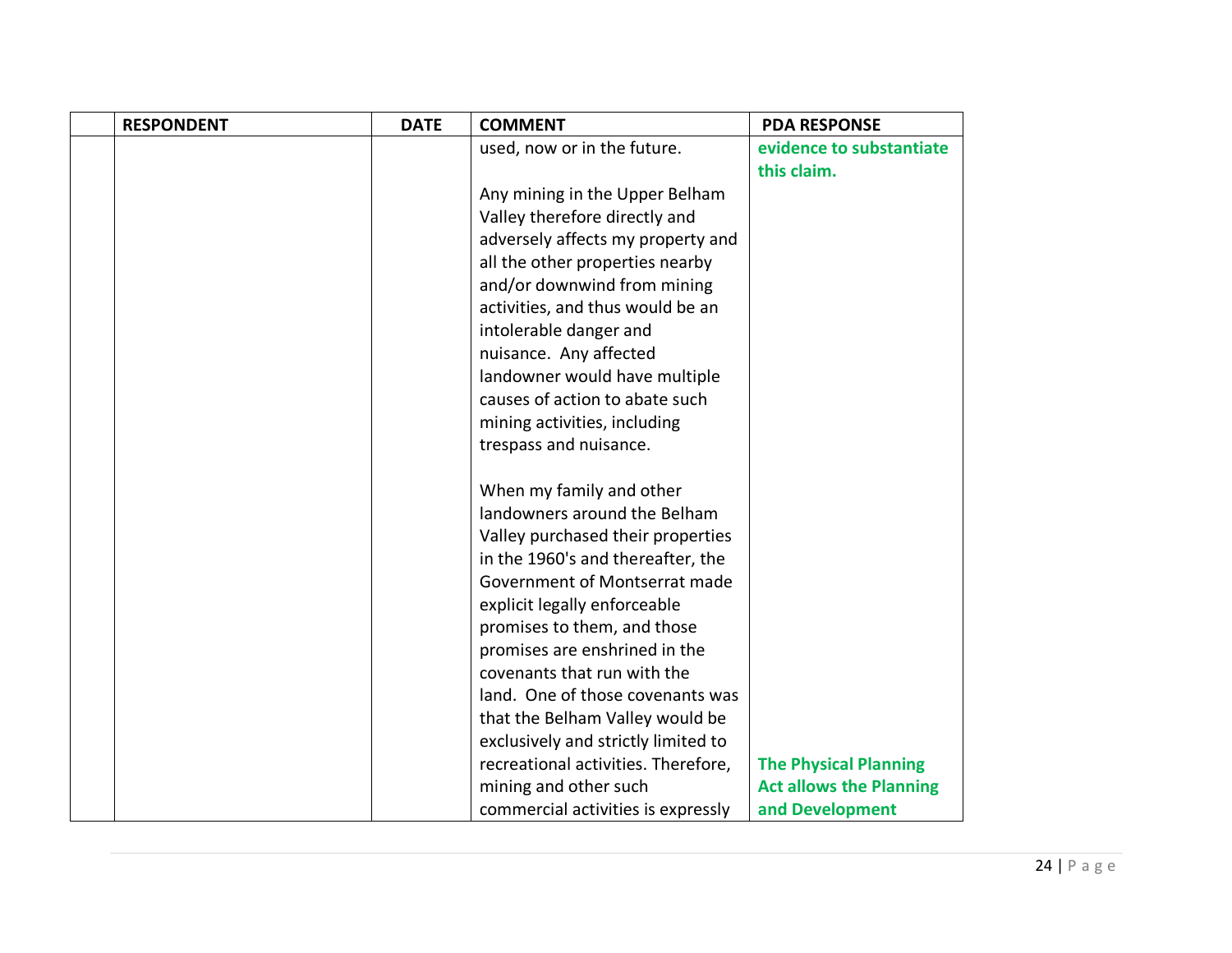| <b>RESPONDENT</b> | <b>DATE</b> | <b>COMMENT</b>                      | <b>PDA RESPONSE</b>        |
|-------------------|-------------|-------------------------------------|----------------------------|
|                   |             | prohibited there by those           | <b>Authority to make</b>   |
|                   |             | covenants. Allowing such            | modifications as it        |
|                   |             | activities would adversely affect   | deems fit., within certain |
|                   |             | the value of the surrounding        | prescribed guidelines.     |
|                   |             | properties as well as the 'quiet    |                            |
|                   |             | enjoyment' thereof, a legal term.   |                            |
|                   |             | It is my understanding and belief   |                            |
|                   |             | that "re-zoning" is legally         |                            |
|                   |             | ineffective under these             |                            |
|                   |             | circumstances. That is, rezoning    |                            |
|                   |             | cannot overrule land covenants      |                            |
|                   |             | limiting use according to long      |                            |
|                   |             | established English property        |                            |
|                   |             | common law. Thus any re-zoning      |                            |
|                   |             | of the upper Belham Valley in an    |                            |
|                   |             | attempt to permit commercial        |                            |
|                   |             | mining activities would have no     |                            |
|                   |             | legal effect. The covenants limit   |                            |
|                   |             | the use of the Belham Valley to     |                            |
|                   |             | recreational activities. A law suit |                            |
|                   |             | by any affected property owner      |                            |
|                   |             | could be brought should any         |                            |
|                   |             | commercial mining operation         |                            |
|                   |             | commence in the Belham Valley       |                            |
|                   |             | for a violation of the covenants.   |                            |
|                   |             | I believe that mining in            |                            |
|                   |             | unoccupied areas such as            |                            |
|                   |             | Plymouth that are not up-wind       |                            |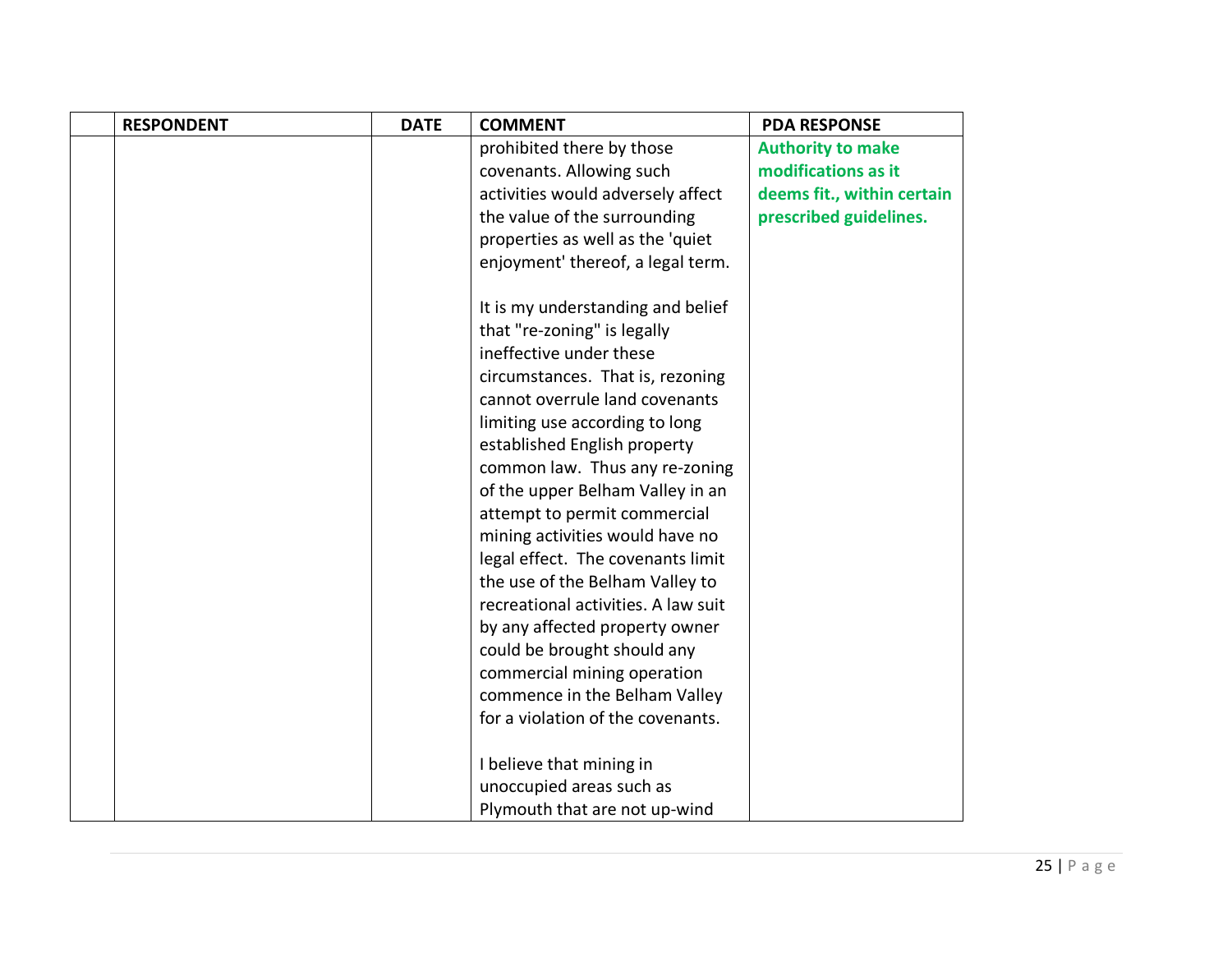| <b>RESPONDENT</b> | <b>DATE</b> | <b>COMMENT</b>                       | <b>PDA RESPONSE</b> |
|-------------------|-------------|--------------------------------------|---------------------|
|                   |             | from occupied areas on the other     |                     |
|                   |             | hand, would have no such public      |                     |
|                   |             | health and/or legal problems.        |                     |
|                   |             |                                      |                     |
|                   |             | I should add that obviously mining   |                     |
|                   |             | activities in the Belham Valley will |                     |
|                   |             | have an adverse impact on            |                     |
|                   |             | tourism. In particular, visitors to  |                     |
|                   |             | the Emerald Isle of the Caribbean    |                     |
|                   |             | do not want the noise and dust       |                     |
|                   |             | associated with mining activities    |                     |
|                   |             | spoiling the tranquility and beauty  |                     |
|                   |             | of their visit to Montserrat.        |                     |
|                   |             | Therefore, the inevitable            |                     |
|                   |             | conclusion must be that the          |                     |
|                   |             | Belham Valley is a very bad place    |                     |
|                   |             | to conduct mining activities         |                     |
|                   |             | because of all the potential         |                     |
|                   |             | adverse consequences. To             |                     |
|                   |             | summarize, these include adverse     |                     |
|                   |             | health impacts on nearby             |                     |
|                   |             | residents, adverse impacts on        |                     |
|                   |             | property values, and the             |                     |
|                   |             | inevitable legal action for such     |                     |
|                   |             | impermissible activities.            |                     |
|                   |             |                                      |                     |
|                   |             |                                      |                     |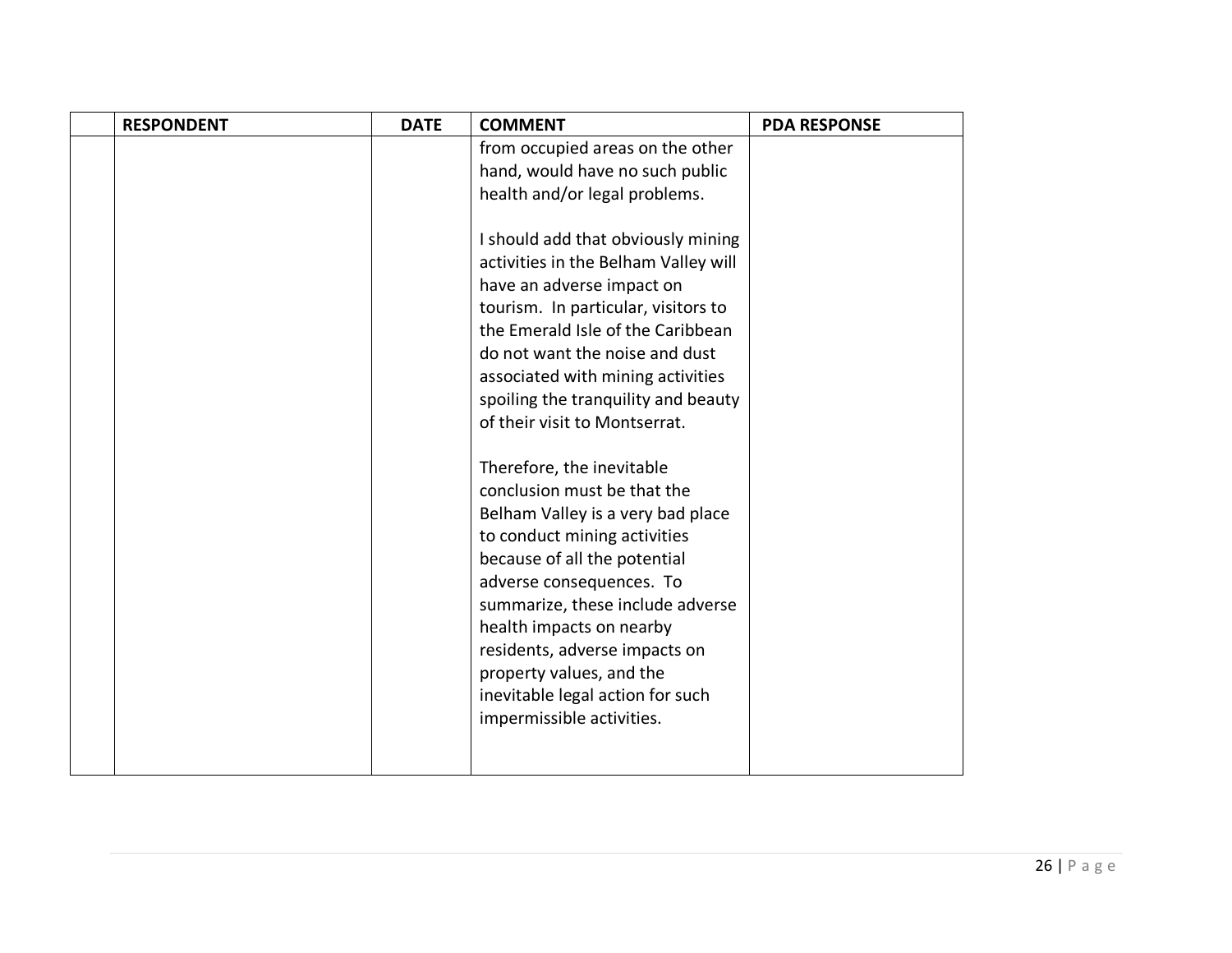|    | <b>RESPONDENT</b> | <b>DATE</b> | <b>COMMENT</b>                                                                                                                                                                                                                                                                                                                                                                                                                                                                                                                                                                                                                                                                                                                                            | <b>PDA RESPONSE</b>                                                                                                                                                                                                                                                                           |
|----|-------------------|-------------|-----------------------------------------------------------------------------------------------------------------------------------------------------------------------------------------------------------------------------------------------------------------------------------------------------------------------------------------------------------------------------------------------------------------------------------------------------------------------------------------------------------------------------------------------------------------------------------------------------------------------------------------------------------------------------------------------------------------------------------------------------------|-----------------------------------------------------------------------------------------------------------------------------------------------------------------------------------------------------------------------------------------------------------------------------------------------|
| 10 | Susie Layton      | 8/19/2020   | Montserrat physical development<br>plan 2012-2022 Public<br>Consultation<br><b>Comments: From Derek and Susie</b><br>Layton,<br>Palm Tree House, Isles Bay<br>Plantation<br>In addition to the comments<br>raised by John Renton which we<br>endorse and fully support the<br>following additional objections<br>should be noted.<br>1. Our house is the first house<br>nearest to the proposed sand<br>mining therefore we would be the<br>most affected in terms of noise,<br>increased dust and air quality<br>pollution, particularly for those<br>residents with chest conditions in<br>part contributed by ash clean up<br>in the past, and disruption. We<br>have already endured the activity<br>of noisy sand mining trucking for<br>many years. | The house location is<br>roughly 1.21 miles away<br>from the Upper Belham<br>Zone V and any dust and<br>noise would easily be<br>dissipated because of<br>the distance. CPP /staff<br>visits revealed that very<br>little impact will occur to<br>this resident and would<br>not be a factor. |
|    |                   |             |                                                                                                                                                                                                                                                                                                                                                                                                                                                                                                                                                                                                                                                                                                                                                           |                                                                                                                                                                                                                                                                                               |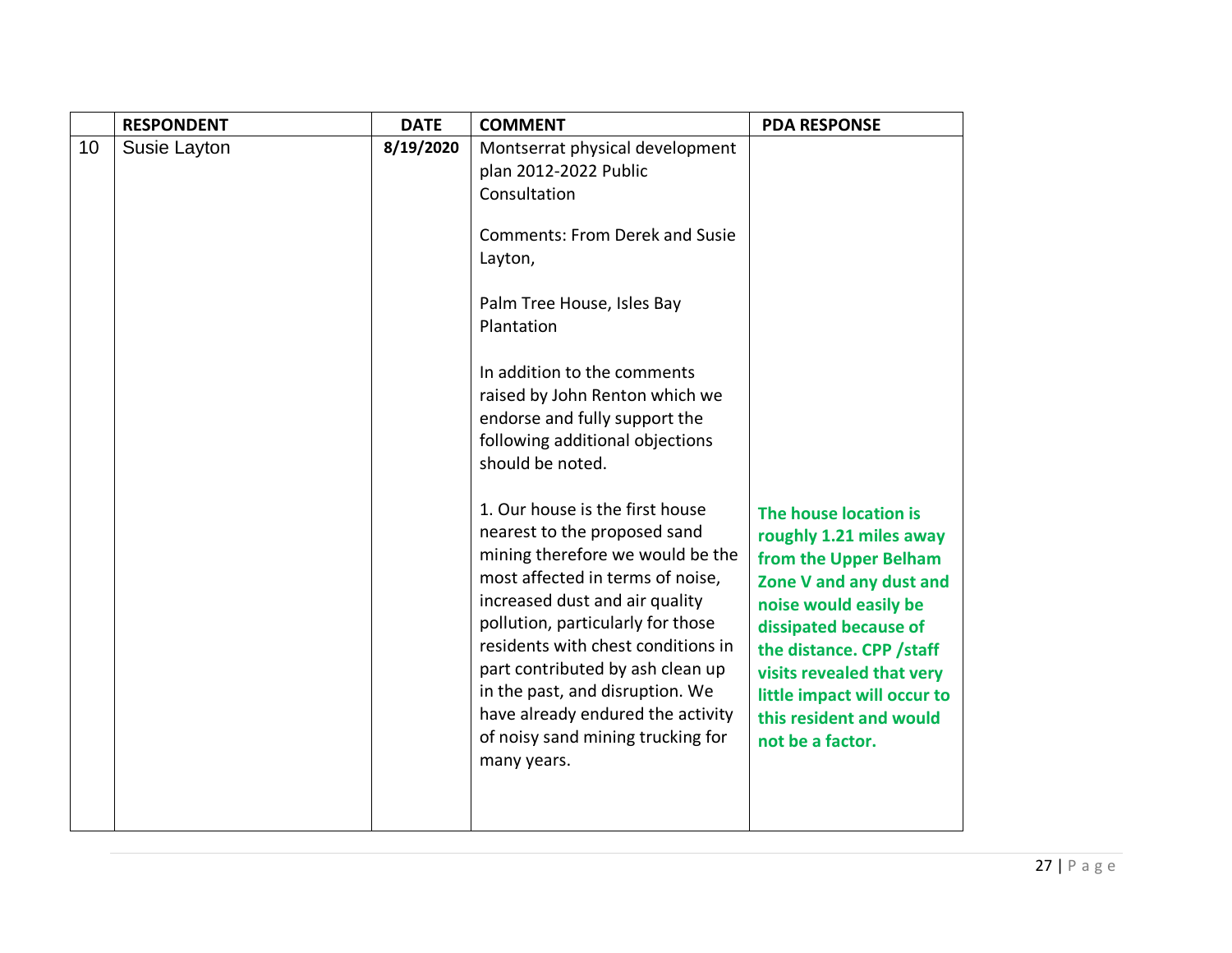| <b>RESPONDENT</b> | <b>DATE</b> | <b>COMMENT</b>                                                                                                                                                                                                                                                                                                                                                       | <b>PDA RESPONSE</b>                                                                                                                                                                                                                                                                                        |
|-------------------|-------------|----------------------------------------------------------------------------------------------------------------------------------------------------------------------------------------------------------------------------------------------------------------------------------------------------------------------------------------------------------------------|------------------------------------------------------------------------------------------------------------------------------------------------------------------------------------------------------------------------------------------------------------------------------------------------------------|
|                   |             | 2. The price of our property along<br>with others in this residential area<br>would be radically devalued and<br>therefore we may have to seek<br>compensation from the Govt of<br>Montserrat.                                                                                                                                                                       | 2. The value of<br>properties in the area<br>continues to maintain<br>steady values and will<br>not be impacted by the<br>modification to the sand<br>mining zone which is<br>further east.                                                                                                                |
|                   |             | 3. We have been supporting<br>Montserrat for over twenty years<br>throughout the volcanic crisis,<br>maintaining, repairing and<br>upgrading the property using local<br>labour. Isles Bay Plantation is a<br>high end luxury development<br>situated in a quiet location. The<br>proposed sand mining will destroy<br>the enjoyment of many houses in<br>this area. | 3. The sand mining<br>industry can co-exist<br>with minimal disruption<br>to economic actives as it<br>relates to residential<br>tourism. The area is over<br>one mile away and will<br>not disturb the integrity<br>of the area where<br>activities are centered in<br>the Cork Hill and Upper<br>Belham. |
|                   |             | 4. We suggest that Fort Ghaut<br>Plymouth is used as a sensible<br>location for additional sand<br>mining and would request that<br>the relevant parties look at this<br>alternative proposal as a matter                                                                                                                                                            | 4. Fort Ghaut is part of<br>the modification to the<br><b>Physical Development</b><br><b>Plan and is a viable</b><br>alternative in<br>conjunction with the<br><b>Upper Belham.</b>                                                                                                                        |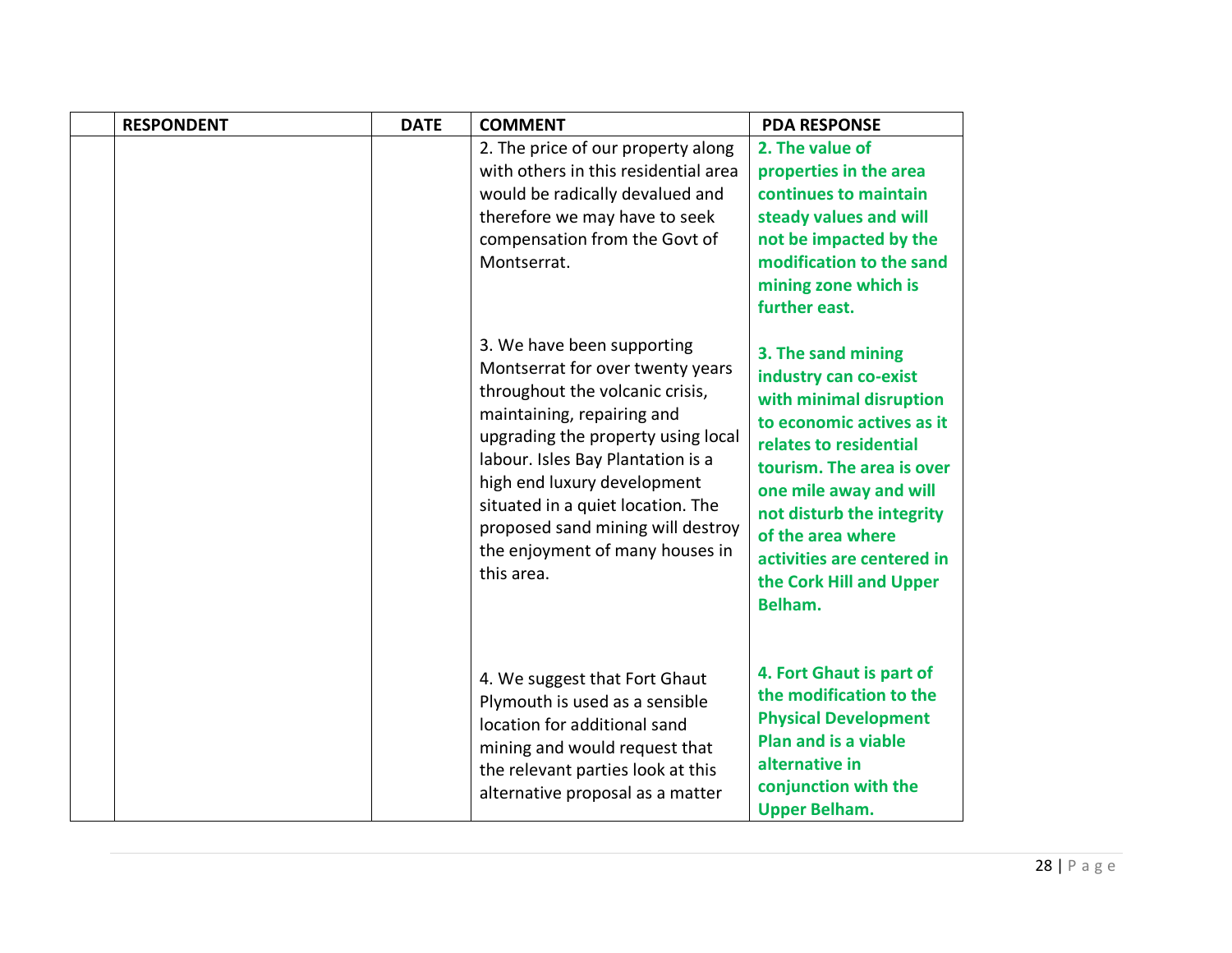|    | <b>RESPONDENT</b> | <b>DATE</b> | <b>COMMENT</b>                                                                                                                                                                                                                                                                                                                                                                                                                                                                                                                               | <b>PDA RESPONSE</b>                                                                                                                                                                                                                                                                                                                                                                                        |
|----|-------------------|-------------|----------------------------------------------------------------------------------------------------------------------------------------------------------------------------------------------------------------------------------------------------------------------------------------------------------------------------------------------------------------------------------------------------------------------------------------------------------------------------------------------------------------------------------------------|------------------------------------------------------------------------------------------------------------------------------------------------------------------------------------------------------------------------------------------------------------------------------------------------------------------------------------------------------------------------------------------------------------|
|    |                   |             | of urgency.<br>Signed Susie and Derek Layton                                                                                                                                                                                                                                                                                                                                                                                                                                                                                                 |                                                                                                                                                                                                                                                                                                                                                                                                            |
| 11 | John Wilson       | 20/8/20     | I am concerned over what<br>appears the undue haste and<br>speed with which this new plan is<br>been pursued.                                                                                                                                                                                                                                                                                                                                                                                                                                | <b>The Modification</b><br>exercise has followed<br>the legal processes<br>outlined in the Physical<br><b>Planning Act. There is a</b><br>period of consultation<br>which ran for 90 days.                                                                                                                                                                                                                 |
|    |                   |             | I am alarmed at the absence or<br>mention, of any environmental<br>impact assessment report to<br>guide the proposed plan. Any<br>mining operation will always leave<br>an ugly scar on the landscape as<br>seen in the destruction left behind<br>in the Belham River Valley where<br>the ecology and the aesthetics of<br>the area have been ruined beyond<br>repair. Further to the above I am<br>concerned over the choice of the<br>Fort Ghuat area which is a narrow<br>area when there are other vast<br>areas covered with countless | <b>An Environmental</b><br><b>Impact Assessment was</b><br>done for the Belham<br>Valley which will be used<br>as part of the application<br>process. A separate<br><b>EIA/EMP</b> will be<br>prepared for the Fort<br>Ghaut area.<br>While it appears that the<br><b>Ghaut may be narrow,</b><br>the boundaries would<br>need to be defined by<br>the Survey Department.<br><b>Sand mining activities</b> |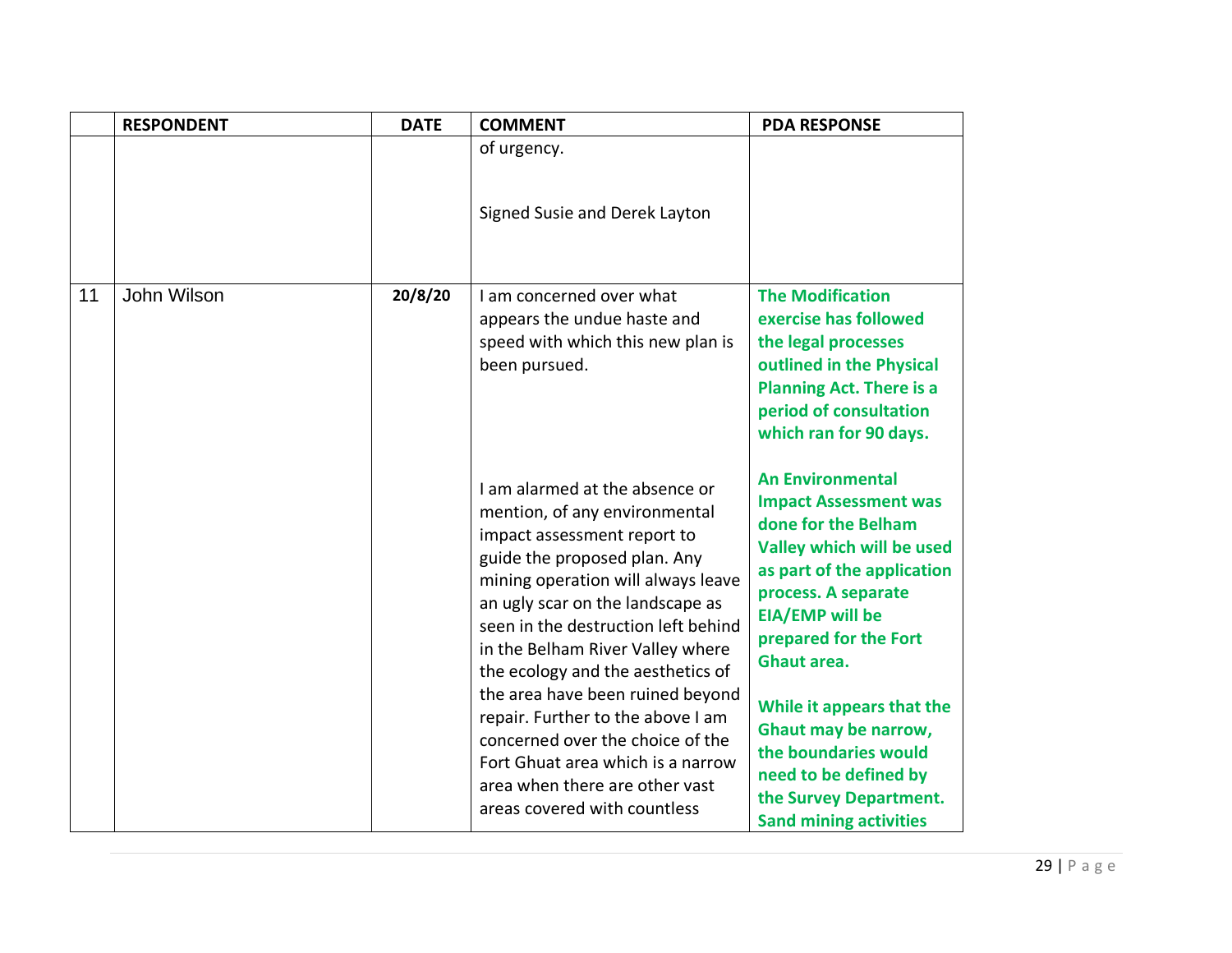|    | <b>RESPONDENT</b>      | <b>DATE</b> | <b>COMMENT</b>                                                                                                                                                                                                                                                                                                                                                                                                                                                                                                                                                                                                                 | <b>PDA RESPONSE</b>                                                                                                                                             |
|----|------------------------|-------------|--------------------------------------------------------------------------------------------------------------------------------------------------------------------------------------------------------------------------------------------------------------------------------------------------------------------------------------------------------------------------------------------------------------------------------------------------------------------------------------------------------------------------------------------------------------------------------------------------------------------------------|-----------------------------------------------------------------------------------------------------------------------------------------------------------------|
|    |                        |             | millions of tonnes of aggregate<br>material. It is my view that this<br>matter is being pursued with<br>undue haste by your department.                                                                                                                                                                                                                                                                                                                                                                                                                                                                                        | will be confined to lands<br>owned by the Crown.                                                                                                                |
| 12 | Susie and Derek Layton | 23/8/20     | <b>Montserrat physical</b><br>development plan 2012-2022<br><b>Public Consultation</b><br>Comments: Dr. Derek and Mrs.<br>Susie Layton,<br>Palm Tree House, Isles Bay<br>Plantation, Montserrat<br>In addition to the comments<br>raised by John Renton which we<br>endorse and fully support the<br>following additional objections<br>should be noted.<br>1. Our house is the first<br>house nearest to the<br>proposed sand mining<br>therefore we would be the<br>most affected in terms of<br>noise, increased dust and<br>air quality pollution,<br>particularly for those<br>residents with chest<br>conditions in part | The house location is<br>further away from the<br><b>Upper Belham Zone V</b><br>and any dust and noise<br>will easily be dissipated<br>because of the distance. |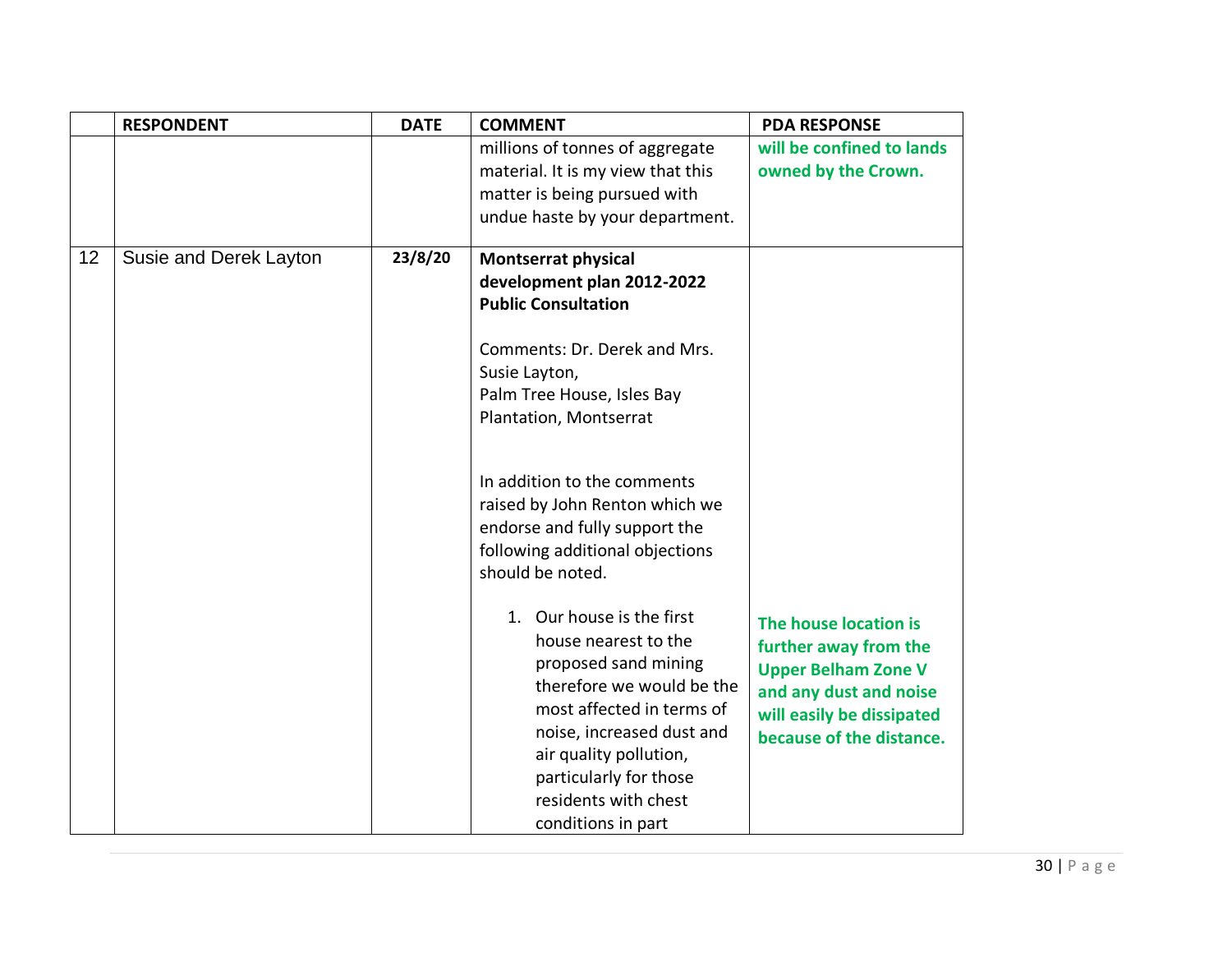| <b>RESPONDENT</b> | <b>DATE</b> | <b>COMMENT</b>                                                                                                                                                                                    | <b>PDA RESPONSE</b>                                                                                                                                                                                                                                 |
|-------------------|-------------|---------------------------------------------------------------------------------------------------------------------------------------------------------------------------------------------------|-----------------------------------------------------------------------------------------------------------------------------------------------------------------------------------------------------------------------------------------------------|
|                   |             | contributed by ash clean<br>up in the past, and<br>disruption. We have<br>already endured the<br>activity of noisy sand<br>mining trucking for many<br>years.                                     |                                                                                                                                                                                                                                                     |
|                   |             | 2. The price of our property<br>along with others in this<br>residential area would be<br>radically devalued and<br>therefore we may have to<br>seek compensation from<br>the Govt of Montserrat. | 2. The valuation<br>information from the<br><b>Inland Revenue</b><br><b>Department indicates</b><br>that land values have<br>been stable in the last<br>few years and will not<br>change since the<br>activities are further<br>away from the area. |
|                   |             | 3. We have been supporting<br>Montserrat for over<br>twenty years throughout<br>the volcanic crisis,<br>maintaining, repairing and<br>upgrading the property<br>using local labour. Isles         | 3. The sand mining can<br>co-exist and will not<br>undermine the high-end<br>luxury value as<br>indicated.                                                                                                                                          |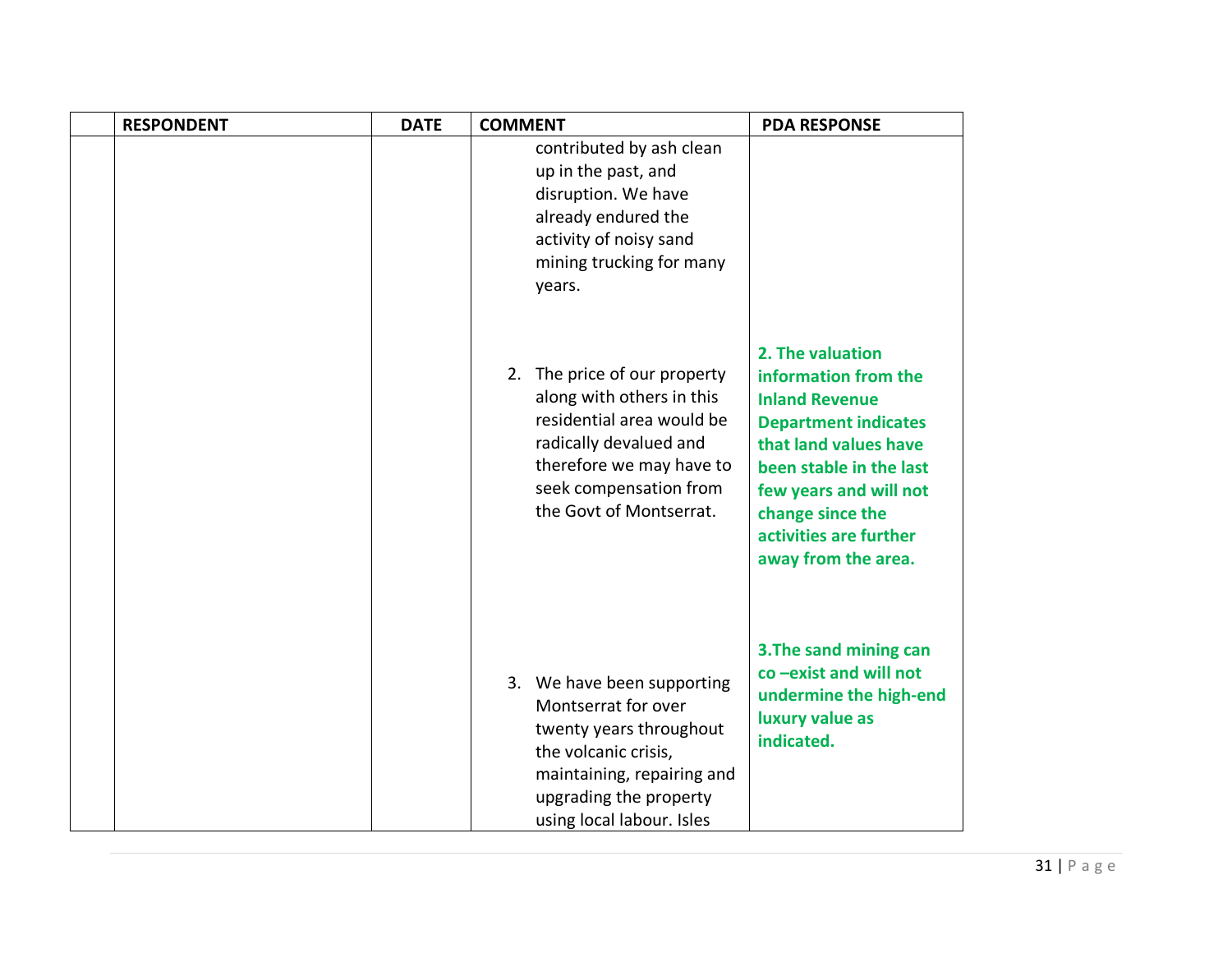|    | <b>RESPONDENT</b> | <b>DATE</b> | <b>COMMENT</b>                                                                                                                                                                                                                                                                    | <b>PDA RESPONSE</b>                                                                                                        |
|----|-------------------|-------------|-----------------------------------------------------------------------------------------------------------------------------------------------------------------------------------------------------------------------------------------------------------------------------------|----------------------------------------------------------------------------------------------------------------------------|
|    |                   |             | Bay Plantation is a high<br>end luxury development<br>situated in a quiet<br>location. The proposed<br>sand mining will destroy<br>the enjoyment of many<br>houses in this area.                                                                                                  |                                                                                                                            |
|    |                   |             | 4. We suggest that Fort<br>Ghaut Plymouth is used as<br>a sensible location for<br>additional sand mining and<br>would request that the<br>relevant parties look at<br>this alternative proposal as<br>a matter of urgency.<br>Signed Susie and Derek Layton<br>Sent from my iPad | <b>Fort Ghaut and Upper</b><br><b>Belham are considered</b><br>for sand mining as part<br>of the modification<br>exercise. |
| 13 | Susan J Salander  | 29/8/20     | Dear Sirs,                                                                                                                                                                                                                                                                        |                                                                                                                            |
|    |                   |             | My name is Susan<br>Salander. We own property at                                                                                                                                                                                                                                  | The Lower part of<br><b>Belham was zoned for</b>                                                                           |
|    |                   |             | the top of Islesbay. We are US                                                                                                                                                                                                                                                    | recreational activities                                                                                                    |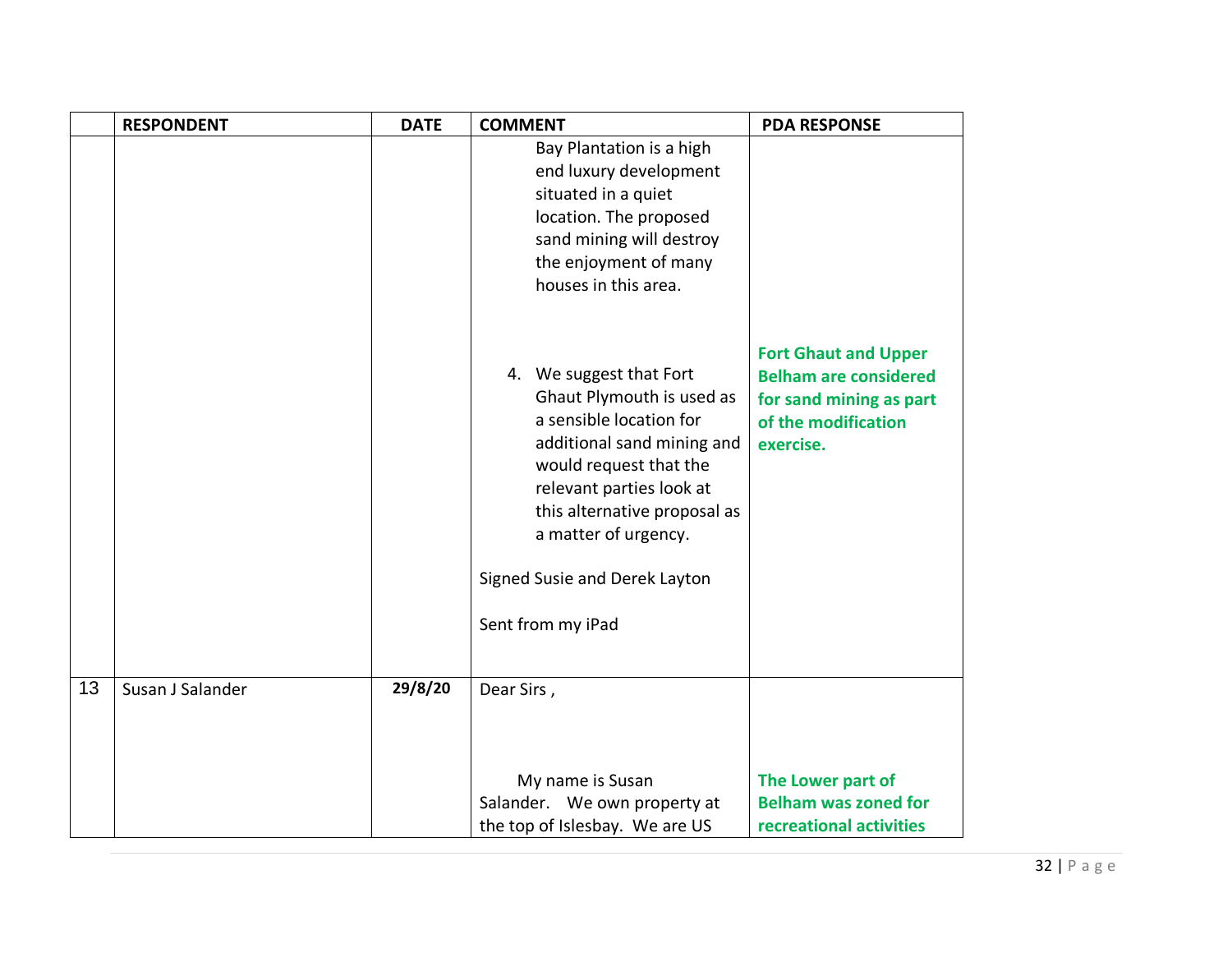| <b>RESPONDENT</b> | <b>DATE</b> | <b>COMMENT</b>                                                     | <b>PDA RESPONSE</b>                            |
|-------------------|-------------|--------------------------------------------------------------------|------------------------------------------------|
|                   |             | citizens from Massachusetts. We                                    | and that land use has                          |
|                   |             | fell in love with your island the                                  | not changed. The                               |
|                   |             | minute we got off the ferry. I                                     | proposed modification is                       |
|                   |             | have traveled to many Caribbean                                    | to address sand mining                         |
|                   |             | islands, Montserrat is a                                           | in the Upper Belham                            |
|                   |             | very special place. We love the                                    | over one mile to the                           |
|                   |             | pristine nature of your island and                                 | east.                                          |
|                   |             | friendly nature of your people and                                 |                                                |
|                   |             | esp the lack of crowds. We                                         |                                                |
|                   |             | purchased a villa and land in 1995                                 |                                                |
|                   |             |                                                                    |                                                |
|                   |             |                                                                    |                                                |
|                   |             | When we purchased our villa                                        |                                                |
|                   |             | we were given a copy of your                                       |                                                |
|                   |             | covenants guaranteeing that the                                    |                                                |
|                   |             | Belham would always be zoned                                       |                                                |
|                   |             | as recreational with abutting                                      |                                                |
|                   |             | neighborhoods in residential                                       |                                                |
|                   |             | zones. The mining that has taken                                   | <b>Mitigation measures to</b>                  |
|                   |             | place in the Belham is both illegal                                | reduce dust will be                            |
|                   |             | and dangerous. All of us                                           | employed. The use of                           |
|                   |             | living/vacationing along the                                       | tarpaulin could be                             |
|                   |             | Belham are forced to inhale dust                                   | considered to prevent<br>the movement of dusts |
|                   |             | containing silica and who knows                                    |                                                |
|                   |             | what other micro particles that                                    | from lorries.                                  |
|                   |             | damage human lungs. The                                            |                                                |
|                   |             | direction of the tradewinds only<br>enhance the distance this dust |                                                |
|                   |             |                                                                    |                                                |
|                   |             | travels along the Belham.<br>We                                    |                                                |
|                   |             | have written letters to previous                                   |                                                |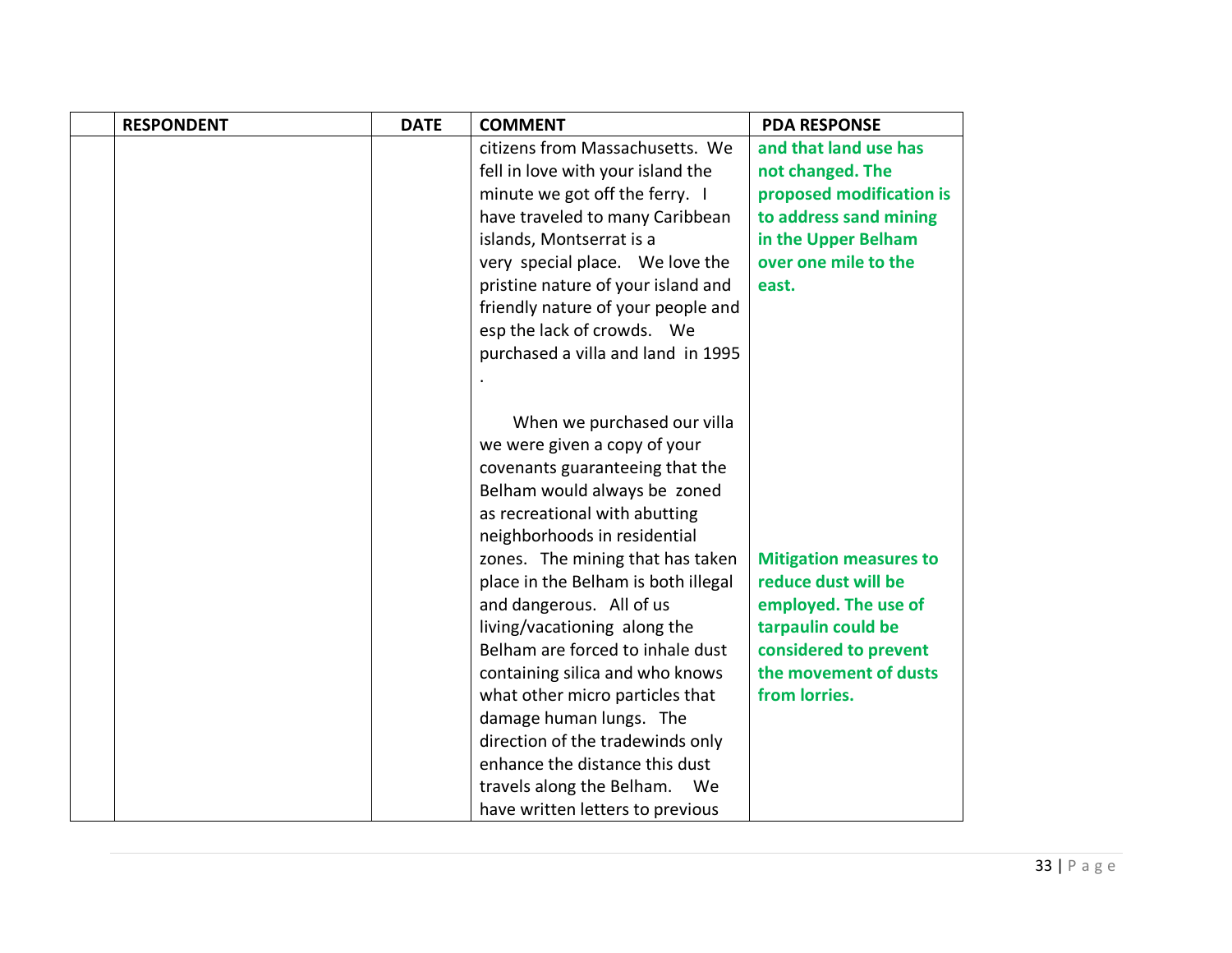| <b>RESPONDENT</b> | <b>DATE</b> | <b>COMMENT</b>                     | <b>PDA RESPONSE</b>           |
|-------------------|-------------|------------------------------------|-------------------------------|
|                   |             | ministers, governors,              |                               |
|                   |             | environmental ministers and even   |                               |
|                   |             | HSE in England who I am currently  |                               |
|                   |             | reviewing this situation with. In  |                               |
|                   |             | addition I would like to see what  |                               |
|                   |             | protections you are enforcing for  |                               |
|                   |             | the miners themselves ?? Do        |                               |
|                   |             | they wear respirators? What is     |                               |
|                   |             | your protocol for wetting sand in  |                               |
|                   |             | the trucks being transported       |                               |
|                   |             | across the island to decrease the  |                               |
|                   |             | spread of sand to those who live   |                               |
|                   |             | along the main road?               |                               |
|                   |             | I am confused as to why you        |                               |
|                   |             | now want to change the zoning in   |                               |
|                   |             | the upper Belham to industrial     |                               |
|                   |             | when you state that you are        |                               |
|                   |             | running out of sand in the         |                               |
|                   |             | Belham ??? It is time for all      |                               |
|                   |             | mining to cease in the             |                               |
|                   |             | Belham. The entire operation       |                               |
|                   |             | should be limited to               |                               |
|                   |             | Plymouth and/or parts of the       |                               |
|                   |             | eastern side of the island once it |                               |
|                   |             | is determined to be safe enough    |                               |
|                   |             | by the MVO.                        |                               |
|                   |             | I was also told there is a water   |                               |
|                   |             | source in the upper Belham near    | <b>Water contamination is</b> |
|                   |             | the areas mining is                | not a problem as              |
|                   |             | occurring. How can you allow       |                               |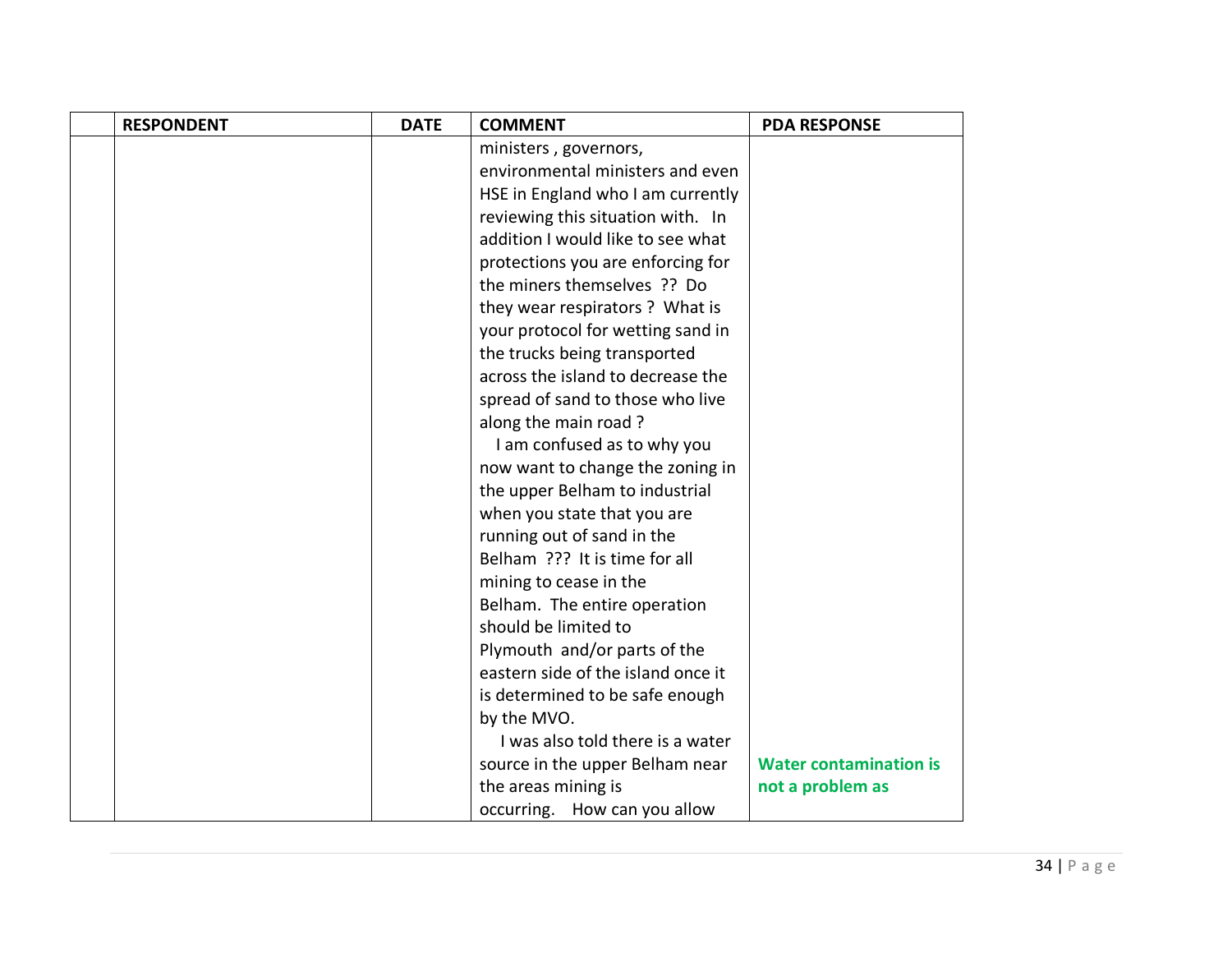| <b>RESPONDENT</b> | <b>DATE</b> | <b>COMMENT</b>                      | <b>PDA RESPONSE</b>         |
|-------------------|-------------|-------------------------------------|-----------------------------|
|                   |             | this to happen ?? Water is          | indicated by Montserrat     |
|                   |             | ALWAYS a more valuable              | <b>Utilities Limited.</b>   |
|                   |             | commodity than sand !! It does      |                             |
|                   |             | not matter that this water is being |                             |
|                   |             | monitored, once contaminated it     |                             |
|                   |             | is lost.                            |                             |
|                   |             |                                     |                             |
|                   |             | I am not opposed to mining "        |                             |
|                   |             | gray gold" on the island but not at |                             |
|                   |             | the expense of people's health. It  | The idea is to undertake    |
|                   |             | must be done safely, legally and    | sand mining in the legal    |
|                   |             | restricted to industrial zones      | way by Modifying the        |
|                   |             | only. It could be a very            | <b>Physical Development</b> |
|                   |             | profitable export for the island if | Plan and to put in place    |
|                   |             | done correctly.                     | environmental safe          |
|                   |             | Sand mining is in no way a          | methodologies for its       |
|                   |             | tourist attraction, in fact it is a | extraction.                 |
|                   |             | deterrent. Tourists do not want     |                             |
|                   |             | to hear it, see it or inhale it     |                             |
|                   |             | !!! They do not want to listen to   |                             |
|                   |             | sand mining trucks driving by       |                             |
|                   |             | their rental villa nor do they want |                             |
|                   |             | to inhale the diesel and            |                             |
|                   |             | dust. When I heard some of those    |                             |
|                   |             | involved with mining state it was   |                             |
|                   |             | in fact a tourist attraction I was  |                             |
|                   |             | very disappointed. That is simply   |                             |
|                   |             | not true and everyone knows         |                             |
|                   |             | it. In fact that statement is       |                             |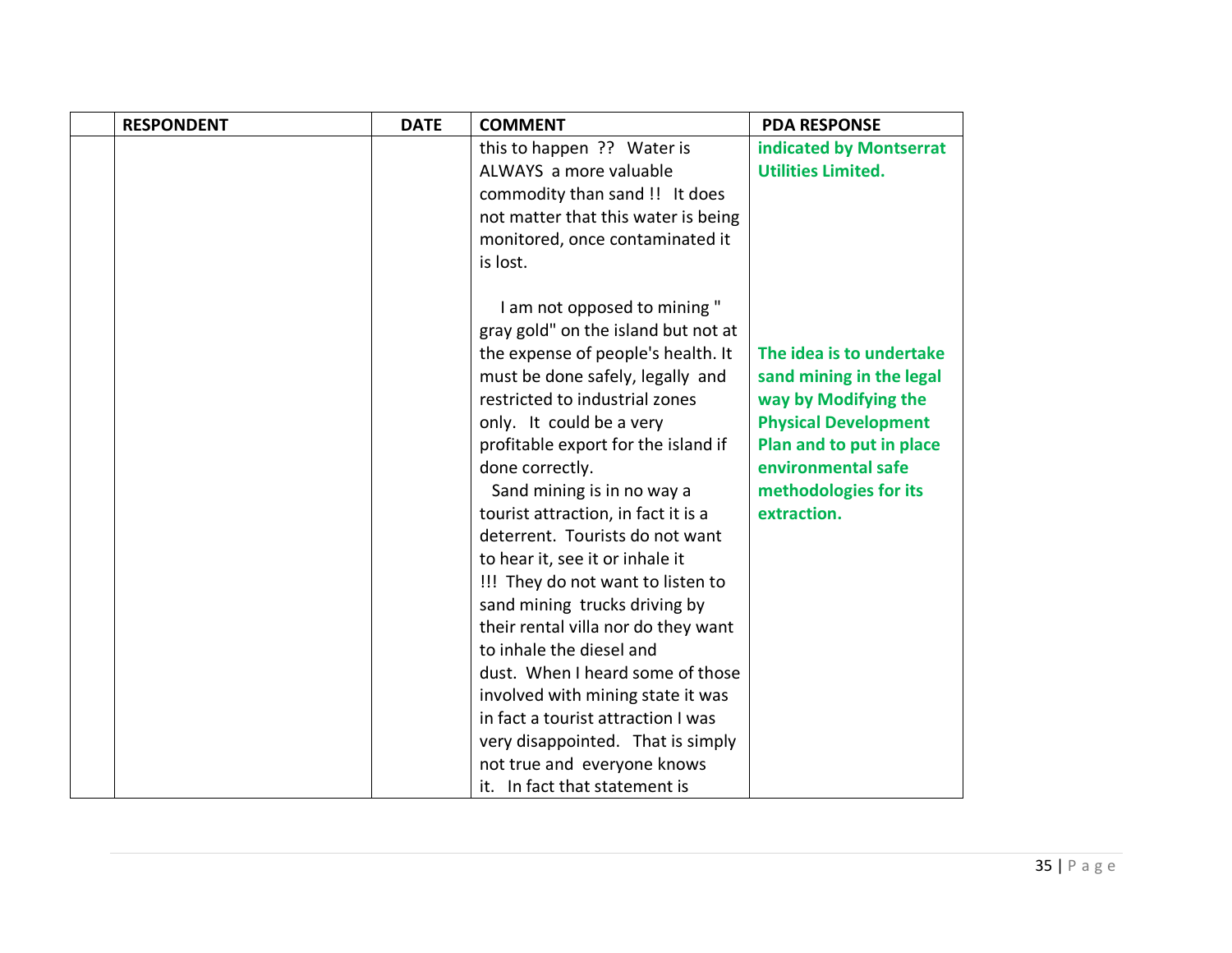| <b>RESPONDENT</b> | <b>DATE</b> | <b>COMMENT</b>                      | <b>PDA RESPONSE</b> |
|-------------------|-------------|-------------------------------------|---------------------|
|                   |             | insulting to Montserratians,        |                     |
|                   |             | expats and tourists alike.          |                     |
|                   |             | In addition to sand mining I hope   |                     |
|                   |             | Montserrat will look at blue and    |                     |
|                   |             | green economies. These              |                     |
|                   |             | economies are in fact attractive to |                     |
|                   |             | tourists. Montserrat has such an    |                     |
|                   |             | opportunity to participate in the   |                     |
|                   |             | organic export market. Another      |                     |
|                   |             | opportunity is resurrecting the     |                     |
|                   |             | music industry which would also     |                     |
|                   |             | be a huge tourist attraction.       |                     |
|                   |             |                                     |                     |
|                   |             | Tourism and mining can              |                     |
|                   |             | coexist on the island but only if   |                     |
|                   |             | <b>TOTALLY separate and done</b>    |                     |
|                   |             | properly.                           |                     |
|                   |             |                                     |                     |
|                   |             |                                     |                     |
|                   |             | Sincerely,                          |                     |
|                   |             | Susan J Salander                    |                     |
|                   |             |                                     |                     |
|                   |             |                                     |                     |
|                   |             |                                     |                     |
|                   |             |                                     |                     |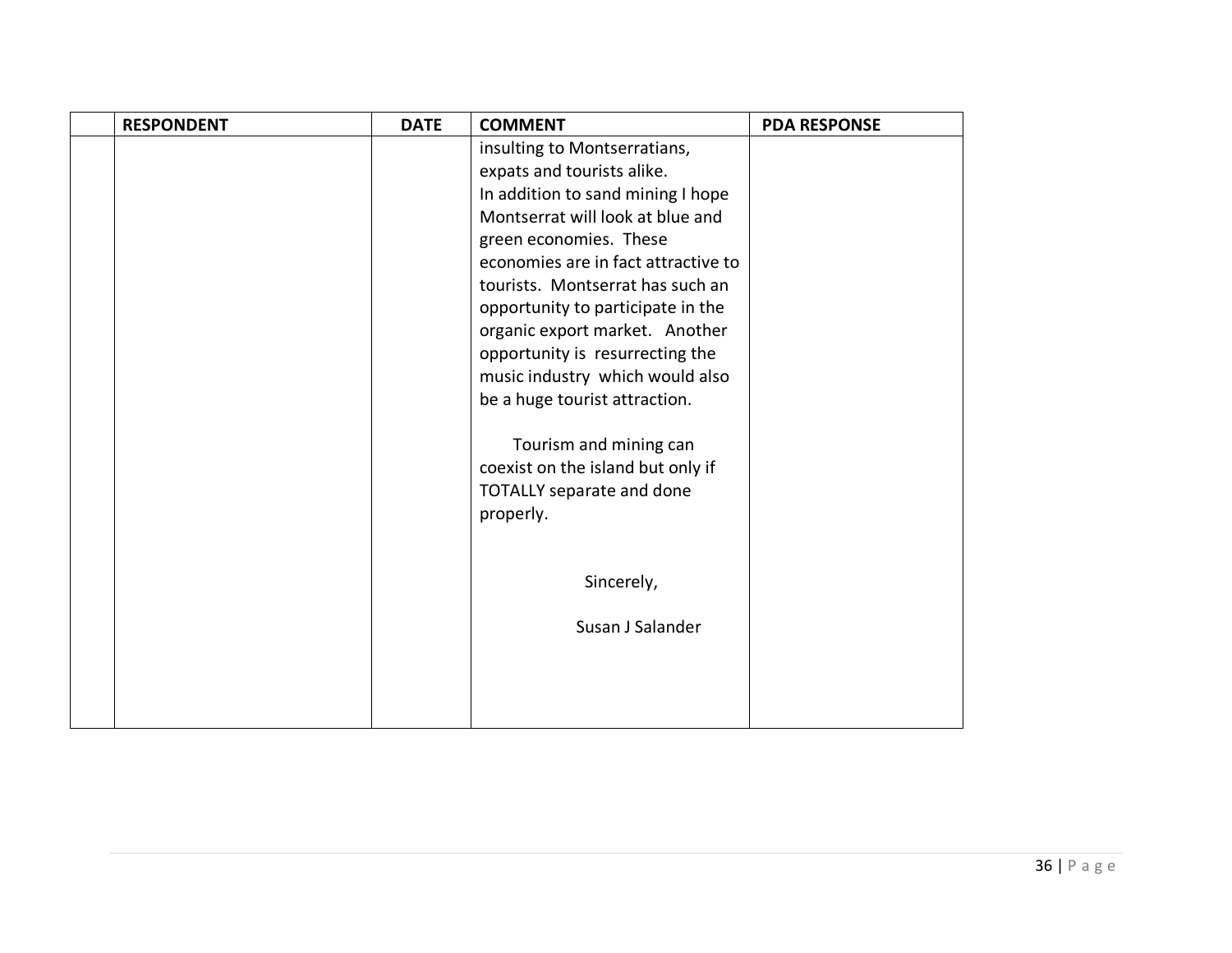## **SUMMARY OF THE PUBLIC CONSULTATION PROCESS HELD ON THE PROPOSED MODIFICATION TO PHYSICAL DEVELOPMENT PLAN TO INCLUDE SAND MINING IN ZONE V- FORT GHAUT AND UPPER BELHAM VALLEY**

The Planning & Development Authority proposed an extension to the original consultation process. This extension was for one month, ending on September 30, 2020. The following comments were received from respondents during the period of public consultation.

| No. | <b>RESPONDENT</b>  | <b>DATE</b> | <b>COMMENT</b>                                                                                                                                                                                                                                                                                                                                                                                                                                                                                                                                                                                                | <b>PDA RESPONSE</b>                                                                                                                                                                                  |
|-----|--------------------|-------------|---------------------------------------------------------------------------------------------------------------------------------------------------------------------------------------------------------------------------------------------------------------------------------------------------------------------------------------------------------------------------------------------------------------------------------------------------------------------------------------------------------------------------------------------------------------------------------------------------------------|------------------------------------------------------------------------------------------------------------------------------------------------------------------------------------------------------|
| 14  | <b>Pam Fulford</b> | 10/9/20     | To: Montserrat Planning Unit                                                                                                                                                                                                                                                                                                                                                                                                                                                                                                                                                                                  | <b>A Draft</b>                                                                                                                                                                                       |
|     |                    |             | I sent in my comments on extending sand mining limits a further 30<br>acres up the Belham Valley a few months ago then I noticed the<br>public consultation period has been extended. I do not know if<br>my comments were received so I will repeat our opinion that people<br>living<br>in the Belham Valley have already suffered 10+ years of dump trucks<br>speeding down our narrow local roads, constant dust clouds, day-<br>long, year-long, incessant grinding and screeching machinery noise.<br>A noisy and destructive industrial activity such as mining has no<br>place in a residential area. | <b>Environmental</b><br><b>Management Plan</b><br>has been developed<br>and will be<br>incorporated as<br>part of the<br>management for<br>both areas. The<br>traffic will be<br>routed to Cork Hill |
|     |                    |             | What is new in my comments is that while inviting residents to<br>further comment, the government has already "accepted" the<br>extension as stated in their July 2020 report:                                                                                                                                                                                                                                                                                                                                                                                                                                | and monitoring of<br>the traffic will be<br>done in conjunction<br>with the Police.                                                                                                                  |
|     |                    |             | " Sand Miners expressed an urgent need to access material further<br>up the Belham Valley, considering that there was only a limited<br>supply left in the area where mining was conducted. The Planning<br>and Development Authority has accepted the proposal from the<br>sand miners to extend the sand mining limit further up the Belham<br>and parts of Fort Ghaut."                                                                                                                                                                                                                                    | The location of the<br>sand miners will be<br>positioned much<br>further away from<br>the residents of Old<br><b>Towne and Isles Bay</b>                                                             |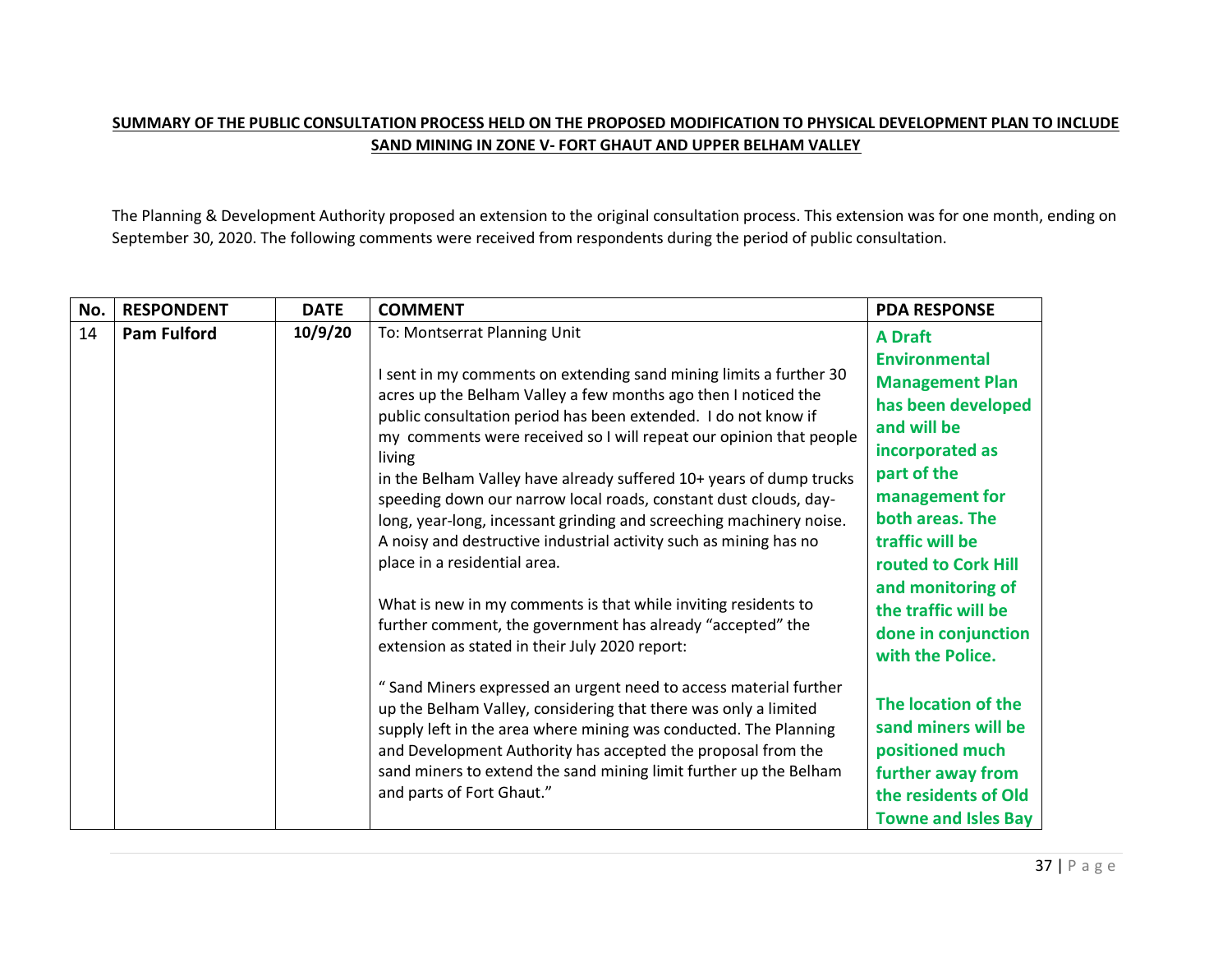| No. | <b>RESPONDENT</b> | <b>DATE</b> | <b>COMMENT</b>                                                                                                                                                                                                                                                                                                                                                   | <b>PDA RESPONSE</b>                                                                                                                                |
|-----|-------------------|-------------|------------------------------------------------------------------------------------------------------------------------------------------------------------------------------------------------------------------------------------------------------------------------------------------------------------------------------------------------------------------|----------------------------------------------------------------------------------------------------------------------------------------------------|
|     |                   |             | Usually, public consultation takes place BEFORE the decisions have<br>been made, in order to direct the government to make the RIGHT                                                                                                                                                                                                                             | with minimal<br>impact to residents.                                                                                                               |
|     |                   |             | decisions. Please listen to the residents and turn the miners' efforts<br>to rehabilitation, not further destruction in a residential area.                                                                                                                                                                                                                      |                                                                                                                                                    |
|     |                   |             | Just because the Belham Valley job is completed, that is not a good<br>reason to extend the devastation. A much more thoughtful and<br>considerate approach would be for the government to make the<br>miners fix the devastation they have already left behind. Build a<br>better road, perhaps. Everyone in the area has driven that<br>moonscape long enough! | <b>The Ministry</b><br>responsible for<br>sand mining will<br>seek to ensure that<br>all the sand miners<br>comply with the<br>relevant laws going |
|     |                   |             | The July report states nothing about the haul routes, which greatly<br>affects us when they sand is hauled out or when those huge trucks                                                                                                                                                                                                                         | forward.                                                                                                                                           |
|     |                   |             | thunder down our road, within 10 metres of our house. When you<br>think about it, we are in harms way from those huge trucks coming<br>down the hill towards the house. Without good brakesnot a good<br>scene. And the miners want to mine a further 30 acres up the<br>Belham, which is a fairly sizeable area and might take a further 10<br>years work.      | Sand mining is an<br>important industry<br>and GOM is seeking<br>to ensure that<br>mining is conducted<br>in an                                    |
|     |                   |             | The govt is obviously just going through the motions and have<br>already given in to the miners demands. The report should include<br>time lines, haul routes, safety mitigation, restoration options, a<br>traffic study, engineering and environmental impact studies of the<br>area.                                                                          | environmentally<br>sustainable fashion.                                                                                                            |
|     |                   |             | As residents of Old Towne, we will feel extending this destructive<br>activity in a residential area is plain wrong. Two-thirds of the island<br>have already been devastated by the volcano. Why must man<br>destroy more? Please reconsider your decision and consider<br>residents' concerns. Locate hard industrial activities away from any                 |                                                                                                                                                    |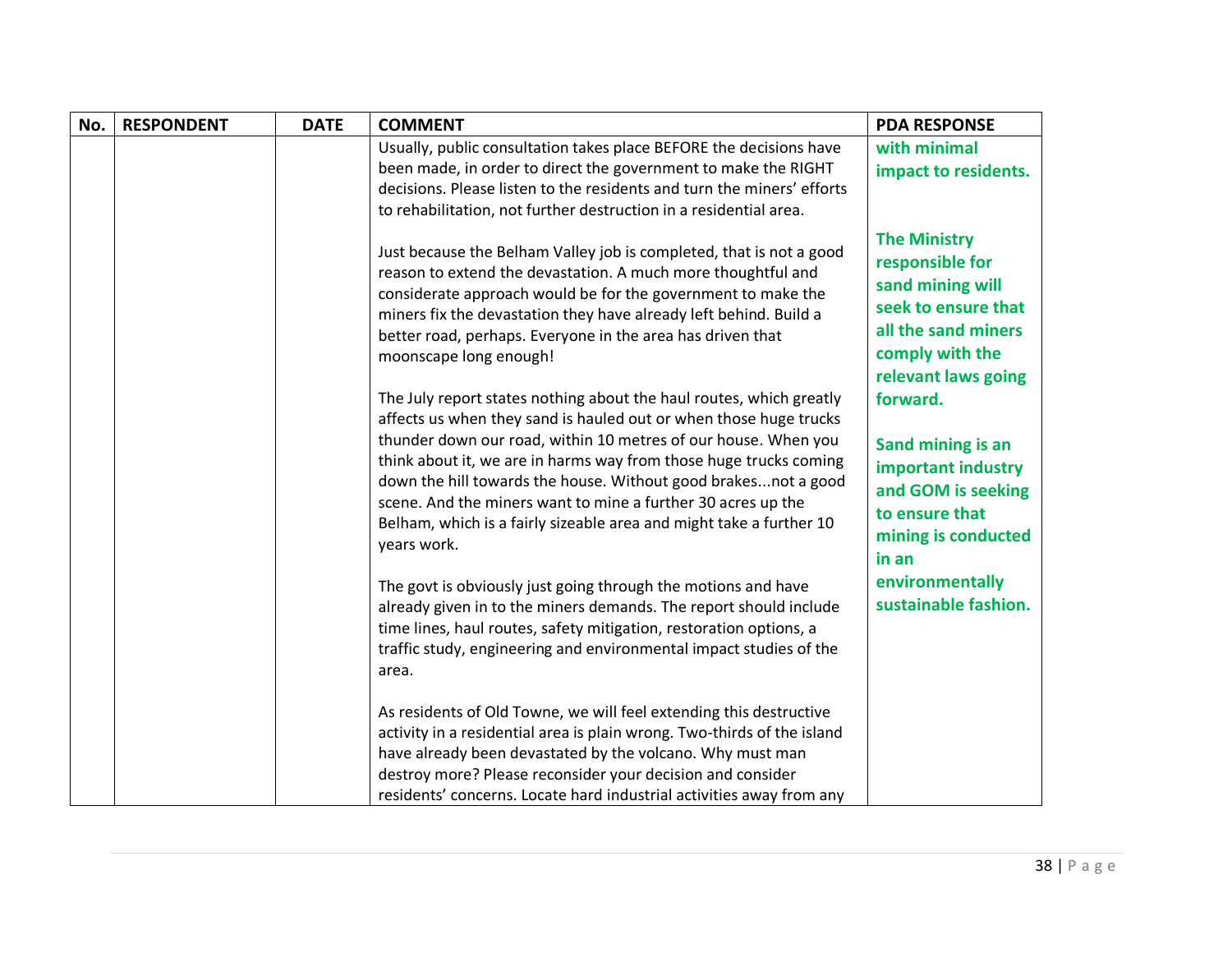| No. | <b>RESPONDENT</b>     | <b>DATE</b> | <b>COMMENT</b>                                                                                                                                                                                                                                                                                                                                                                                                                                                                                                                                                                                                                                                                                                                                                                                                                                                                                                                                                                                                                                                                                                                                                                                                                                                                                                                                                                                                                      | <b>PDA RESPONSE</b>                                                                                                                                                                                                                                                                                                                                                                                                                                                         |
|-----|-----------------------|-------------|-------------------------------------------------------------------------------------------------------------------------------------------------------------------------------------------------------------------------------------------------------------------------------------------------------------------------------------------------------------------------------------------------------------------------------------------------------------------------------------------------------------------------------------------------------------------------------------------------------------------------------------------------------------------------------------------------------------------------------------------------------------------------------------------------------------------------------------------------------------------------------------------------------------------------------------------------------------------------------------------------------------------------------------------------------------------------------------------------------------------------------------------------------------------------------------------------------------------------------------------------------------------------------------------------------------------------------------------------------------------------------------------------------------------------------------|-----------------------------------------------------------------------------------------------------------------------------------------------------------------------------------------------------------------------------------------------------------------------------------------------------------------------------------------------------------------------------------------------------------------------------------------------------------------------------|
|     |                       |             | residential areas to the extent that they are not impacted by noise,<br>dust and danger.<br>Pam and John Fulford<br>Old Towne                                                                                                                                                                                                                                                                                                                                                                                                                                                                                                                                                                                                                                                                                                                                                                                                                                                                                                                                                                                                                                                                                                                                                                                                                                                                                                       |                                                                                                                                                                                                                                                                                                                                                                                                                                                                             |
| 15  | <b>Richard Barnes</b> | 14/9/2020   | Dear Physical Planning Unit,<br>We welcome the success of the mining industry and the<br>government's continued investment in its future development,<br>however this must be included in the long term development of the<br>tourist industry. The sensitive development of the Belham Valley as a<br>nature reserve and for general recreational use is to be welcomed.<br>We have the following general comment - "Option 1 has been ruled<br>out as unattractive" ; how can an option be ruled out before<br>consulting the views of interested parties.<br>Option 1. East side:<br>1. Mining on the East side of the Island must not be ruled out<br>indeed it should be the priority; the positives for the East<br>side are just the same as for Fort Ghaut a) Owned by the<br>crown b) no occupied residential properties c) opportunity<br>for spill off development; a new jetty would solve the<br>transport problem (if not then an access road to Plymouth<br>jetty), this is the obvious long term location for the industry.<br>2. Additional positives for the East side are a) closer for<br>commuting workers b) existing access road not generally<br>used by tourists or public c) area is closer to Little Bay if<br>local material is going to be used in the port development.<br>3. a) A new "public - private" company should be established<br>to fund and build a new jetty at the edge of the exclusion | <b>The Planning &amp;</b><br><b>Development</b><br><b>Authority has</b><br>considered the long<br>term development<br>of the Belham<br><b>Valley to take</b><br>account of<br>rehabilitation of the<br><b>Belham Valley as</b><br>part of the next<br>phase partnering<br>with the<br><b>Montserrat</b><br><b>National Trust in</b><br>this exercise.<br>1. Mining in the East<br>as an alternative<br>location can be<br>factored into the<br>process at a later<br>stage. |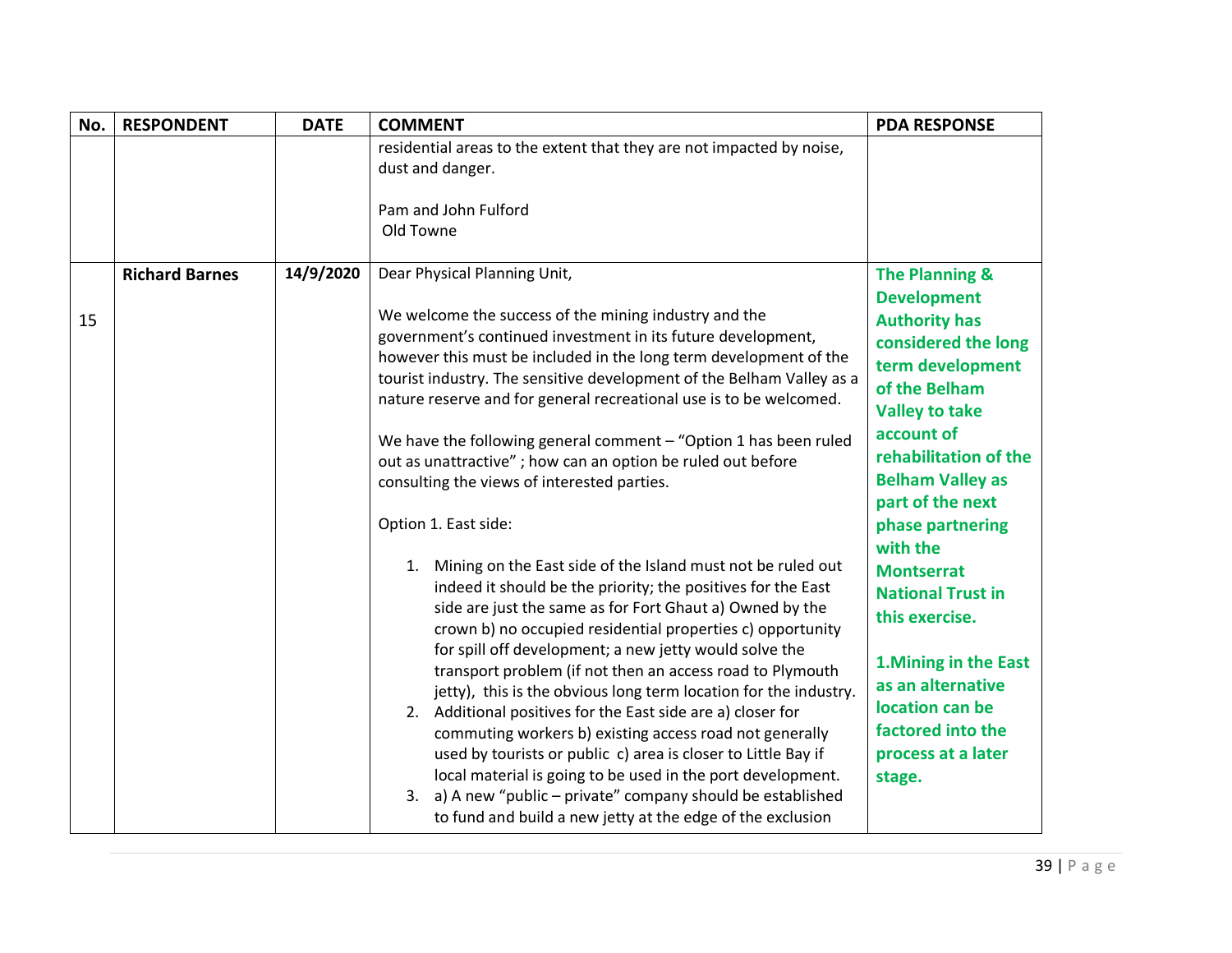| No. | <b>RESPONDENT</b> | <b>DATE</b> | <b>COMMENT</b>                                                                                                                                                                                                                                                                                                            | <b>PDA RESPONSE</b>                                                                                                                                                          |
|-----|-------------------|-------------|---------------------------------------------------------------------------------------------------------------------------------------------------------------------------------------------------------------------------------------------------------------------------------------------------------------------------|------------------------------------------------------------------------------------------------------------------------------------------------------------------------------|
|     |                   |             | zone on the East side. Montserrat Government should<br>partner with Private businesses Foreign investors and<br>Residents (given a discounted share) who should all be able<br>to invest to fund the development. Mining companies would<br>be charged export fees for the use of the jetty for<br>shareholder dividends. | <b>The Authority</b><br>cannot dictate that<br>a sand mining<br>operator should<br>build a jetty.                                                                            |
|     |                   |             | OR<br>b) If 3a) Jetty is not possible due to sea conditions on the<br>3.<br>Atlantic side then consideration should be made for building<br>an access road to transport the material directly to the<br>Plymouth pontoon on the same public private partnership<br>arrangement as above.                                  | <b>Sand mining routes</b><br>are not disallowed<br>but would have to<br>be managed in line<br>with the Traffic<br><b>Ordinance for the</b><br>safe transport to<br>Plymouth. |
|     |                   |             | 4. The Government should give tax incentives to miners<br>extracting on the east side for a period of 1-2 years to get<br>established on the basis that they begin to clear sand from<br>the old airport runway area. A potential long term future<br>asset for Montserrat.                                               | <b>Tax incentives are</b><br>within the remit of<br>GoM.                                                                                                                     |
|     |                   |             | Option 2. Fort Ghaut:                                                                                                                                                                                                                                                                                                     |                                                                                                                                                                              |
|     |                   |             | 5. This should be seen as an interim solution only whilst the<br>East side mining is developed. Miners have their<br>infrastructure and plant nearby and access to the Plymouth<br>jetty.                                                                                                                                 | <b>5.Modification</b><br>addresses Plymouth<br>as an option for<br>consideration.                                                                                            |
|     |                   |             | The Belham Valley is a unique and beautiful area in<br>6.<br>Montserrat and as part of the review the offending mining<br>companies should help restore the area as tourist /<br>environmental and recreational area.                                                                                                     | <b>6.The Belham has</b><br>been considered for<br>restoration and                                                                                                            |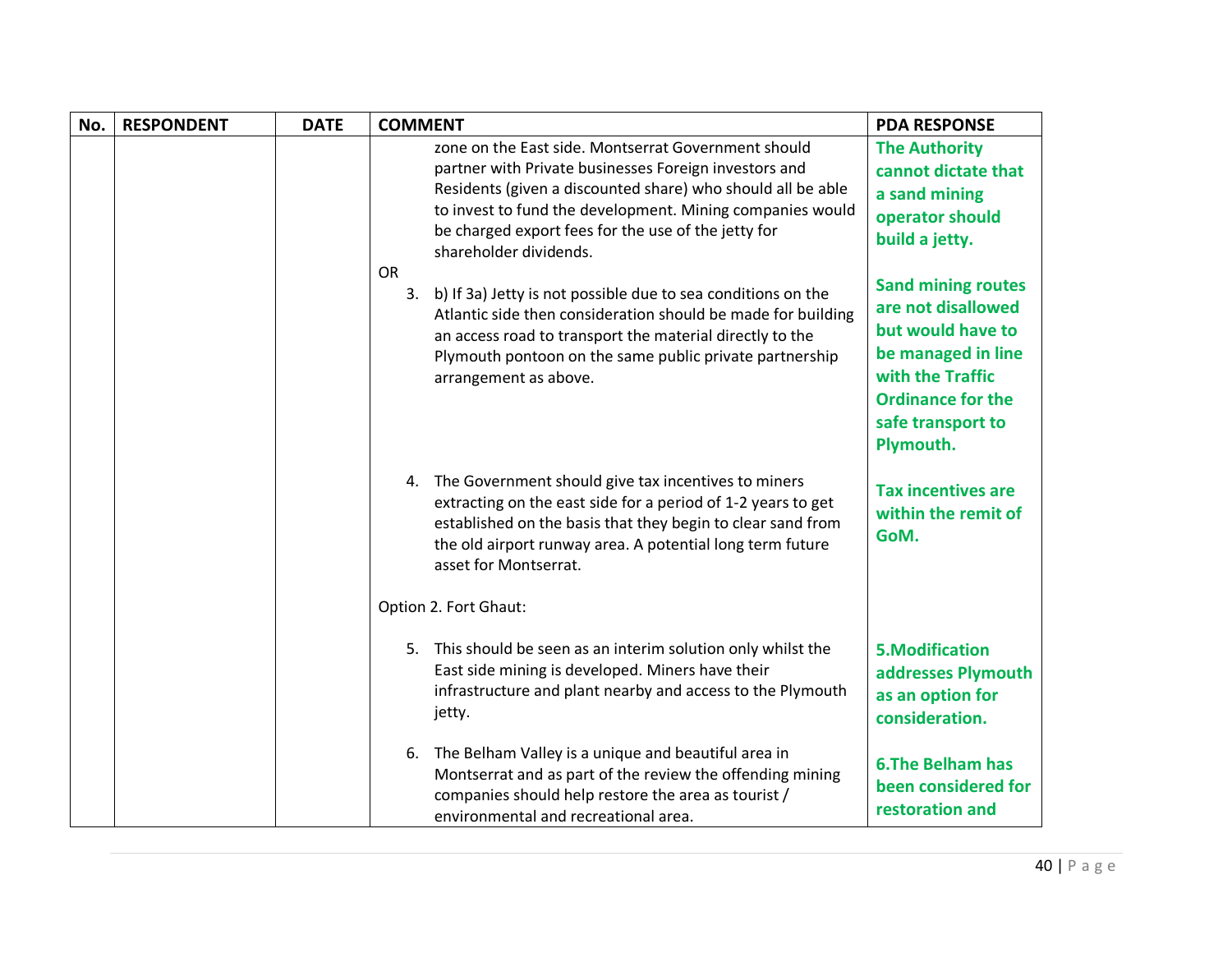| No. | <b>RESPONDENT</b> | <b>DATE</b> | <b>COMMENT</b>                                                                                                                                                                                                                                  | <b>PDA RESPONSE</b>                                                                                                                                                                                                                                                                                                                                                      |
|-----|-------------------|-------------|-------------------------------------------------------------------------------------------------------------------------------------------------------------------------------------------------------------------------------------------------|--------------------------------------------------------------------------------------------------------------------------------------------------------------------------------------------------------------------------------------------------------------------------------------------------------------------------------------------------------------------------|
|     |                   |             | General                                                                                                                                                                                                                                         | rehabilitation under<br>the wetland project<br>partnering with<br><b>MNT</b>                                                                                                                                                                                                                                                                                             |
|     |                   |             | 7. The MVO should not have a veto on the access to Zone V, we<br>understand the safety issue but it cannot hold up<br>development of the Montserrat economy for ever. Risk<br>safety and access issues can and must be overcome or<br>balanced. | 7.MVO has<br>provided a risk<br>assessment for both<br>areas to include<br><b>Fort Ghaut and</b><br><b>Upper Belham.</b><br><b>MVO has provided</b><br>recommendations<br>based on the risk<br>posed by the<br>volcano so an<br>informed decision<br>can be made to the<br><b>Approval for the</b><br>modification of the<br><b>Physical</b><br><b>Development Plan.</b> |
|     |                   |             | 8. Sand miners must sign up to banning of the extraction of<br>sand from ANY of the beaches in Montserrat as part of the<br>review.                                                                                                             | 8. The removal of<br>beach sand is<br>managed by the<br><b>Ministry of</b><br><b>Agriculture under</b><br>the Beach<br><b>Protection</b>                                                                                                                                                                                                                                 |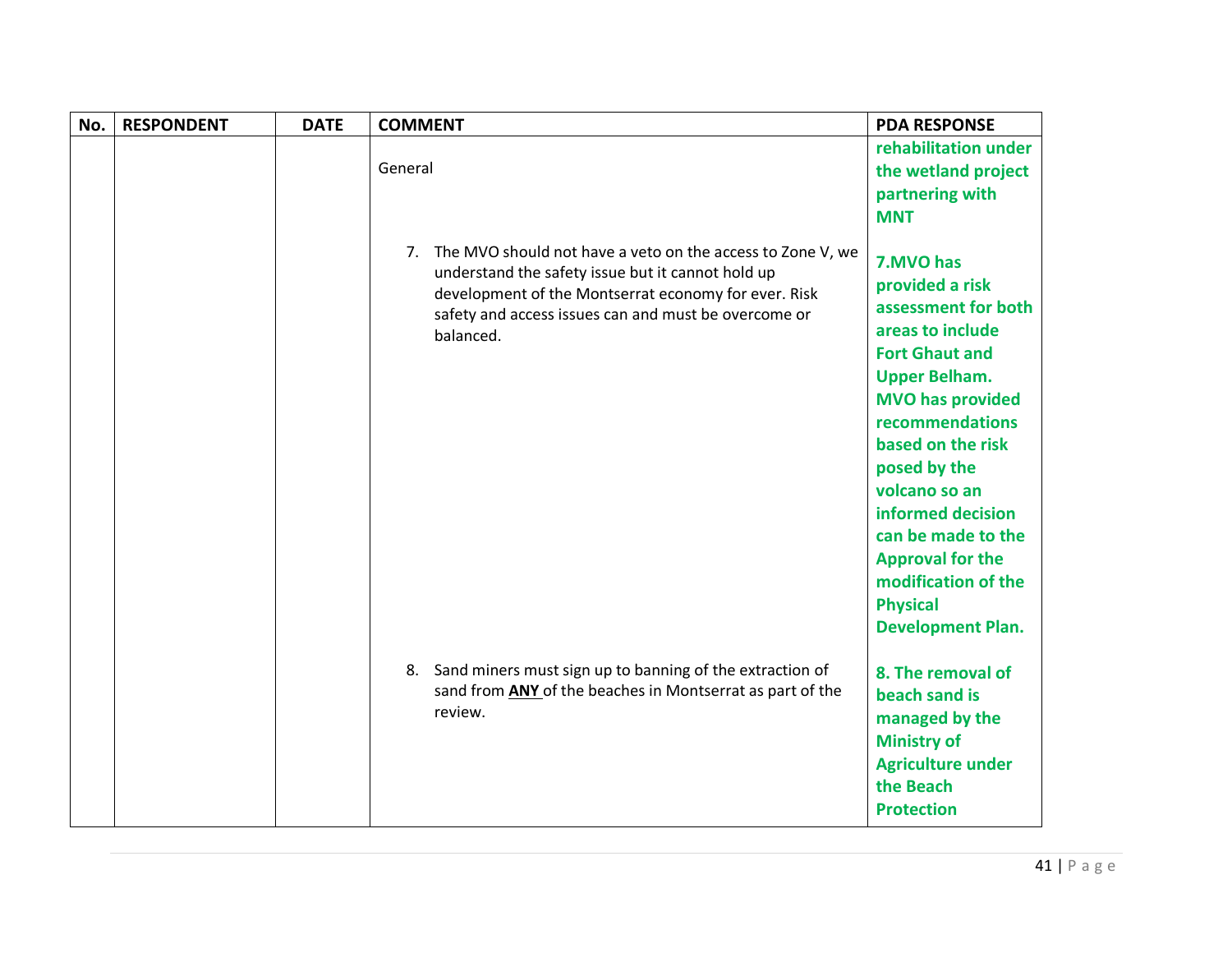| 9. On page 6 of "GoM MODIFICATION PHYSICAL<br>DEVELOPMENT PLAN FOR NORTH MONTSERRAT 2012-2022"<br>the map shows an area of Isles Bay beach "designated for<br>controlled Type 4 sand extraction - Policy LAP 10.10" the<br>review process must insist on the removal of this permission,<br>extracting sand from a beach is hugely destructive to the<br>environment and natural habitat, and the area is an<br>important turtle nesting ground.<br>made for its<br>removal.<br>10. Agree with proposal - Part of any agreement for further<br>mining development should include a clean-up / restoration<br>clause restoring the sand mining area to something<br><b>Authority is in</b><br>respectable. This is a common clause in extraction of<br>minerals contracts around the world.<br>11. Agree with proposal - The current state of the lower Belham<br>clean up and<br>is disgraceful and all old mining paraphernalia should be<br>removed and land restored as a condition for further<br>licenses to mine. The Belham valley area is a Montserrat<br>best practice<br>asset and should be treated as such.<br>12. Agree with proposal - The new mining areas once agreed<br>forward.<br>must be clearly designated and a miners license must be<br>linked to those defined areas. Any encroachment of other<br>areas would result in cancellation / withholding of their<br>license. | No. | <b>RESPONDENT</b> | <b>DATE</b> | <b>COMMENT</b> | <b>PDA RESPONSE</b>                                                                                                                                                               |
|---------------------------------------------------------------------------------------------------------------------------------------------------------------------------------------------------------------------------------------------------------------------------------------------------------------------------------------------------------------------------------------------------------------------------------------------------------------------------------------------------------------------------------------------------------------------------------------------------------------------------------------------------------------------------------------------------------------------------------------------------------------------------------------------------------------------------------------------------------------------------------------------------------------------------------------------------------------------------------------------------------------------------------------------------------------------------------------------------------------------------------------------------------------------------------------------------------------------------------------------------------------------------------------------------------------------------------------------------------------------------------------------------|-----|-------------------|-------------|----------------|-----------------------------------------------------------------------------------------------------------------------------------------------------------------------------------|
|                                                                                                                                                                                                                                                                                                                                                                                                                                                                                                                                                                                                                                                                                                                                                                                                                                                                                                                                                                                                                                                                                                                                                                                                                                                                                                                                                                                                   |     |                   |             |                | <b>Ordinance. Any</b><br>removal from Isles<br><b>Bay would have to</b><br>obtain the required<br>permission from<br>the Ministry so that<br>the appropriate<br>assessment can be |
| Kind regards<br><b>Richard, Simon and Peter Barnes</b><br><b>Surf House</b><br><b>Old Towne</b>                                                                                                                                                                                                                                                                                                                                                                                                                                                                                                                                                                                                                                                                                                                                                                                                                                                                                                                                                                                                                                                                                                                                                                                                                                                                                                   |     |                   |             |                | 10/11. The Planning<br>& Development<br>agreement with this<br>consideration for<br>restoration of the<br>area as part of the<br>procedures going                                 |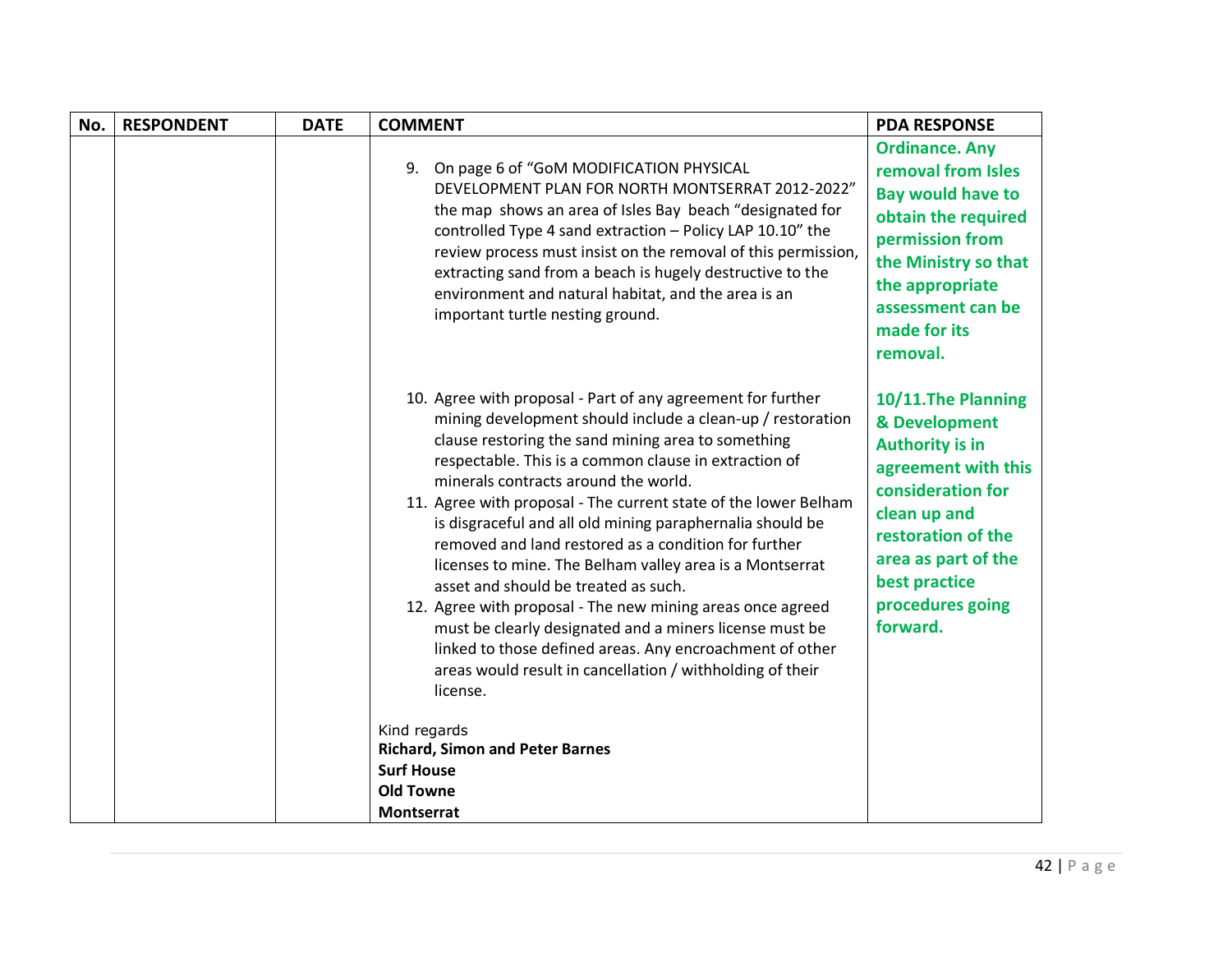| No. | <b>RESPONDENT</b>     | <b>DATE</b> | <b>COMMENT</b>                                                                                                                                                                                                                                                                                                                                                                                                                                                                                                                                     | <b>PDA RESPONSE</b>                                                                                                                                                                                                                                                                                                                 |
|-----|-----------------------|-------------|----------------------------------------------------------------------------------------------------------------------------------------------------------------------------------------------------------------------------------------------------------------------------------------------------------------------------------------------------------------------------------------------------------------------------------------------------------------------------------------------------------------------------------------------------|-------------------------------------------------------------------------------------------------------------------------------------------------------------------------------------------------------------------------------------------------------------------------------------------------------------------------------------|
|     |                       |             | <b>Currently resident in the UK</b>                                                                                                                                                                                                                                                                                                                                                                                                                                                                                                                | <b>New Mining</b><br>legislation makes<br>provisions for a<br>mining license and<br>revocation or<br>cancellation if<br>required. The<br><b>Planning and</b><br><b>Development</b><br><b>Authority has the</b><br>legal mandate and<br>power to regulate<br>sand mining<br>activities under the<br><b>Physical Planning</b><br>Act. |
| 16  | <b>Richard Barnes</b> | 27/9/20     | Dear Physical Planning Unit,<br>After doing some further research on the background to mining in<br>Montserrat, I would like to refer the PPU to the 2012 " Montserrat<br>Mining and Quarrying Industry Study " carried out by the Oxford<br>Policy Management and Synergy. Whilst the study is out of date in a<br>lot of ways; particularly regarding the use of the Plymouth jetty the<br>key message in the report was harmonising the legal definition of<br>minerals in various pieces of legislation details of which are in the<br>report. | The legal definition<br>as indicated should<br>be harmonized. The<br><b>Physical Planning</b><br>Unit is seeking to<br>adopt the proposed<br>mining legislation<br>where the<br>definitions can be                                                                                                                                  |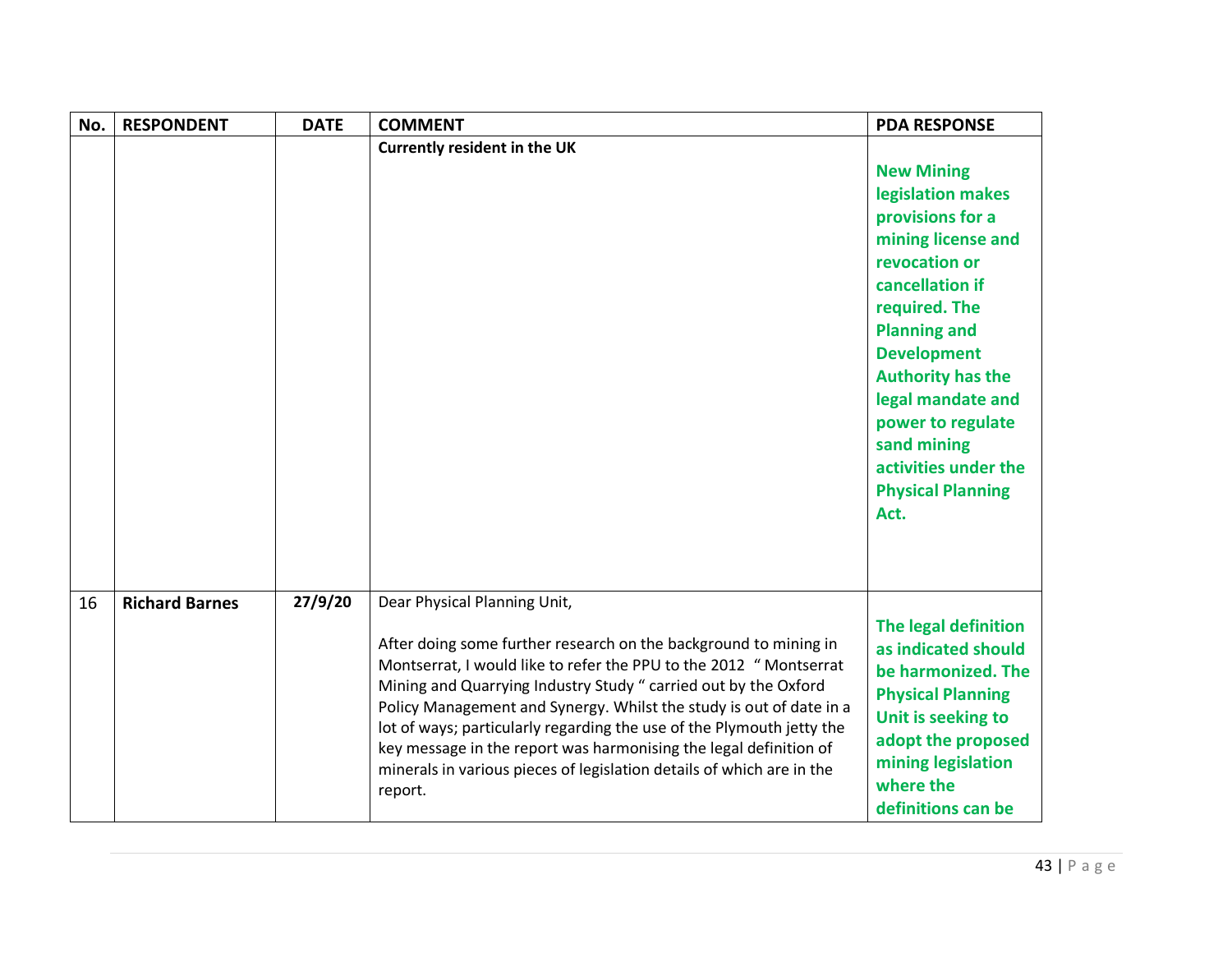| No. | <b>RESPONDENT</b> | <b>DATE</b> | <b>COMMENT</b>                                   |                                                                                                                                                                                                                                                                                                                           | <b>PDA RESPONSE</b>                                                                                                                                                                                     |
|-----|-------------------|-------------|--------------------------------------------------|---------------------------------------------------------------------------------------------------------------------------------------------------------------------------------------------------------------------------------------------------------------------------------------------------------------------------|---------------------------------------------------------------------------------------------------------------------------------------------------------------------------------------------------------|
|     |                   |             |                                                  | For reference I have attached the following from the 2012 report:                                                                                                                                                                                                                                                         | streamlined and                                                                                                                                                                                         |
|     |                   |             | Figure 7.1: Overview of policy recommendations   |                                                                                                                                                                                                                                                                                                                           | made clearer going<br>forward.                                                                                                                                                                          |
|     |                   |             | <b>Mechanism</b>                                 | <b>Recommended</b><br>approach                                                                                                                                                                                                                                                                                            | <b>The PDA has</b><br>involved the public                                                                                                                                                               |
|     |                   |             | <b>Legal framework</b><br>Stakeholder engagement | • Consistent definition of minerals<br>throughout legislation<br>• Clearer legal<br>requirements for<br>operating licenses,<br>management<br>standards, and<br>reporting<br>• Requirements for community<br>consultation<br>• 8-tonne axle limit and enforce<br>vehicle roadworthiness<br>• Mining sector Code of Conduct | in the consultation<br>exercise and has<br>extended for a<br>further month as<br>required under the<br><b>Physical Planning</b><br>Act.<br>The environmental<br>impact assessment<br>has identified the |
|     |                   |             |                                                  | • Programme of stakeholder<br>engagement and<br>communication                                                                                                                                                                                                                                                             | environmental<br>mitigation required<br>to include noise                                                                                                                                                |
|     |                   |             | <b>Minerals Development</b><br><b>Plan</b>       | • Develop Belham Valley Minerals<br>Development Plan<br>• Resource assessment<br>• Noise modelling and<br>assessment<br>• Consultation                                                                                                                                                                                    | which would form<br>part of the<br>environmental<br>management plan<br>going forward.                                                                                                                   |
|     |                   |             | <b>Financial incentives</b>                      | • Maintain current incentives<br>• Support regional marketing                                                                                                                                                                                                                                                             | <b>Incentives are part</b>                                                                                                                                                                              |
|     |                   |             | <b>Export options</b>                            | • Jetty technical assessment<br>• Volcanic risk assessment                                                                                                                                                                                                                                                                | of the arrangement<br>in place for sand<br>miners.                                                                                                                                                      |
|     |                   |             |                                                  |                                                                                                                                                                                                                                                                                                                           |                                                                                                                                                                                                         |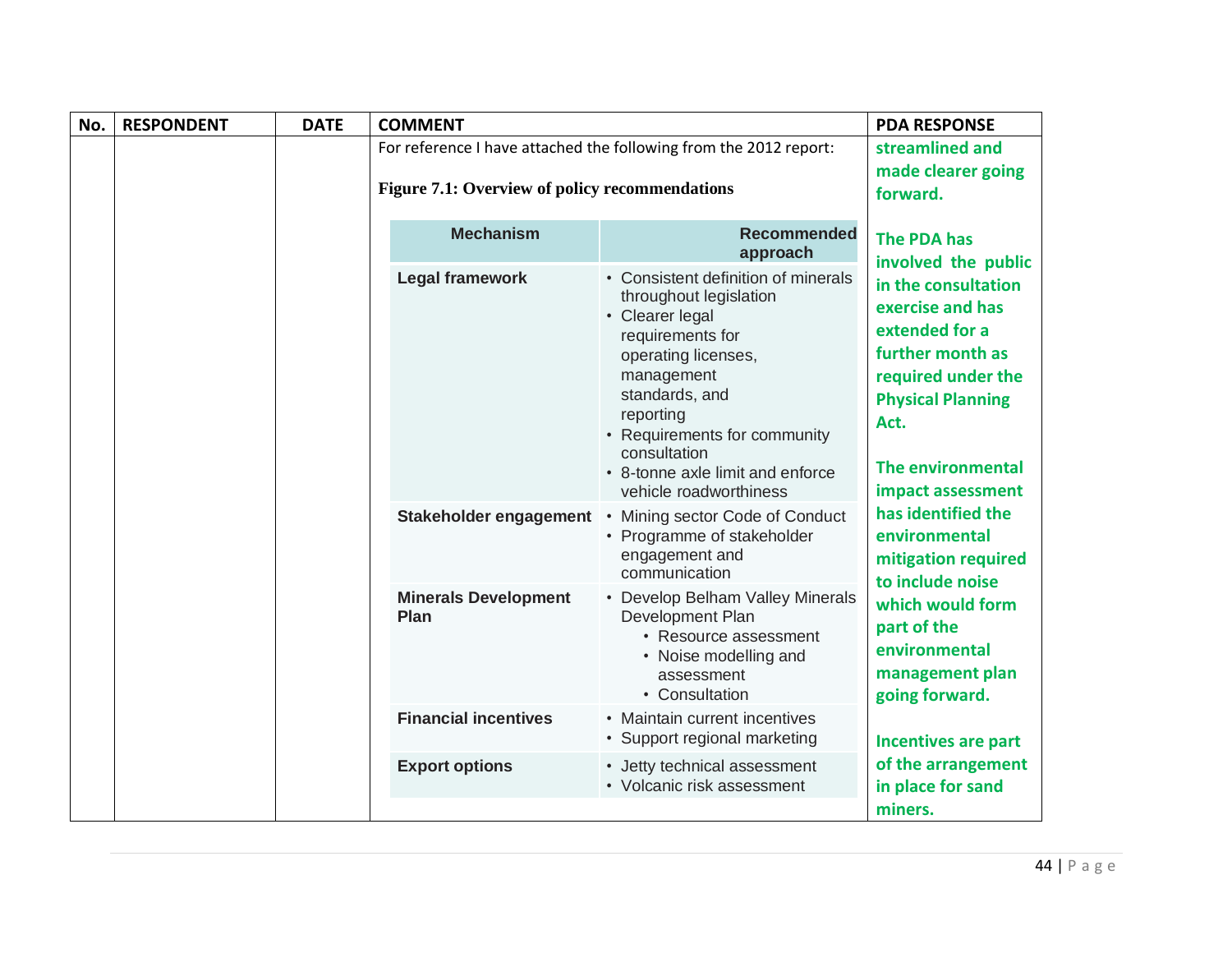| No. | <b>RESPONDENT</b> | <b>DATE</b> | <b>COMMENT</b>                                                                                                                                                                        |                                                                                                                                                                                                                                                                                                                                                                                                                                                                                                                                                                                                                                                                                                                                                                                                                                                                                                                                                                                                                                                                                                                                                                        | <b>PDA RESPONSE</b>                                                                                                                                                                                                                                                                                                                    |
|-----|-------------------|-------------|---------------------------------------------------------------------------------------------------------------------------------------------------------------------------------------|------------------------------------------------------------------------------------------------------------------------------------------------------------------------------------------------------------------------------------------------------------------------------------------------------------------------------------------------------------------------------------------------------------------------------------------------------------------------------------------------------------------------------------------------------------------------------------------------------------------------------------------------------------------------------------------------------------------------------------------------------------------------------------------------------------------------------------------------------------------------------------------------------------------------------------------------------------------------------------------------------------------------------------------------------------------------------------------------------------------------------------------------------------------------|----------------------------------------------------------------------------------------------------------------------------------------------------------------------------------------------------------------------------------------------------------------------------------------------------------------------------------------|
|     |                   |             | <b>Formalising</b><br>organisational<br><b>structures</b>                                                                                                                             | • Ministerial-level Mining Steering<br>group (MSG)<br>• Multi-stakeholder Mining<br><b>Steering Committee (MSC)</b><br>• Increase capacity of Department<br>of Environment                                                                                                                                                                                                                                                                                                                                                                                                                                                                                                                                                                                                                                                                                                                                                                                                                                                                                                                                                                                             | The sand mining bill<br>provides a<br>framework for a<br><b>Steering Committee</b>                                                                                                                                                                                                                                                     |
|     |                   |             | <b>4.5 Concluding remarks</b><br>enforcement<br>capacity, particularly in the DoE.<br>Kind regards<br><b>Richard, Simon and Peter Barnes</b><br><b>Surf House</b><br><b>Old Towne</b> | The aim of the MTEF is to move towards long-term budget<br>self-sufficiency. With DFID currently contributing 60% of GoM<br>revenues and the volcano showing no signs of ceasing activity,<br>this target is highly aspirational and the road to getting there<br>could prove to be long and difficult. Many parts of the legal<br>framework are outdated and both institutional capacity and<br>technical capability are weak, particularly in relation to the<br>mining and quarrying industry. There are inconsistent<br>definitions of minerals in the PPA and the MVA and different<br>licensing requirements for mining activity on public and private<br>land. These legal issues will need to be resolved for the<br>industry to move forward and achieve its full potential.<br>Similarly, the requirements in the forthcoming Road Transport<br>Bill and the Conservation and Environmental Management Bill<br>will need to provide physical transport and environmental<br>frameworks within which the industry is able to operate<br>effectively. Ensuring this is achieved will require some<br>additional resources, notably strengthening technical and | to deal with sand<br>mining and to<br>strengthen the legal<br>framework.<br><b>Technical capability</b><br>may be weak but<br>opportunity for all<br><b>stakeholders</b><br>including the sand<br>miners to be part of<br>the overall<br>management.<br><b>Enforcement and</b><br>monitoring will play<br>a big part going<br>forward. |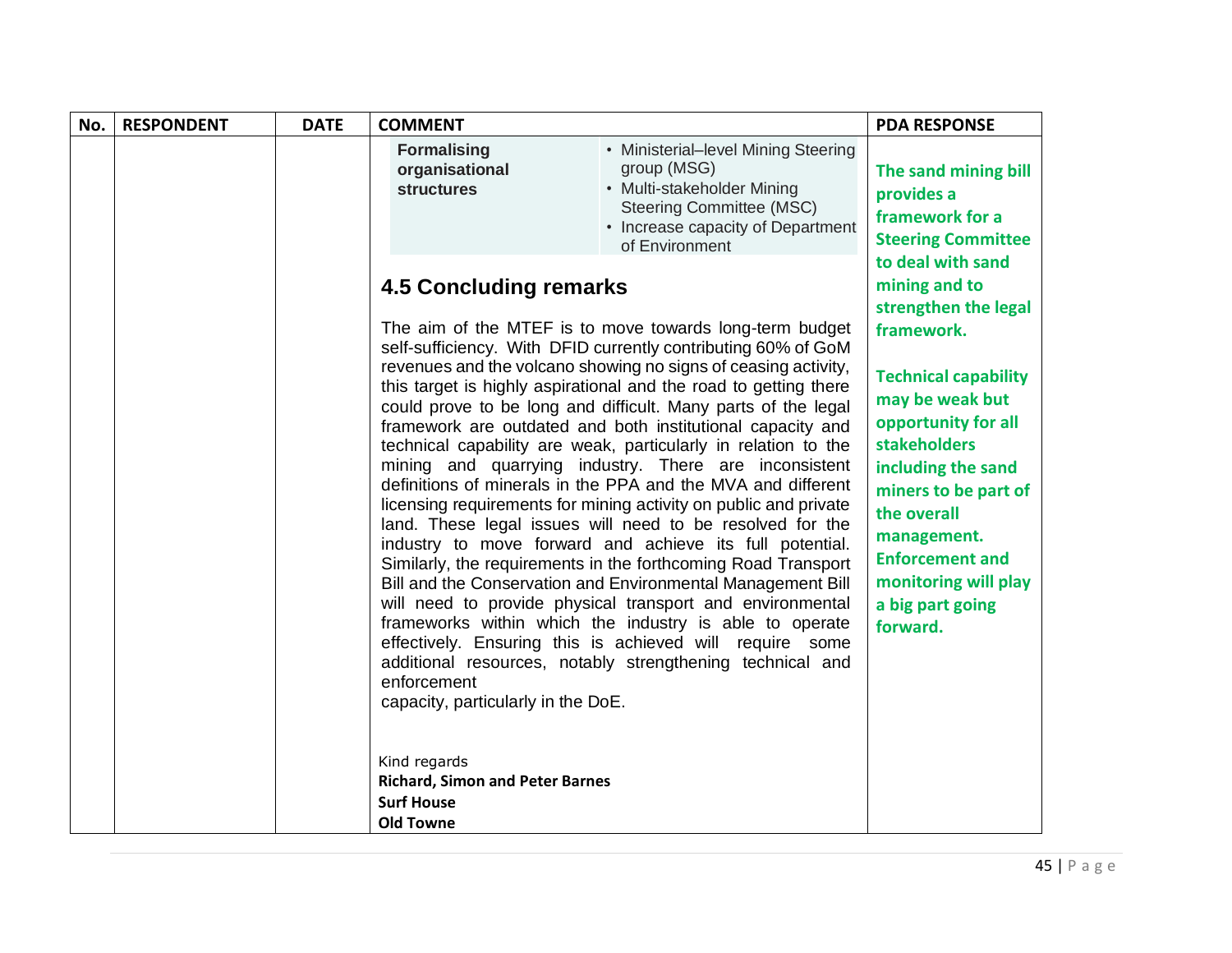| No. | <b>RESPONDENT</b>    | <b>DATE</b> | <b>COMMENT</b>                                                                                                                                                                                                                                                                                                                                                                                                                                                                                                                  | <b>PDA RESPONSE</b>                                                                                                                                                                                                    |
|-----|----------------------|-------------|---------------------------------------------------------------------------------------------------------------------------------------------------------------------------------------------------------------------------------------------------------------------------------------------------------------------------------------------------------------------------------------------------------------------------------------------------------------------------------------------------------------------------------|------------------------------------------------------------------------------------------------------------------------------------------------------------------------------------------------------------------------|
|     |                      |             | <b>Montserrat</b>                                                                                                                                                                                                                                                                                                                                                                                                                                                                                                               |                                                                                                                                                                                                                        |
|     |                      |             | <b>Currently resident in the UK</b>                                                                                                                                                                                                                                                                                                                                                                                                                                                                                             |                                                                                                                                                                                                                        |
|     |                      |             |                                                                                                                                                                                                                                                                                                                                                                                                                                                                                                                                 |                                                                                                                                                                                                                        |
| 17  | <b>Nigel Osborne</b> | 28/9/20     | Moves mining further from residential areas without opening<br>up new areas for mining. The industry will be negatively<br>impacted. This will affect employment, exports and the<br>economy of Montserrat. Sand in the lower Belham has<br>depleted. Trants per mining is not an option without a port<br>facility in Trants. Sand quality in Belham is similar to what is<br>currently exported. There is still millions of tons of material in<br>Belham.<br>Removal of sand in Fort ghaut area will assist the slow down of | <b>Modification of the</b><br><b>Sand mining zones</b><br>will take sand<br>mining further<br>away from the<br>residential areas. A<br>vast amount of<br>material is located<br>in the Upper<br><b>Belham and Fort</b> |
|     |                      |             | the filling up around the Plymouth jetty. This will reduce the<br>need on dredging Plymouth to allow ship from docking.<br>Take trucks off Cork Hill road<br>Mining will not in a location to impact residence. Open up<br>Plymouth area for other opportunities.                                                                                                                                                                                                                                                               | <b>Ghaut. Lack of sand</b><br>mining activities<br>could affect the<br>economy<br>negatively.<br><b>Mining in Plymouth</b><br>would minimize<br>siltation to the<br>Plymouth jetty.                                    |
| 18  | "Sun Brother Lea"    | 30/9/20     | Good Day,<br>As it was briefly mentioned before I left the meeting of the 24th of<br>September held at the Cultural Centre, I will re-iterate what I meant<br>to share below. How it pertains to the issue at hand, it may not as<br>what I am referencing has been changed by three centuries and of<br>course the town I knew and still love (including it's surroundings) has<br>been dramatically affected since. However I have been curious ever                                                                          | <b>This narrative</b><br>brings out the<br>historic context of<br><b>Plymouth as</b><br>expressed from an<br>exert of literature<br>from Equiano's<br>autobiography. This                                              |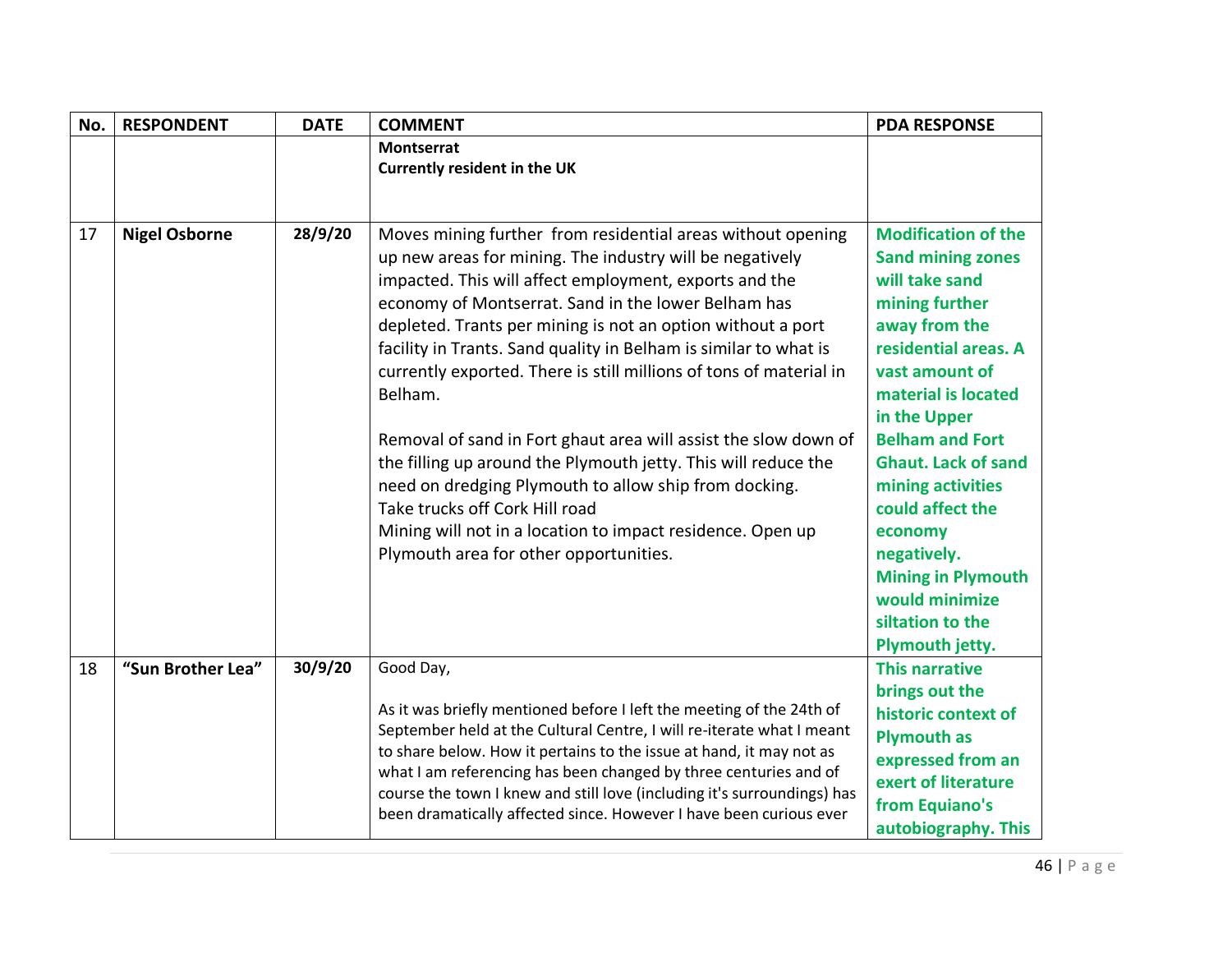| No. | <b>RESPONDENT</b> | <b>DATE</b> | <b>COMMENT</b>                                                                                                                    | <b>PDA RESPONSE</b>        |
|-----|-------------------|-------------|-----------------------------------------------------------------------------------------------------------------------------------|----------------------------|
|     |                   |             | since I laid my eyes upon the below historical narrative, but                                                                     | bustling pond              |
|     |                   |             | specifically a portion referencing Plymouth it seems (implied).                                                                   | opposite the town          |
|     |                   |             |                                                                                                                                   | of Plymouth would          |
|     |                   |             | Both personally inspiring as to how strong a single man can be to a                                                               | have been                  |
|     |                   |             | steadfast EXTREME and also revealing to how outrageous the<br>wickedness of man IS (unfortunately still), Equiano's autobiography | impacted by                |
|     |                   |             | impacts me in many ways ever since reading it.                                                                                    | volcanic events            |
|     |                   |             |                                                                                                                                   | never to be seen           |
|     |                   |             | As seen in the second Volume:                                                                                                     | again. Likewise, the       |
|     |                   |             |                                                                                                                                   | waterfall in               |
|     |                   |             | The Interesting Narrative of the Life of Olaudah Equiano, or Gustavus                                                             | <b>Gingoes. The safety</b> |
|     |                   |             | Vassa, the African.                                                                                                               | issue was taken on         |
|     |                   |             | Written by Himself. Vol. II                                                                                                       | board hence the            |
|     |                   |             |                                                                                                                                   | need for a risk            |
|     |                   |             | on the first part of page 78 specifically:                                                                                        | assessment done by         |
|     |                   |             |                                                                                                                                   | the MVO which              |
|     |                   |             | Page 77<br>whom I knew; and, having told them my situation, I requested their                                                     | details mitigation         |
|     |                   |             | friendly assistance in helping me off the island. Some of them, on                                                                | measures which             |
|     |                   |             | this, went with me to the captain, and satisfied him of my freedom;                                                               | would be employed          |
|     |                   |             | and, to my very great joy, he desired me to go on board. We then set                                                              | once the sand              |
|     |                   |             | fail, and the next day, the 23d, I arrived at the wished-for place, after                                                         | miners obtain entry        |
|     |                   |             | an absence of six months, in which I had more than once                                                                           | for the Plymouth           |
|     |                   |             | experienced the delivering hand of Providence, when all human                                                                     | area.                      |
|     |                   |             | means of escaping destruction seemed hopeless. I saw my friends                                                                   |                            |
|     |                   |             | with a gladness of heart which was increased by my absence and the                                                                |                            |
|     |                   |             | dangers I had escaped, and I was received with great friendship by                                                                |                            |
|     |                   |             | them all, but particularly by Mr. King, to whom I related the fate of                                                             |                            |
|     |                   |             | his sloop, the Nancy, and the causes of her being wrecked. I now                                                                  |                            |
|     |                   |             | learned with extreme sorrow, that his house was washed away                                                                       |                            |
|     |                   |             | Page 78                                                                                                                           |                            |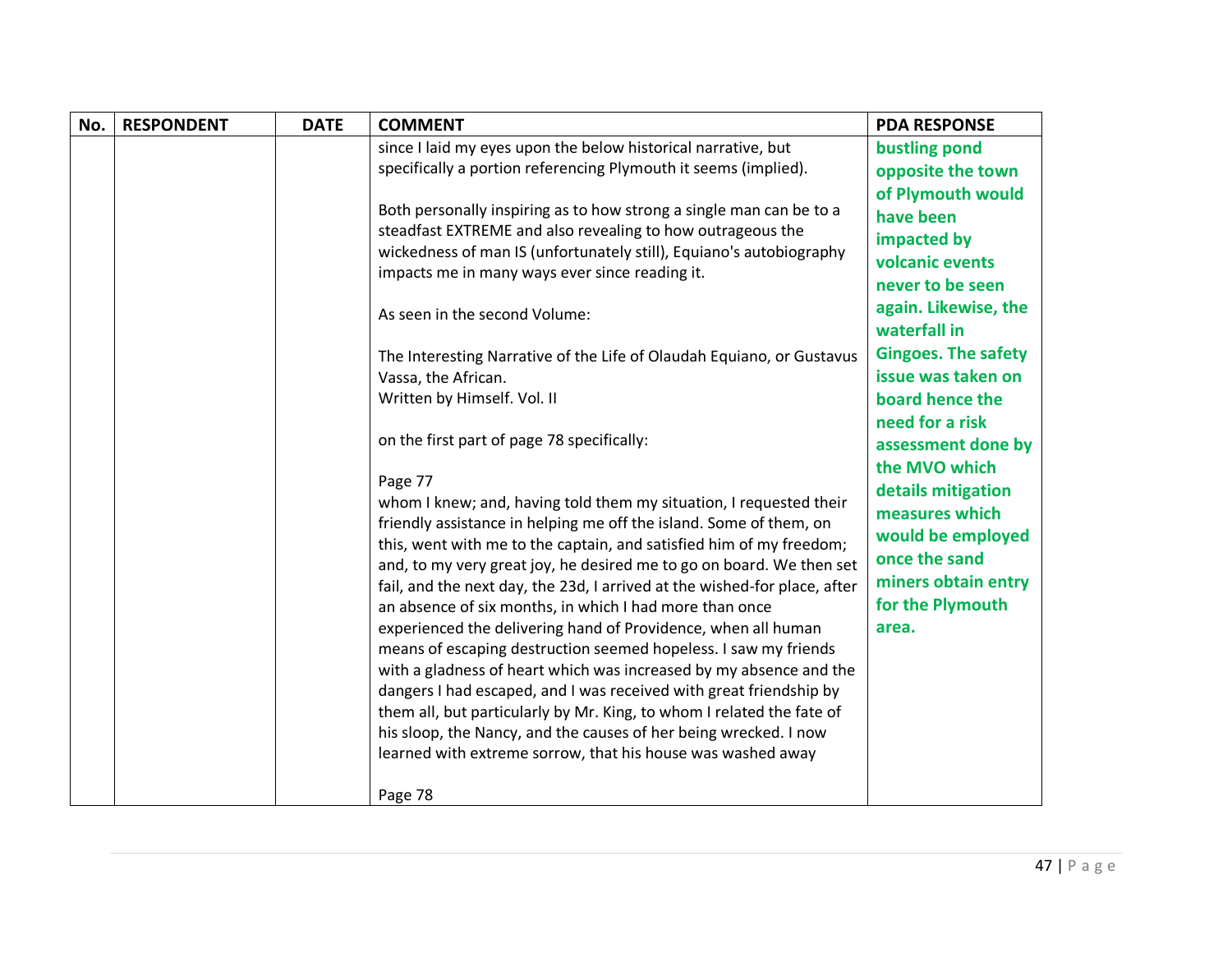| No. | <b>RESPONDENT</b> | <b>DATE</b> | <b>COMMENT</b>                                                         | <b>PDA RESPONSE</b> |
|-----|-------------------|-------------|------------------------------------------------------------------------|---------------------|
|     |                   |             | during my absence, by the bursting of a pond at the top of a           |                     |
|     |                   |             | mountain that was opposite the town of Plymouth. It swept great        |                     |
|     |                   |             | part of the town away, and Mr. King lost a great deal of property      |                     |
|     |                   |             | from the inundation, and nearly his life. When I told him I intended   |                     |
|     |                   |             | to go to London that season, and that I had come to visit him before   |                     |
|     |                   |             | my departure, the good man expressed a great deal of affection for     |                     |
|     |                   |             | me, and sorrow that I should leave him, and warmly advised me to       |                     |
|     |                   |             | stay there; insisting, as I was much respected by all the gentlemen in |                     |
|     |                   |             | the place, that I might do very well, and in a short time have land    |                     |
|     |                   |             | and slaves of my own. I thanked him for this instance of his           |                     |
|     |                   |             | friendship; but, as I wished very much to be in London, I declined     |                     |
|     |                   |             | remaining any longer there, and begged he would excuse me.             |                     |
|     |                   |             | <b>END EXCERPT</b>                                                     |                     |
|     |                   |             |                                                                        |                     |
|     |                   |             |                                                                        |                     |
|     |                   |             | Knowing the area well from childhood, I have made some                 |                     |
|     |                   |             | assumptions, but I would like to hear someone else's opinions on       |                     |
|     |                   |             | which area this pond was and which areas were possibly affected at     |                     |
|     |                   |             | that time. Different landscape now but we do know that nature must     |                     |
|     |                   |             | run it's course as far as water is concerned and manually controlling  |                     |
|     |                   |             | the meandering of the ghauts (by man) doesn't work well most of        |                     |
|     |                   |             | the time. Safety is foremost on my mind here.                          |                     |
|     |                   |             |                                                                        |                     |
|     |                   |             | God's natural design always seems to supersede our own.                |                     |
|     |                   |             | Here is a link to Olaudah's 2nd Volume for context:                    |                     |
|     |                   |             | https://docsouth.unc.edu/neh/equiano2/equiano2.html                    |                     |
|     |                   |             |                                                                        |                     |
|     |                   |             | Thank you for your time and consideration of looking into this         |                     |
|     |                   |             | information.                                                           |                     |
|     |                   |             |                                                                        |                     |
|     |                   |             | Blessings,                                                             |                     |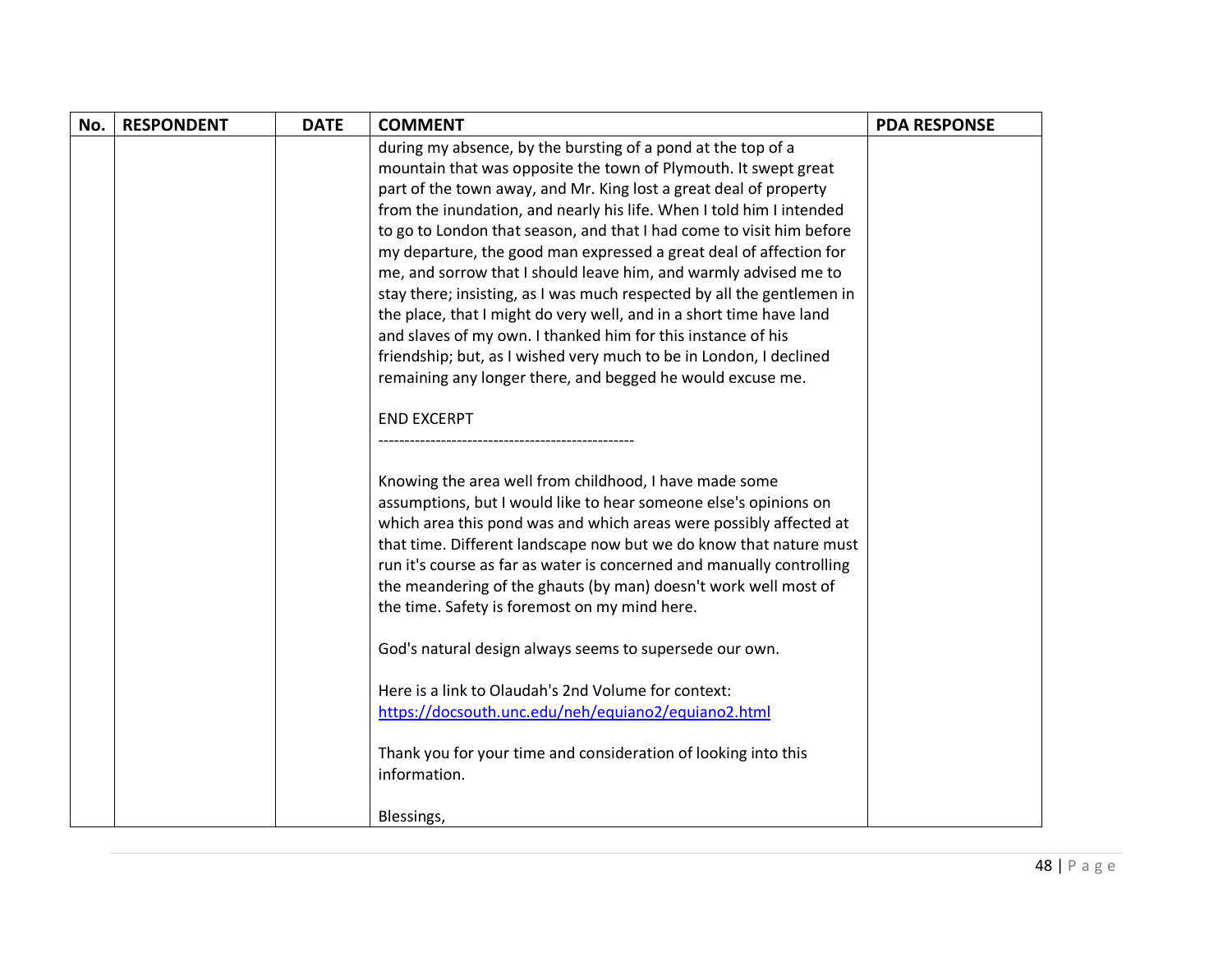| No. | <b>RESPONDENT</b>   | <b>DATE</b> | <b>COMMENT</b>                                                                                                                                                                                                                                                                                                                                                                                                                                                                                                                                                                                                                                                                                                                                                                                                                                                                                                                                                                                                                                                                                                                                                                                                                                                                                                                                                                                                                                                                                                                      | <b>PDA RESPONSE</b>                                                                                                                                                                                                                                                                                                                                                                                                                                             |
|-----|---------------------|-------------|-------------------------------------------------------------------------------------------------------------------------------------------------------------------------------------------------------------------------------------------------------------------------------------------------------------------------------------------------------------------------------------------------------------------------------------------------------------------------------------------------------------------------------------------------------------------------------------------------------------------------------------------------------------------------------------------------------------------------------------------------------------------------------------------------------------------------------------------------------------------------------------------------------------------------------------------------------------------------------------------------------------------------------------------------------------------------------------------------------------------------------------------------------------------------------------------------------------------------------------------------------------------------------------------------------------------------------------------------------------------------------------------------------------------------------------------------------------------------------------------------------------------------------------|-----------------------------------------------------------------------------------------------------------------------------------------------------------------------------------------------------------------------------------------------------------------------------------------------------------------------------------------------------------------------------------------------------------------------------------------------------------------|
|     |                     |             | Sun Brother Lea<br><b>Montserrat Island Tours</b><br>www.MontserratIslandTours.com                                                                                                                                                                                                                                                                                                                                                                                                                                                                                                                                                                                                                                                                                                                                                                                                                                                                                                                                                                                                                                                                                                                                                                                                                                                                                                                                                                                                                                                  |                                                                                                                                                                                                                                                                                                                                                                                                                                                                 |
| 19  | <b>Charlie Butt</b> | 30/9/20     | Modification to the Approved National Physical Development Plan<br>(2012-2022) - RSPB comments<br>RSPB welcomes Montserrat Government's consultation on its<br>proposed "Modification to the Approved National Physical<br>Development Plan (2012-2022)" with its specific focus on the sand<br>mining industry and Sand Mining in the Upper Belham Valley<br>(Zone V) as well as consideration for mining in Fort Ghaut. RSPB is<br>spearheading a partnership-led multi-territory project aimed at<br>restoring and safeguarding wetlands in the Caribbean UKOTs<br>(DPLUS098), working with partners in Anguilla, Turks and Caicos<br>and Montserrat in support of the project's aims (the Year1 Project<br>Report can be made available upon request). The primary goals in<br>Montserrat, where the project is led by Montserrat National Trust<br>and the Department of Environment, are (1) to assist in the<br>restoration of the sand mining area of the Upper Belham Valley,<br>develop and share sound rehabilitation guidelines for use by the<br>sand mining sector and (2) to collaboratively design a stakeholder-<br>approved concept for a new wetland in the Lower Belham Valley<br>for subsequent funding and implementation. Another discrete<br>goal of the project is to encourage policy support for wetlands<br>conservation; RSPB believes the Montserrat PDP presents an<br>opportunity to acknowledge the global importance of wetlands<br>and their role in providing nature-based solutions to climate | <b>Montserrat</b><br>welcomes the<br>proposed wetland<br>project which<br>would help to<br>restore the<br>degraded areas in<br>the Belham Valley<br>by the RSPB and the<br><b>Montserrat</b><br><b>National Trust. The</b><br>global importance<br>of wetlands in<br>acknowledged by<br>the PDA.<br>Consequently, the<br><b>Physical</b><br><b>Development Plan</b><br>presents an<br>opportunity for a<br>'ridge to reef'<br>landscape scale<br>approach to be |
|     |                     |             | change, recognising that over a third of wetlands have been lost                                                                                                                                                                                                                                                                                                                                                                                                                                                                                                                                                                                                                                                                                                                                                                                                                                                                                                                                                                                                                                                                                                                                                                                                                                                                                                                                                                                                                                                                    | adopted for                                                                                                                                                                                                                                                                                                                                                                                                                                                     |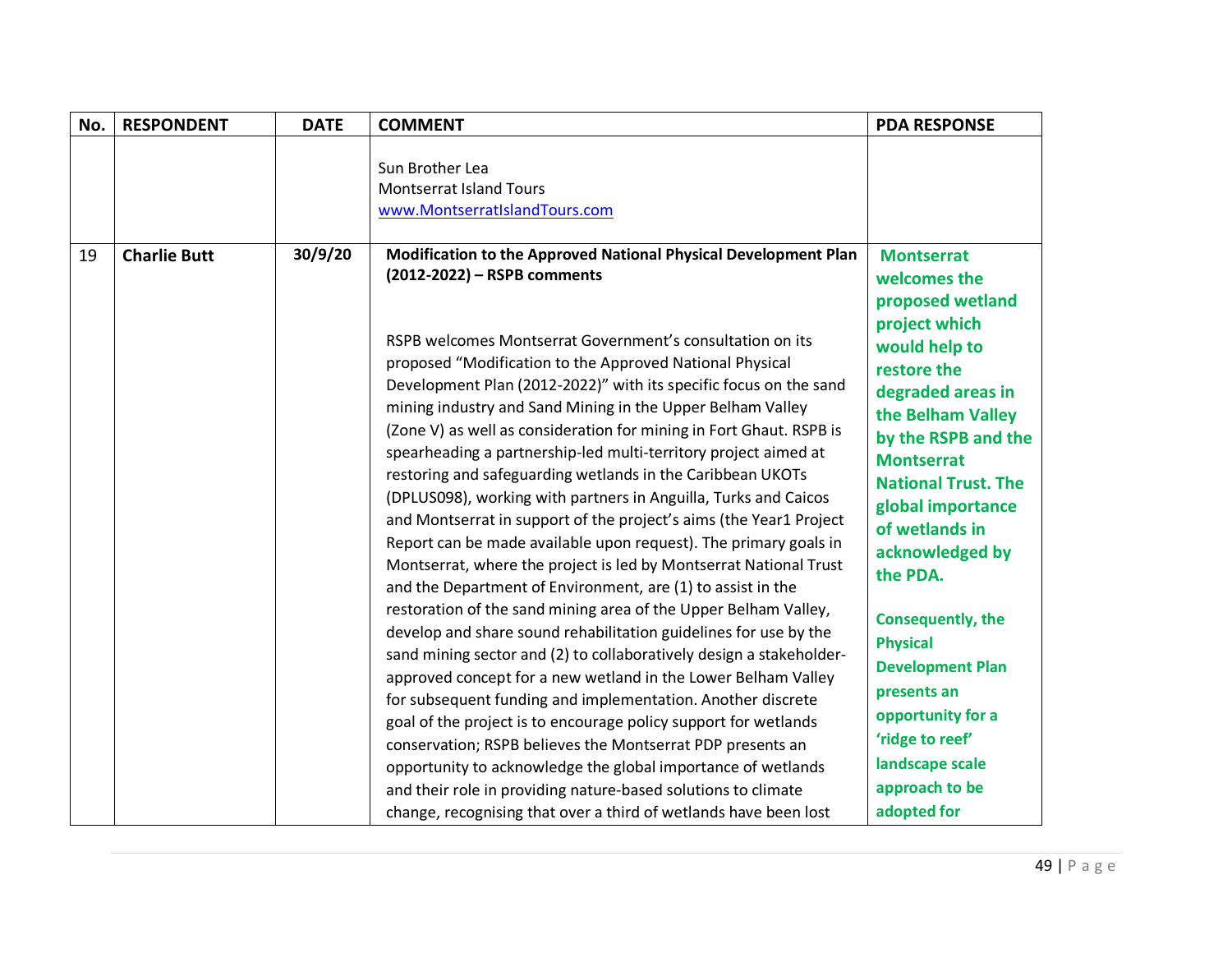| No. | <b>RESPONDENT</b> | <b>DATE</b> | <b>COMMENT</b>                                                         | <b>PDA RESPONSE</b>    |
|-----|-------------------|-------------|------------------------------------------------------------------------|------------------------|
|     |                   |             | globally since 1970. More specifically, the PDP could acknowledge      | conservation and       |
|     |                   |             | the Darwin+ funded, multi-stakeholder led plans to revive              | management of the      |
|     |                   |             | Montserrat's lost wetlands through the creation of a wetland in        | <b>Belham Valley.</b>  |
|     |                   |             | the lower Belham Valley.                                               | Such an approach       |
|     |                   |             |                                                                        | will enable            |
|     |                   |             | Value of good spatial planning                                         | <b>Montserrat to</b>   |
|     |                   |             | Spatial plans provide a mechanism to achieve several synergistic       | optimise nature-       |
|     |                   |             | goals: designation of zones for social and economic activity,          | based solutions to     |
|     |                   |             | protection and restoration of wildlife habitat, climate                | the climate crisis,    |
|     |                   |             | adaptation, resilience and long-term prosperity. Consequently,         | realised through the   |
|     |                   |             | Montserrat's draft Physical Development Plan presents an               | restoration of the     |
|     |                   |             | opportunity for a 'ridge to reef' landscape scale approach to be       | upper Belham Valley    |
|     |                   |             | adopted for conservation and management of the Belham                  | and the creation of a  |
|     |                   |             | Valley. This can be achieved with a strong, clear                      | wetland in the lower   |
|     |                   |             | management framework focussed on land-use planning and                 | <b>Belham Valley.</b>  |
|     |                   |             | development control, whilst recognising the importance of              |                        |
|     |                   |             | environmentally sound management in the Belham Valley and Fort         | The sand mining        |
|     |                   |             | Ghaut. Such an approach will enable Montserrat to optimise             | sector's contribution  |
|     |                   |             | nature-based solutions to the climate crisis, realised through the     | to Montserrat's        |
|     |                   |             | restoration of the upper Belham Valley and the creation of a           | economic wellbeing     |
|     |                   |             | wetland in the lower Belham Valley. The sand mining sector's           | need not come at       |
|     |                   |             | contribution to Montserrat's economic wellbeing need not come at       | the expense of the     |
|     |                   |             | the expense of the territory's environmental health. On the            | territory's            |
|     |                   |             | contrary, provided best practice is followed in site selection (e.g. a | environmental          |
|     |                   |             | full and proper environmental impact assessment) and                   | health. On the         |
|     |                   |             | environmental management systems are in place during                   | contrary, provided     |
|     |                   |             | operations, then high quality restoration guided by best practice      | best practice is       |
|     |                   |             | techniques can lead to ecological regeneration.                        | followed in site       |
|     |                   |             | The opportunity and need for sound quarry rehabilitation               | selection (e.g. a full |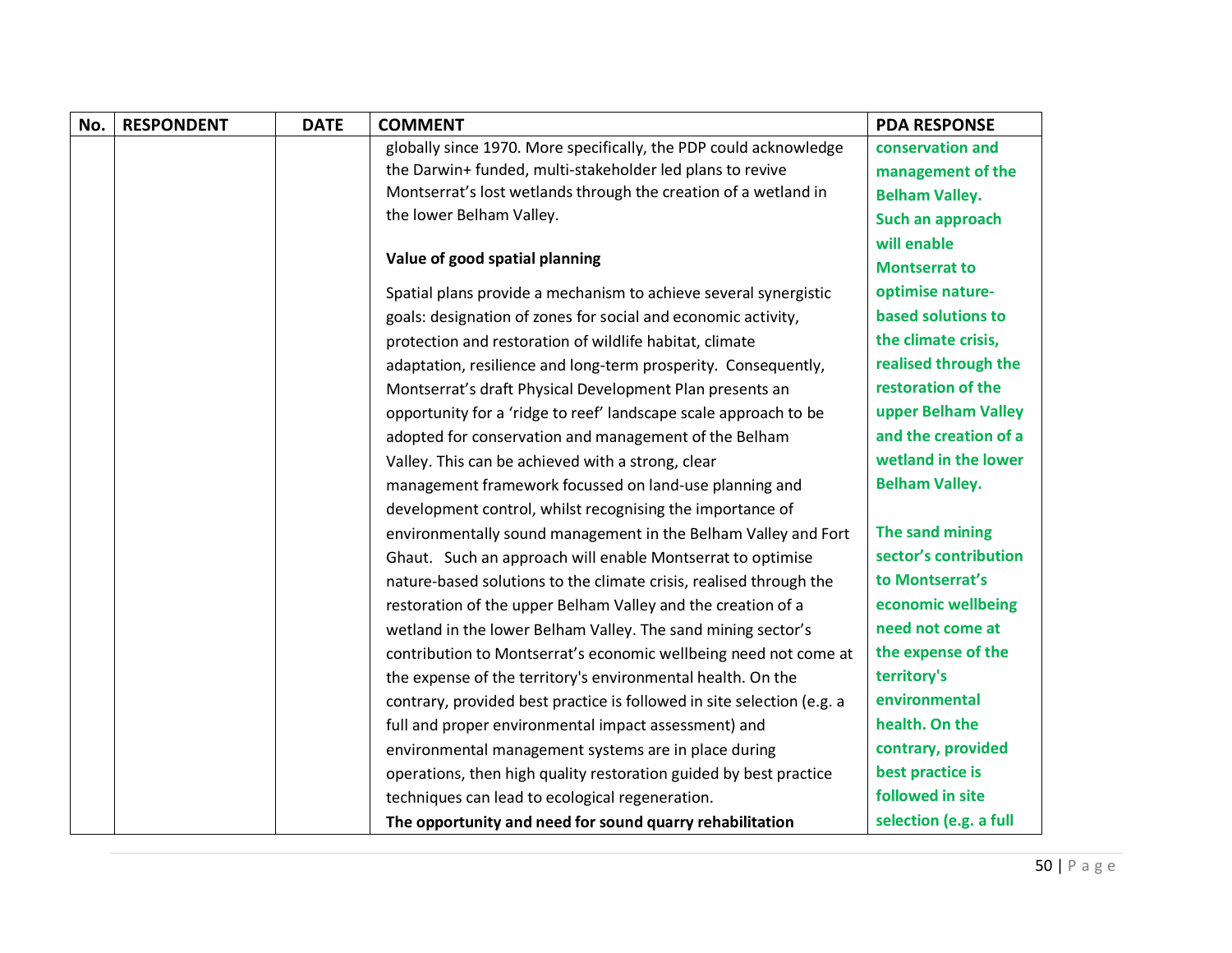| No. | <b>RESPONDENT</b> | <b>DATE</b> | <b>COMMENT</b>                                                                                                                                                                                                                                                                                                                                                                                                                                                                                                                                                                                                                                                                                                                                                                    | <b>PDA RESPONSE</b>                                                                                                                                                                         |
|-----|-------------------|-------------|-----------------------------------------------------------------------------------------------------------------------------------------------------------------------------------------------------------------------------------------------------------------------------------------------------------------------------------------------------------------------------------------------------------------------------------------------------------------------------------------------------------------------------------------------------------------------------------------------------------------------------------------------------------------------------------------------------------------------------------------------------------------------------------|---------------------------------------------------------------------------------------------------------------------------------------------------------------------------------------------|
|     |                   |             | Mineral site restoration can deliver multiple benefits for people<br>and nature ranging from: restoration of unique or high<br>conservation value habitats or vegetation communities,<br>provision of greenspace for access to nature and nature-based<br>solutions to climate change such as reduction of<br>flood risk $1$ .<br>Ecological restoration can be achieved through planting of                                                                                                                                                                                                                                                                                                                                                                                      | and proper<br><b>Environmental</b><br><b>Impact Assessment)</b><br>and environmental<br>management<br>systems are in place<br>during operations,<br>then high quality<br>restoration guided |
|     |                   |             | appropriate native, endemic species, fruit trees and plants to<br>stabilise ledges and reduce the risk of land slides, thereby<br>protecting important infrastructure and assist in mitigating lahar-<br>flow impacts downstream. The MNT botanical gardens could<br>potentially be a source of such native seeds and propagules to<br>enable the restoration of the Upper Belham Valley (subject to MNT<br>approval).                                                                                                                                                                                                                                                                                                                                                            | by best practice<br>techniques can lead<br>to ecological<br>regeneration.<br><b>PDA agrees with this</b><br>statement                                                                       |
|     |                   |             | There are some good examples of quarry rehabilitation and nature<br>conservation in the wider Caribbean, such as the partnership-led<br>biodiversity action plan project at Salina Quarry in the Dominican<br>Republic: https://www.birdlife.org/worldwide/news/project-save-<br>rhinoceros-caribbean- gets-gold-standard. In the Lesser Antilles,<br>the track record for high quality rehabilitation and restoration of<br>former sand mining areas in the Caribbean is considered to be<br>mixed; Montserrat can therefore be a beacon in the Caribbean for<br>best practice quarry restoration, - optimising use of the technical<br>resources currently available via the Darwin+ wetlands project -,<br>provided that permission to further extract minerals is conditional |                                                                                                                                                                                             |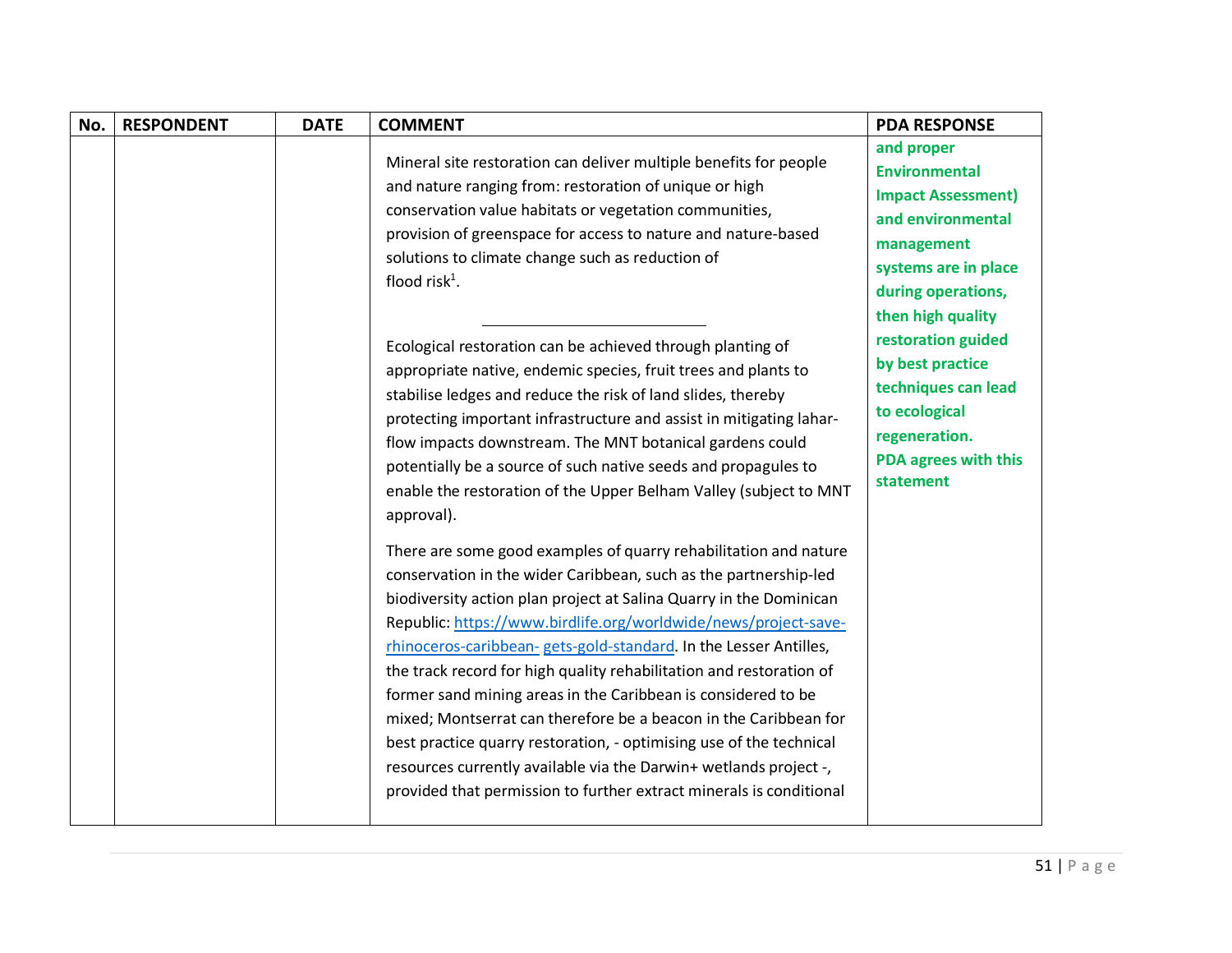| No. | <b>RESPONDENT</b> | <b>DATE</b> | <b>COMMENT</b>                                                                                                                                                                                                                                                                                                                                                                                                                                                                                                                                                      | <b>PDA RESPONSE</b>                                                                                                                                                                       |
|-----|-------------------|-------------|---------------------------------------------------------------------------------------------------------------------------------------------------------------------------------------------------------------------------------------------------------------------------------------------------------------------------------------------------------------------------------------------------------------------------------------------------------------------------------------------------------------------------------------------------------------------|-------------------------------------------------------------------------------------------------------------------------------------------------------------------------------------------|
|     |                   |             | upon restoration of the existing previously worked areas in the                                                                                                                                                                                                                                                                                                                                                                                                                                                                                                     |                                                                                                                                                                                           |
|     |                   |             | Belham Valley formerly mined for sand.                                                                                                                                                                                                                                                                                                                                                                                                                                                                                                                              |                                                                                                                                                                                           |
|     |                   |             | <b>Ongoing sand mining in Montserrat and recommendations</b>                                                                                                                                                                                                                                                                                                                                                                                                                                                                                                        |                                                                                                                                                                                           |
|     |                   |             | The Darwin+ funded wetlands project (DPLUS098) has facilitated<br>resources and technical expertise to enable the provision of an<br>enhanced sand mining action plan and rehabilitation guidelines<br>for sand miners. It has also assisted in the initiation of a wetland<br>design concept for the lower Belham Valley, the vision of which<br>we hope to progress once the public have inputted and had their<br>say. Echoing the views of our NGO partner, the Montserrat<br>National Trust, RSPB recommends the adoption of the following<br>recommendations: | The PDA agrees that<br>going forward.                                                                                                                                                     |
|     |                   |             | 1.<br>Strengthen the regulatory framework by adopting and<br>implementing Sand mining legislation which grants<br>mining permits which are conditional upon site<br>rehabilitation and executed within a management<br>system underpinned by resources to enable adequate<br>enforcement                                                                                                                                                                                                                                                                            | 1. Strengthening the<br>legal framework                                                                                                                                                   |
|     |                   |             | Adoption of the Revised Local Area Plan for Belham<br>2.<br>should be done simultaneously with bringing into<br>effect improved mining management protocols and<br>guidelines for existing and future operations in the<br><b>Belham Valley</b>                                                                                                                                                                                                                                                                                                                     | 2. Improved mining<br>protocols are<br>conditions that will<br>form part of the sand<br>miner's agreement<br>for operating in the<br>two zones - Upper<br><b>Belham &amp; Fort Ghaut.</b> |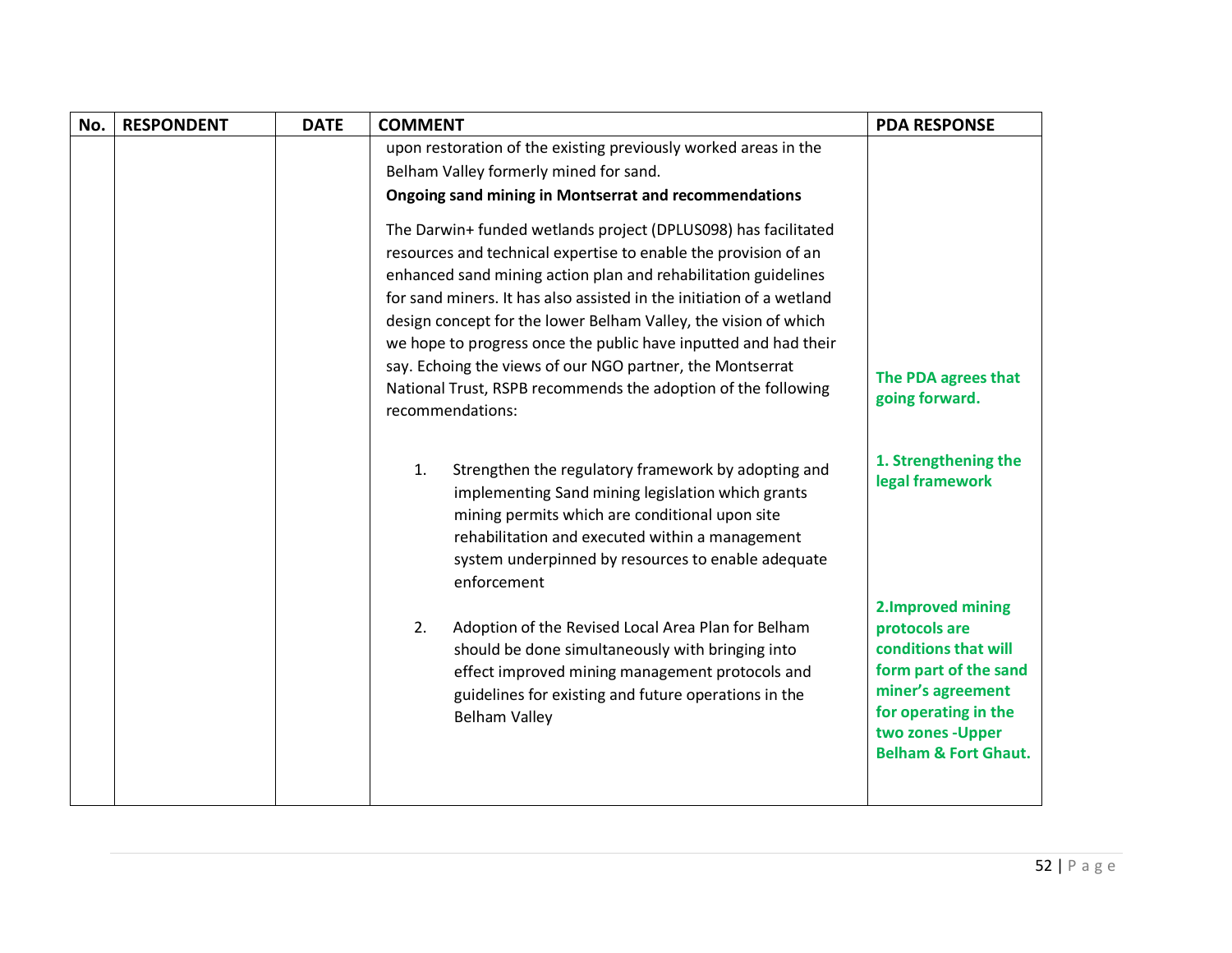| No. | <b>RESPONDENT</b> | <b>DATE</b> | <b>COMMENT</b>                                                                                                                                                                                                                                                                                                                                                            | <b>PDA RESPONSE</b>                                                                                                                 |
|-----|-------------------|-------------|---------------------------------------------------------------------------------------------------------------------------------------------------------------------------------------------------------------------------------------------------------------------------------------------------------------------------------------------------------------------------|-------------------------------------------------------------------------------------------------------------------------------------|
|     |                   |             | 3. Increase the regulatory and enforcement capacity                                                                                                                                                                                                                                                                                                                       | <b>3 Regular Monitoring</b>                                                                                                         |
|     |                   |             | of the Planning and Development Authority to                                                                                                                                                                                                                                                                                                                              | will be implemented                                                                                                                 |
|     |                   |             | enable regular monitoring and compliance review                                                                                                                                                                                                                                                                                                                           |                                                                                                                                     |
|     |                   |             | guided by the revised mining regulations; to                                                                                                                                                                                                                                                                                                                              |                                                                                                                                     |
|     |                   |             | include fulfilling the obligations of Environmental                                                                                                                                                                                                                                                                                                                       |                                                                                                                                     |
|     |                   |             | Impact Assessments as they relate to exploration                                                                                                                                                                                                                                                                                                                          |                                                                                                                                     |
|     |                   |             | of new mining sites                                                                                                                                                                                                                                                                                                                                                       |                                                                                                                                     |
|     |                   |             | 4. Commit to a landscape-scale approach to long-term<br>sustainable management of the Belham Valley and<br>Fort Ghaut, considering the historical, social,<br>cultural, environmental and economic values                                                                                                                                                                 | 4. Long term<br>commitment to<br>achieve the goals for<br>best practice<br>approach to sand<br>mining which leads to<br>an improved |
|     |                   |             | There is an opportunity presented through this process to achieve<br>a win-win; deliver a best practice quarry restoration in the upper<br>Belham Valley whilst protecting planned investment in the Lower<br>Belham Valley, through good restoration design and<br>implementation, which recognises the value of and potential to<br>restore Montserrat's lost wetlands. | management<br>framework taking<br>account of the<br>historical, social,<br>cultural,<br>environmental and<br>economic               |
|     |                   |             | For further information please contact RSPB UKOTs Officer -                                                                                                                                                                                                                                                                                                               | considerations.                                                                                                                     |
|     |                   |             | Caribbean, Lyndon John or RSPB Caribbean Territories<br>Programme Manager, Charlie Butt                                                                                                                                                                                                                                                                                   | Win win for all<br>stakeholders to                                                                                                  |
|     |                   |             | Email: Charlie.butt@rspb.org.uk; lyndon.john@rspb.org.uk;                                                                                                                                                                                                                                                                                                                 | include the                                                                                                                         |
|     |                   |             |                                                                                                                                                                                                                                                                                                                                                                           | <b>Government of</b>                                                                                                                |
|     |                   |             |                                                                                                                                                                                                                                                                                                                                                                           | <b>Montserrat, sand</b><br>miners and the                                                                                           |
|     |                   |             |                                                                                                                                                                                                                                                                                                                                                                           | general public.                                                                                                                     |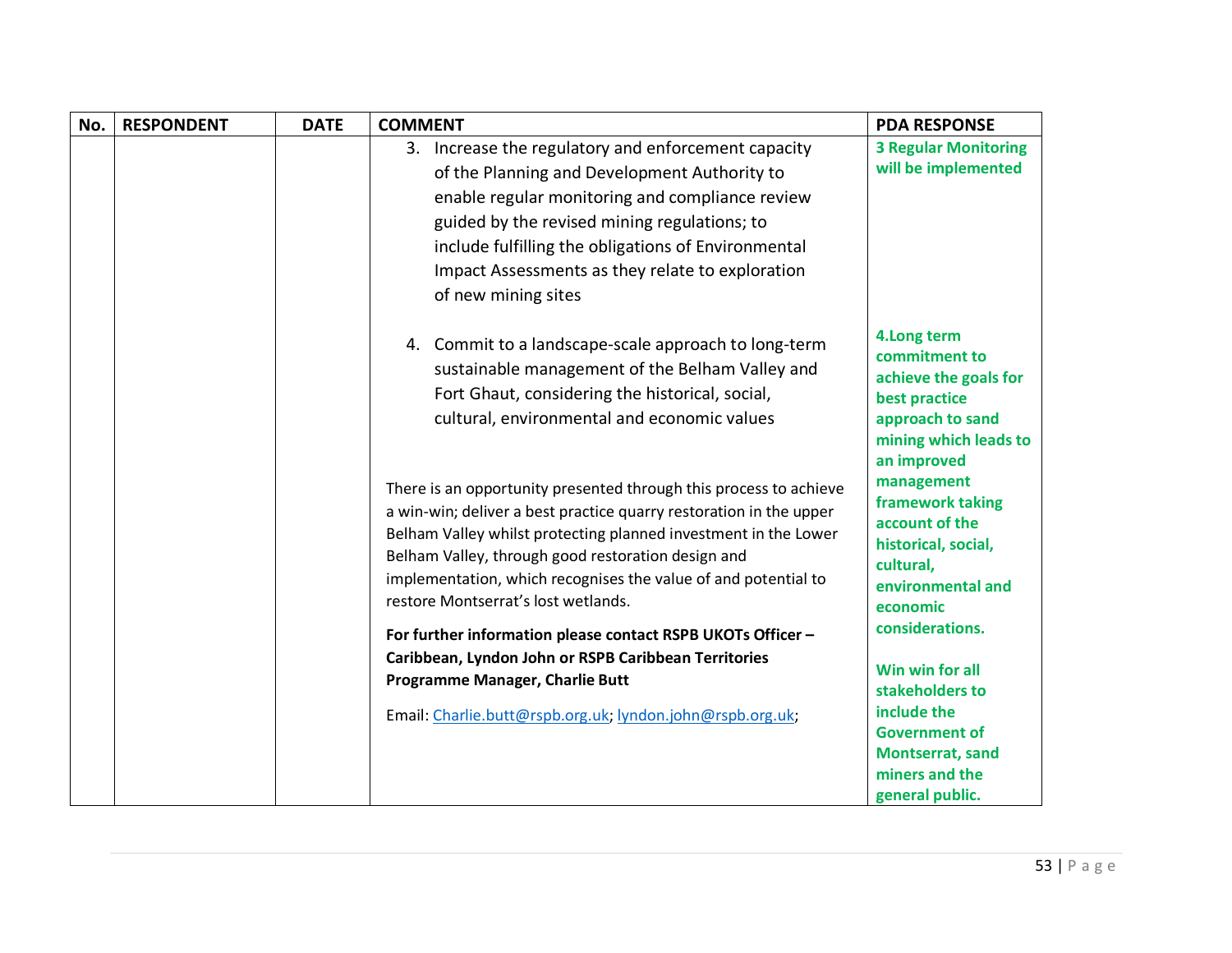## **MALHE VIBES RADIO PROGRAMME on 17 September 2020 at 7.00 pm ( 2 respondents)**

| No. | <b>RESPONDENT</b>      | <b>DATE</b> | <b>COMMENT</b>                                                                                                                                                                                                                                                                                                                                                                                                                                                                                                                                                                                                                                                                                                                                                                                                                                                                                                                                                                                                                                                           | <b>RESPONSE</b>                                                                                                                                                                                                                                                                                                                                                                                         |
|-----|------------------------|-------------|--------------------------------------------------------------------------------------------------------------------------------------------------------------------------------------------------------------------------------------------------------------------------------------------------------------------------------------------------------------------------------------------------------------------------------------------------------------------------------------------------------------------------------------------------------------------------------------------------------------------------------------------------------------------------------------------------------------------------------------------------------------------------------------------------------------------------------------------------------------------------------------------------------------------------------------------------------------------------------------------------------------------------------------------------------------------------|---------------------------------------------------------------------------------------------------------------------------------------------------------------------------------------------------------------------------------------------------------------------------------------------------------------------------------------------------------------------------------------------------------|
| 20  | <b>Kafu Cabey</b>      | 17/9/20     | In terms of those folks arguing with<br>their emotions into this whole thing.<br>The problem is seeing is believing and<br>goes on what they saw happening in the<br>Belham Valley that is still playing on<br>their mind. I know that it is going to be<br>different if you move to Fort Ghaut.<br>There are still folks who will be sceptical<br>because of what they have seen<br>happening in Belham. The main<br>challenge is going to be convincing<br>people that it is not going to happen<br>again. This is going to be the major<br>challenge because of what they saw.<br>The emotions are not so easy to keep<br>out. They don't understand the<br>technical things so I am hoping this is<br>taken on board. I do wish all the best for<br>the sand mining since it is 90% of our<br>export. We would not be exporting<br>anything. Let's work together to keep<br>this going. Listening to the radio for past<br>couple of weeks I feel there is no<br>Montserrat. It is time we change the<br>dialogue and the narrative and to make<br>it more positive. | The Ministry and the sand<br>miners have reviewed<br>what has taken place.<br>The purpose of this<br>exercise is to learn from<br>the mistakes and to<br>ensure going forward that<br>procedures, guidelines,<br>and regulations are put in<br>place so that the Ministry<br>can effectively manage<br>what is taking place.<br>The Sand miners must act<br>responsibly and abide by<br>the guidelines. |
| 21  | <b>Hubert Buffonge</b> | 17/9/20     | Benefits of sand mining going into                                                                                                                                                                                                                                                                                                                                                                                                                                                                                                                                                                                                                                                                                                                                                                                                                                                                                                                                                                                                                                       | <b>The Modification of the</b>                                                                                                                                                                                                                                                                                                                                                                          |
|     |                        |             | Plymouth because we have a jetty in                                                                                                                                                                                                                                                                                                                                                                                                                                                                                                                                                                                                                                                                                                                                                                                                                                                                                                                                                                                                                                      | <b>Physical Development</b>                                                                                                                                                                                                                                                                                                                                                                             |
|     |                        |             | Plymouth which is almost                                                                                                                                                                                                                                                                                                                                                                                                                                                                                                                                                                                                                                                                                                                                                                                                                                                                                                                                                                                                                                                 | Plan supports the need for                                                                                                                                                                                                                                                                                                                                                                              |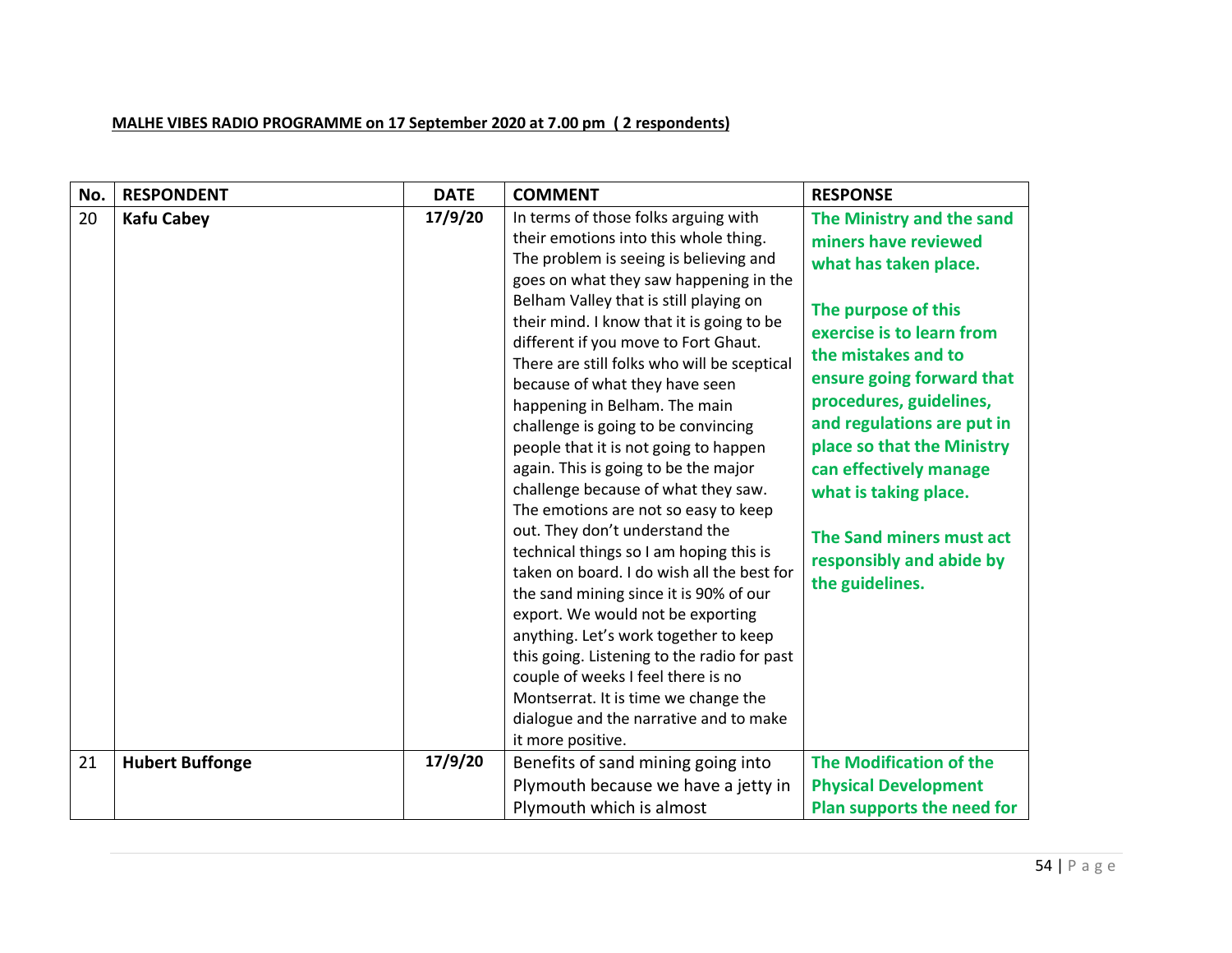| completely buried. One of the<br>benefits of mining would reduce<br>siltation going around the jetty. I<br>think twice already large sums of<br>money in excavating trying to<br>dredge out the jetty for geothermal<br>project 2-3 yrs ago. Mining in the<br>Fort Ghaut that are marked out for<br>us would help to reduce the siltation<br>and to clear present pier.<br>2. It would take the trucks off the<br>road extracting and exporting from<br>Plymouth. One person in Cork Hill<br>who occupies house where tuck<br>traverse. We need to cut quickly into<br>getting into Plymouth and help | sand mining in Plymouth.<br><b>The Authority have</b><br>extended the consultation<br>process to allow more<br>persons to comment on<br>the Modification exercise<br>by extending for another<br>month. |
|-------------------------------------------------------------------------------------------------------------------------------------------------------------------------------------------------------------------------------------------------------------------------------------------------------------------------------------------------------------------------------------------------------------------------------------------------------------------------------------------------------------------------------------------------------------------------------------------------------|---------------------------------------------------------------------------------------------------------------------------------------------------------------------------------------------------------|
| export at a better rate.                                                                                                                                                                                                                                                                                                                                                                                                                                                                                                                                                                              |                                                                                                                                                                                                         |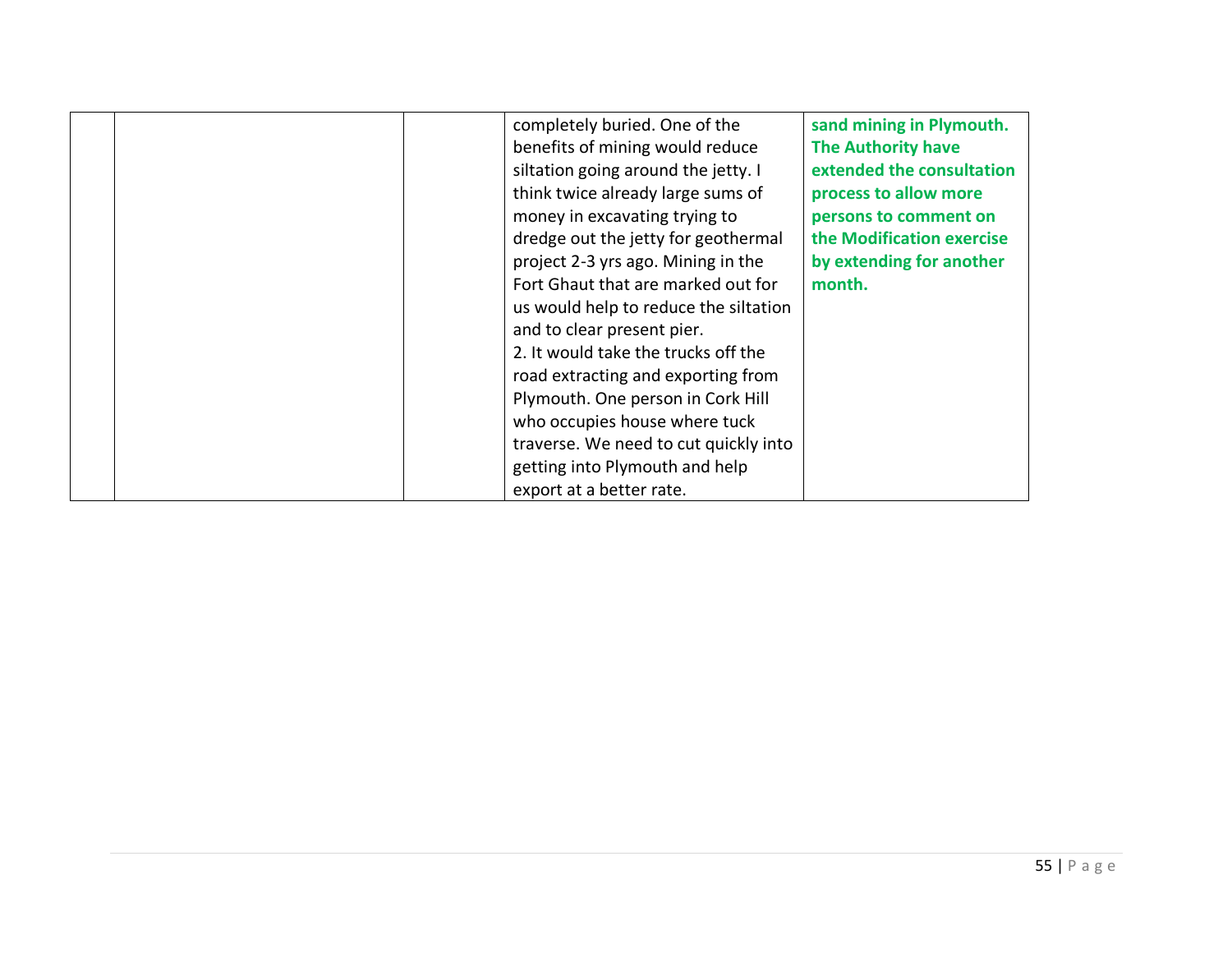## **Town Hall Meeting Montserrat Cultural Centre on 24th September 2020**

Total persons registered at the Montserrat Cultural Centre = 36 persons in attendance

| No. | <b>RESPONDENT</b>                                                          | <b>DATE</b> | <b>COMMENT</b>                                                                                                                                                                                                          | <b>RESPONSE</b>                                                                                                                           |
|-----|----------------------------------------------------------------------------|-------------|-------------------------------------------------------------------------------------------------------------------------------------------------------------------------------------------------------------------------|-------------------------------------------------------------------------------------------------------------------------------------------|
| 22  | <b>Veronica Christopher</b><br>1:23:08<br>Veronica Christopher is watching |             |                                                                                                                                                                                                                         |                                                                                                                                           |
| 23  | <b>Gestina Frith</b>                                                       |             | Why are there no figures for the risk of Landslides in<br>this analysis???? Landslides are also volcanic hazards;                                                                                                       | <b>Response from Director</b><br>of the MVO below:                                                                                        |
|     |                                                                            |             | it is said that they can occur long after volcanic<br>activity have reduced significantly.                                                                                                                              | <b>Dr Graham Ryan:</b>                                                                                                                    |
|     |                                                                            |             |                                                                                                                                                                                                                         | The analysis is for<br>pyrocalstic flow density<br>occurrence and would<br>include land slide<br>activity from the<br>volcanic dome"      |
| 24  | <b>Dee Forlife</b>                                                         |             | 4:10<br>Take me back to Dagenham Ryner s village                                                                                                                                                                        | <b>The Modification is for</b><br><b>Fort Ghaut and not</b><br><b>Dagenham Ryner's</b><br>village                                         |
| 25  | <b>Terrena Malone</b>                                                      |             | #MONTSERRATIANS ALONE SHOULD BE<br>BENEFITTING FROM ALL THAT ASH WA DE HELL<br>SAND MINDERS I WANT TO<br>HEAR <b>#MONTSERRATIANS</b> MAKING BLOCKS FROM<br>THE ASH TO BUILD MORE HOUSES A YOU FULL OF<br><b>RUBBISH</b> | <b>All Montserratians</b><br>would benefit from<br>the ash and volcanic<br>material. Benefits<br>derived from the sand<br>mining industry |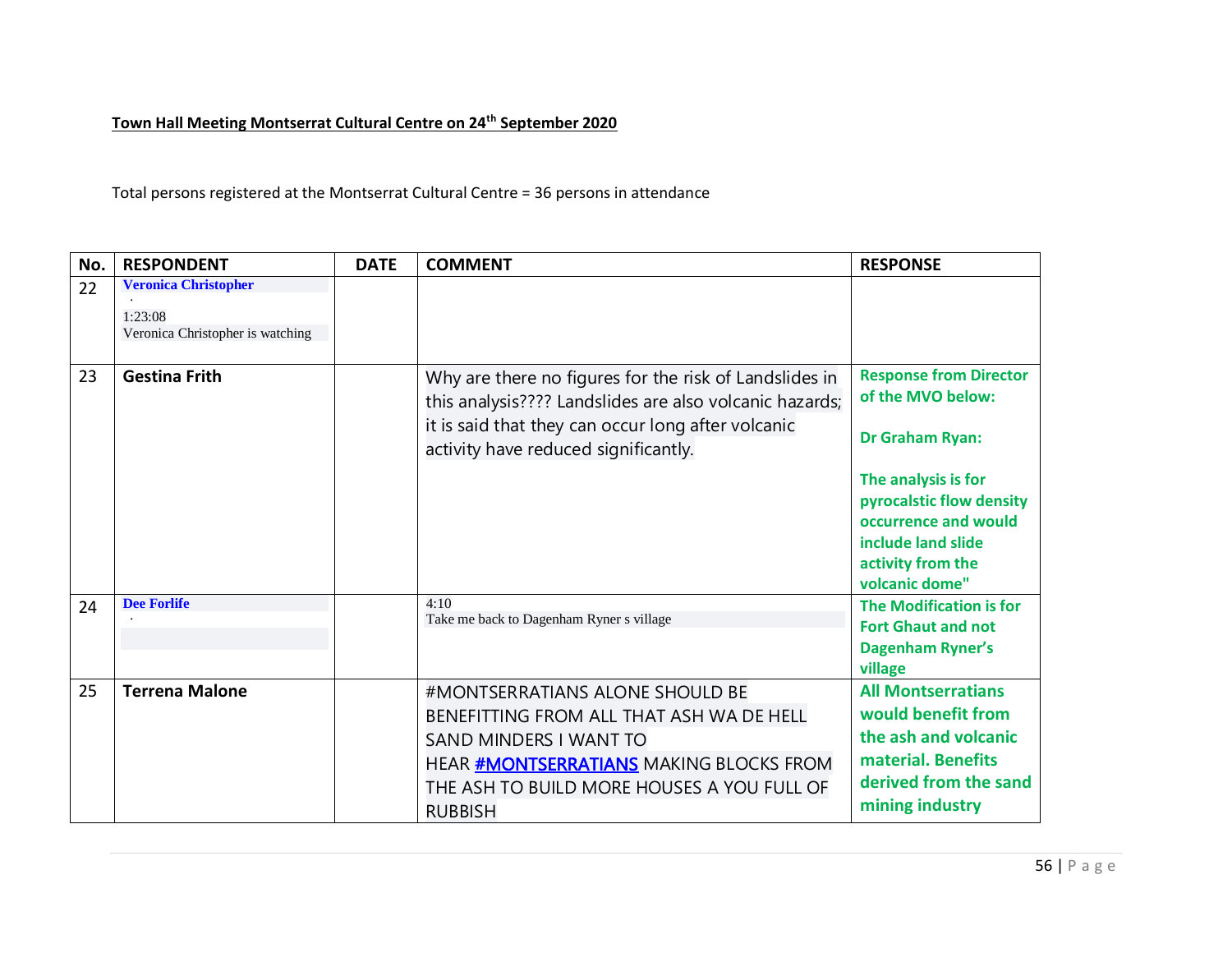|    |                       | WHY ASK THE ASH BELONGS TO ALL                           | would help the local      |
|----|-----------------------|----------------------------------------------------------|---------------------------|
|    |                       | <b>MONTSERRATIANS.</b>                                   | economy                   |
|    |                       | Who is this LADY SPEAKING?                               |                           |
|    |                       | ASH AND SAND CAN MAKE BLOCKS AND MANY                    |                           |
|    |                       | <b>MORE THINGS.</b>                                      |                           |
|    |                       | YOU RICH #MONTSERRATIANS NEED START THINK                |                           |
|    |                       | <b>ABOUT THE POOR</b>                                    |                           |
|    |                       | MONTSERRATIANS #BALANCE THINGS THE RICH                  |                           |
|    |                       | HAD ENOUGH OF MONTSERRAT SIMPLE WHO                      |                           |
|    |                       | <b>SHOULD</b>                                            |                           |
|    |                       | BENEFITS <b>#MONTSERRAT #ECONOMY</b> AND                 |                           |
|    |                       | <b>MONTSERRATIANS.</b>                                   |                           |
|    |                       |                                                          |                           |
|    |                       | <b>Environmental Risk?</b>                               |                           |
|    |                       |                                                          |                           |
|    |                       | PEOPLE OWN DEM LAND WA DO A U                            |                           |
|    |                       | MINDING SINCE 2012 WOW WHAT HAS THAT                     |                           |
|    |                       | BENEFITED MONTSERRAT <b>#PEOPLE</b> OVER THOSE           |                           |
|    |                       | YEARS? ROB A YOU ROBBING OUT #MONTSERRAT                 |                           |
| 26 | <b>Stephen Mendes</b> | I did look at the presentation and there are two areas   | The consultation          |
|    |                       | of concern, for the mining to be successful. One would   | process was extended      |
|    |                       | be the access routes, escape routes etc. In the          | for a further month to    |
|    |                       | confines of the ghaut the walls are very steep would     | allow for further         |
|    |                       | need to have a way out. The more areas you have to       | public input.             |
|    |                       | get out would be reducing the risks. Try and establish   |                           |
|    |                       | access routes. If private lands are involved you would   |                           |
|    |                       | have to get into negotiation. You might have to          | <b>More access routes</b> |
|    |                       | abandon your equipment and get out by foot. There        | would help; however,      |
|    |                       | are a sign to demark zone v and C. The sign is only on   | the plan addressed        |
|    |                       | one side and not sure of the orientation. It does not go | two access routes for     |
|    |                       | from A to B, does it parallel or perpendicular to the    | both the Upper            |
|    |                       |                                                          |                           |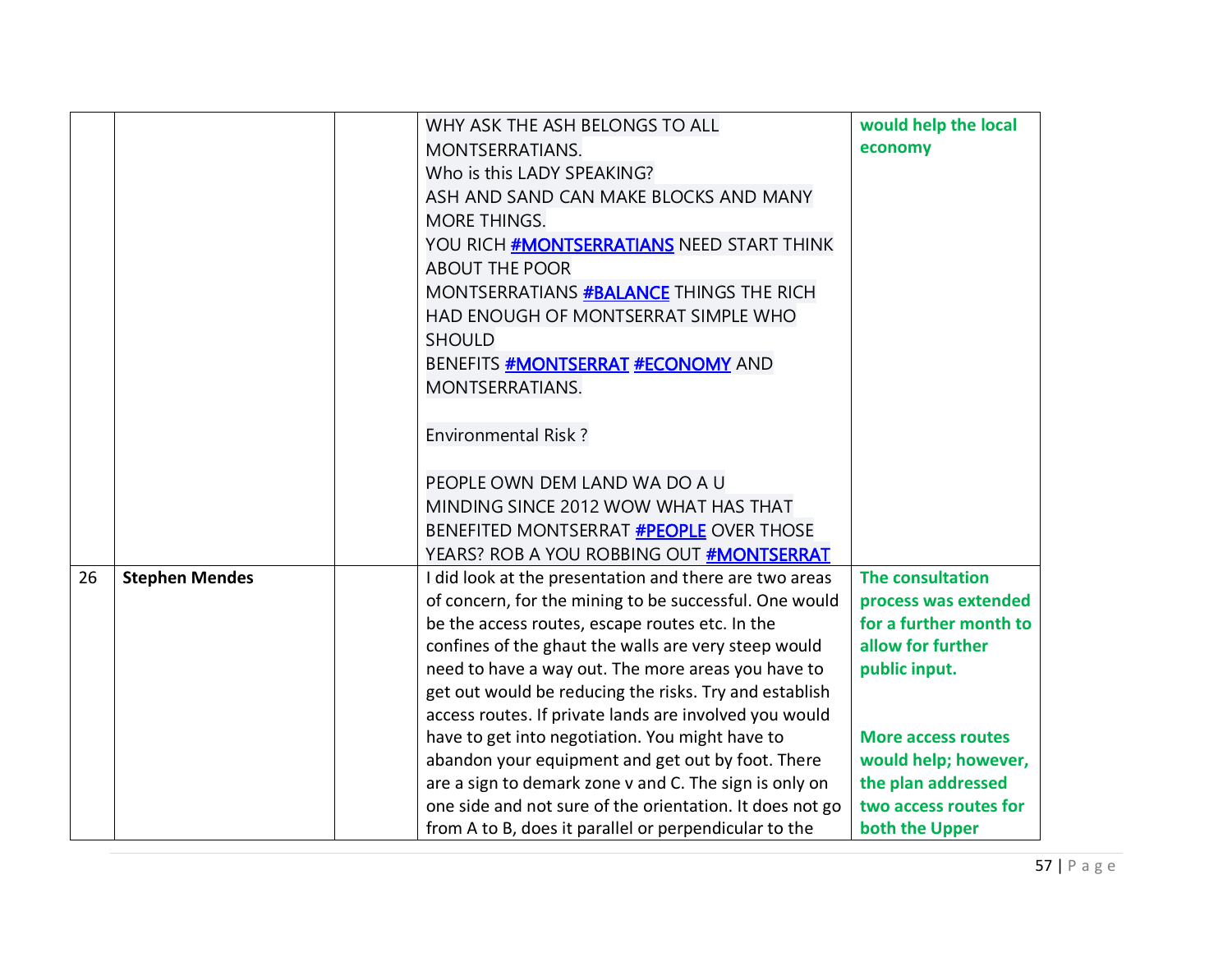|    |                       | ghaut. If you are going to demark areas for sand<br>mining, it has to be clear so that between left or right,<br>many signs where you should not go. it should be<br>better than just the one sign.<br>If that area becomes restricted is it only for staff that<br>are mining in the area. You have a lot of civilian going<br>into the same area where the mining operations are<br>taking place. They are not aware of the risks as<br>opposed to the miners. Miners are more aware of the<br>area compared to a regular citizen. I am humbly<br>suggesting that signage again be put up where miners<br>have direct control of the area to prevent persons<br>going up there without any knowledge of the area and<br>putting themselves at risks and truing around to blame<br>the sand miners. Want sand miners to take more<br>responsibility that we are working and don't come. | <b>Belham and Fort</b><br>Ghaut.                                                                                                                                                                                                                                                |
|----|-----------------------|------------------------------------------------------------------------------------------------------------------------------------------------------------------------------------------------------------------------------------------------------------------------------------------------------------------------------------------------------------------------------------------------------------------------------------------------------------------------------------------------------------------------------------------------------------------------------------------------------------------------------------------------------------------------------------------------------------------------------------------------------------------------------------------------------------------------------------------------------------------------------------------|---------------------------------------------------------------------------------------------------------------------------------------------------------------------------------------------------------------------------------------------------------------------------------|
| 27 | <b>Nicole Duberry</b> | Questions for the sand miners. The Ministry is putting<br>stuff in place to avoid mistakes of the past so it does<br>not happen in the future. What to know what the sand<br>miners are going to do to help us and for us to help<br>them.                                                                                                                                                                                                                                                                                                                                                                                                                                                                                                                                                                                                                                               | The Ministry is putting<br>the necessary<br>framework in place to<br>improve the<br>management of the<br>sand mining sector<br>where the sand miners<br>are expected cooperate<br>and ensure best<br>practice measures are<br>incorporated into their<br>day to day operations. |
| 28 | <b>Nigel Osborne</b>  | We have spoken as a group on how we are going to go<br>forward regarding the environmental impact and the<br>environmental issues. We are willing to work with the                                                                                                                                                                                                                                                                                                                                                                                                                                                                                                                                                                                                                                                                                                                       | The sand miners are<br>expected to work<br>with the Ministry and                                                                                                                                                                                                                |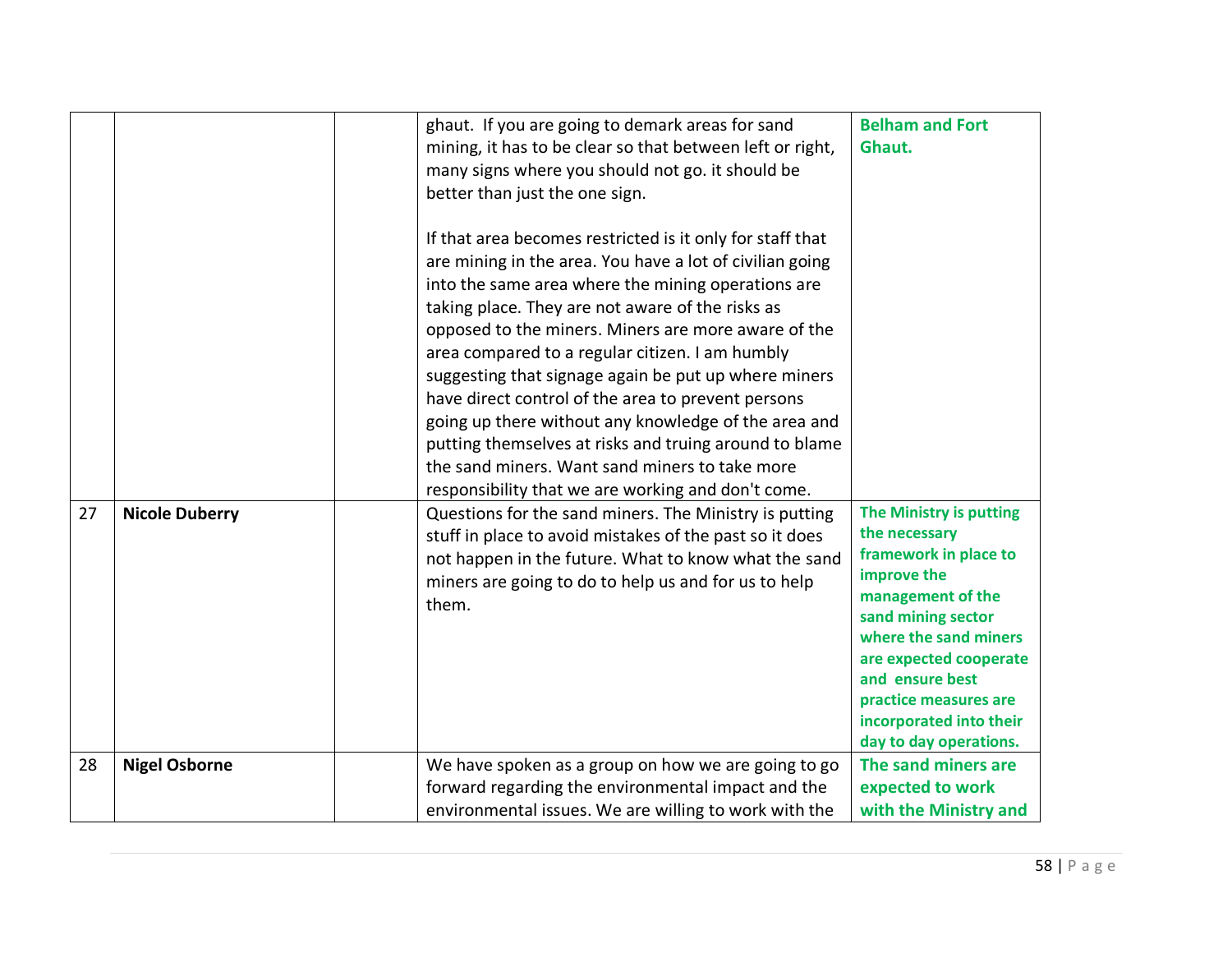|  | environmental department once they make their            | the Department of           |
|--|----------------------------------------------------------|-----------------------------|
|  | requests on how things are to be done. We assume we      | <b>Environment to</b>       |
|  | will be sitting together and coming up with a plan of    | ensure sand mining is       |
|  | the best way of rehabilitating as opposed to             | managed in line with        |
|  | restoration of the area. We are on board as a group      | best practice, and the      |
|  | are working in conjunction to make this happen. I        | requirements                |
|  | want to make some clarity on the lahars been spoken      | outlined in the             |
|  | about and the risks. The risks as presented is           | <b>Environmental Impact</b> |
|  | acceptable. When it rains it is expected that no work is | Assessment.                 |
|  | carried out. Even though MVO does not monitor rain       |                             |
|  | fall we monitor what is happening we move our            | DOE is working with         |
|  | equipment and keep our workers safe. If we are           | <b>RSPB to rehabilitate</b> |
|  | working and we see a lot of raining we shut down for     | the Belham area             |
|  | the day and remove the equipment. In Plymouth we         | where sand miners           |
|  | have not seen much in terms of lahars in the years we    | would need to form          |
|  | have been working there. We have seen in Belham. I       | part of the plan for        |
|  | don't know how much lahars take place in Plymouth.       | the rehabilitation          |
|  |                                                          | exercise.                   |
|  |                                                          |                             |
|  | The economics and the benefits to Montserrat some        | The GOM of                  |
|  | was discussed in the slides. In addition to that it goes | <b>Montserrat is fully</b>  |
|  | beyond the fuel and what we get at the port and what     | aware of the                |
|  | Customs get. We bring in a lot of tires and a lot of     | contribution of the         |
|  | other things to keep this business sustainable. The      | sand mining sector.         |
|  | duty rates on these are relatively high. The equipment   | As a result, the            |
|  | we bring and from time to time we need new ones.         | proposed                    |
|  |                                                          | modification process        |
|  | Government gets revenue from these sources and not       | is ongoing to expand        |
|  | spoken about. It is a lot of money. The fuel number is   | sand mining into both       |
|  | high. Every year it has increased . Montserrat is now    | <b>Upper Belham and</b>     |
|  | becoming more known for its product and the quality      | <b>Fort Ghaut in Zone V</b> |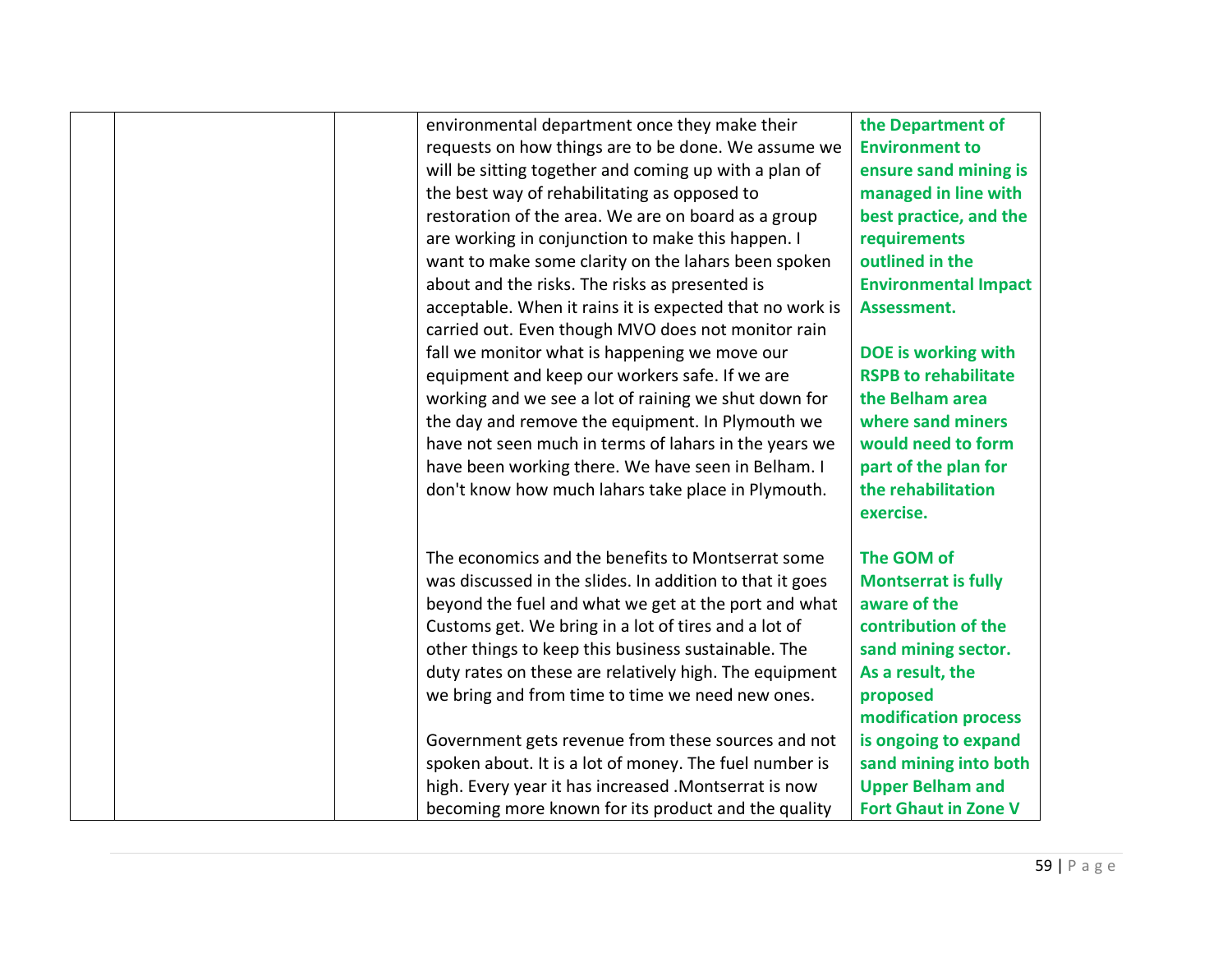|    |                             | of the product. We anticipate continues growth in the<br>industry. It is very critical and the powers that be. We<br>need to have some security that our customers can be<br>assured that we have a continuous supply and our<br>supply will be long term and quality that is required.<br>The ash and tile factory had to do with economics<br>costs of electricity and things like that. We looking at<br>renewable energy for Montserrat and our energy costs<br>would fall. More companies are recognizing the<br>benefits of porcelain to be of good quality. We need<br>to look beyond the impacts. Environmental impacts<br>are critical and important. Economic impacts can be<br>great going forward once we have Government<br>support to keep this country going. | <b>Director MVO:</b><br><b>The Risk Assessment</b><br>follows the<br>methodology for<br>assessing risks on<br><b>Montserrat from the</b><br>volcano. It does not<br>take into account<br>various plans you<br>have in place that<br>when it is raining you<br>don't work and so on.<br>The risks as presented<br>will be on the<br>conservative side and<br>that is the framework<br>of risks is calculated<br>and is in fact correct." |
|----|-----------------------------|------------------------------------------------------------------------------------------------------------------------------------------------------------------------------------------------------------------------------------------------------------------------------------------------------------------------------------------------------------------------------------------------------------------------------------------------------------------------------------------------------------------------------------------------------------------------------------------------------------------------------------------------------------------------------------------------------------------------------------------------------------------------------|-----------------------------------------------------------------------------------------------------------------------------------------------------------------------------------------------------------------------------------------------------------------------------------------------------------------------------------------------------------------------------------------------------------------------------------------|
| 29 | <b>Winston" Kafu" Cabey</b> | In terms of lahars or mudflows. Take you back I note<br>there was a project to place flow meters in the Belham                                                                                                                                                                                                                                                                                                                                                                                                                                                                                                                                                                                                                                                               | Dr Graham Ryan<br>would have provided                                                                                                                                                                                                                                                                                                                                                                                                   |
|    |                             | Valley. Do you think there is a possibility of getting                                                                                                                                                                                                                                                                                                                                                                                                                                                                                                                                                                                                                                                                                                                       | his response in the                                                                                                                                                                                                                                                                                                                                                                                                                     |
|    |                             | some in Fort. Ghaut. It will give not only the sand                                                                                                                                                                                                                                                                                                                                                                                                                                                                                                                                                                                                                                                                                                                          | town hall meeting                                                                                                                                                                                                                                                                                                                                                                                                                       |
|    |                             |                                                                                                                                                                                                                                                                                                                                                                                                                                                                                                                                                                                                                                                                                                                                                                              |                                                                                                                                                                                                                                                                                                                                                                                                                                         |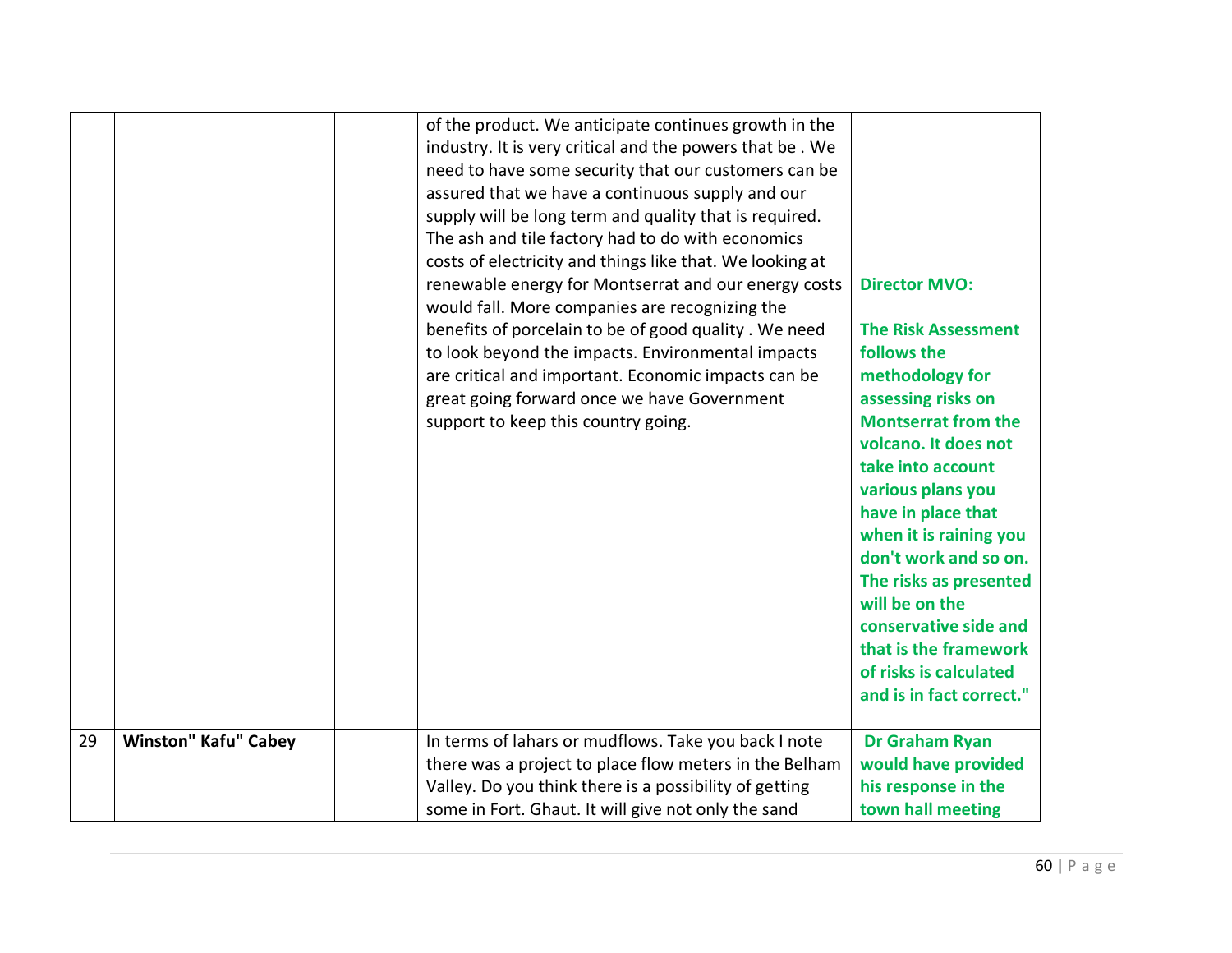|  | miners but the MVO advance warning if something is<br>going to happen.                                    | which is captured<br>below:                   |
|--|-----------------------------------------------------------------------------------------------------------|-----------------------------------------------|
|  |                                                                                                           |                                               |
|  | 2. When you did the risks assessment, how much you                                                        | <b>Dr Graham Ryan:</b>                        |
|  | take into consideration the pyro clastic flow density.<br>The amount of material you would do it in cubic | That is only possible                         |
|  | meters, Did you take into consideration the availability                                                  | with appropriate                              |
|  | of material at the top of the mountain to come down                                                       | funding. It will have                         |
|  | into Belham or Fort Ghaut and the stability of the                                                        | to come at a costs                            |
|  | dome.                                                                                                     | and maintenance and                           |
|  |                                                                                                           | so on. People can get<br>a false sense of     |
|  | This is for the sand miners. I noticed you have said                                                      | security. However, it                         |
|  | what the government makes and the port Authority                                                          | is something that can                         |
|  | etc but not what the sand miners make. I need to                                                          | be investigated.                              |
|  | know a little but about that it has to be a balance.                                                      |                                               |
|  | Sand miner s could give us what they make per barge.                                                      | <b>Studies regarding the</b><br>density of a  |
|  | The other is the route to Fort Ghaut which is the top of                                                  | pyroclastic flow is                           |
|  | Lovers Lane. Mr. Buffonge spoke about Wapping and                                                         | new. Some things are                          |
|  | Aymers Ghaut. Explain to us what is happening there                                                       | being researched and                          |
|  | in terms of land. When you across from Lover's lane                                                       | have recently become                          |
|  | there were properties there. How you negotiate to get                                                     | available to us, which<br>we would be able to |
|  | to Fort Ghaut going across people land.                                                                   | use. We are looking                           |
|  | The director mentioned about channel and                                                                  | at the historical                             |
|  | meandering. What I have learnt from the scientist you                                                     | pyroclastic flow                              |
|  | have to be very careful when making channels. The                                                         | activity and doing                            |
|  | advice from top scientists is to look and seen what                                                       | comparisons. The                              |
|  | nature is doing and to help nature.                                                                       | dome is been very                             |
|  |                                                                                                           | inactive, with no new                         |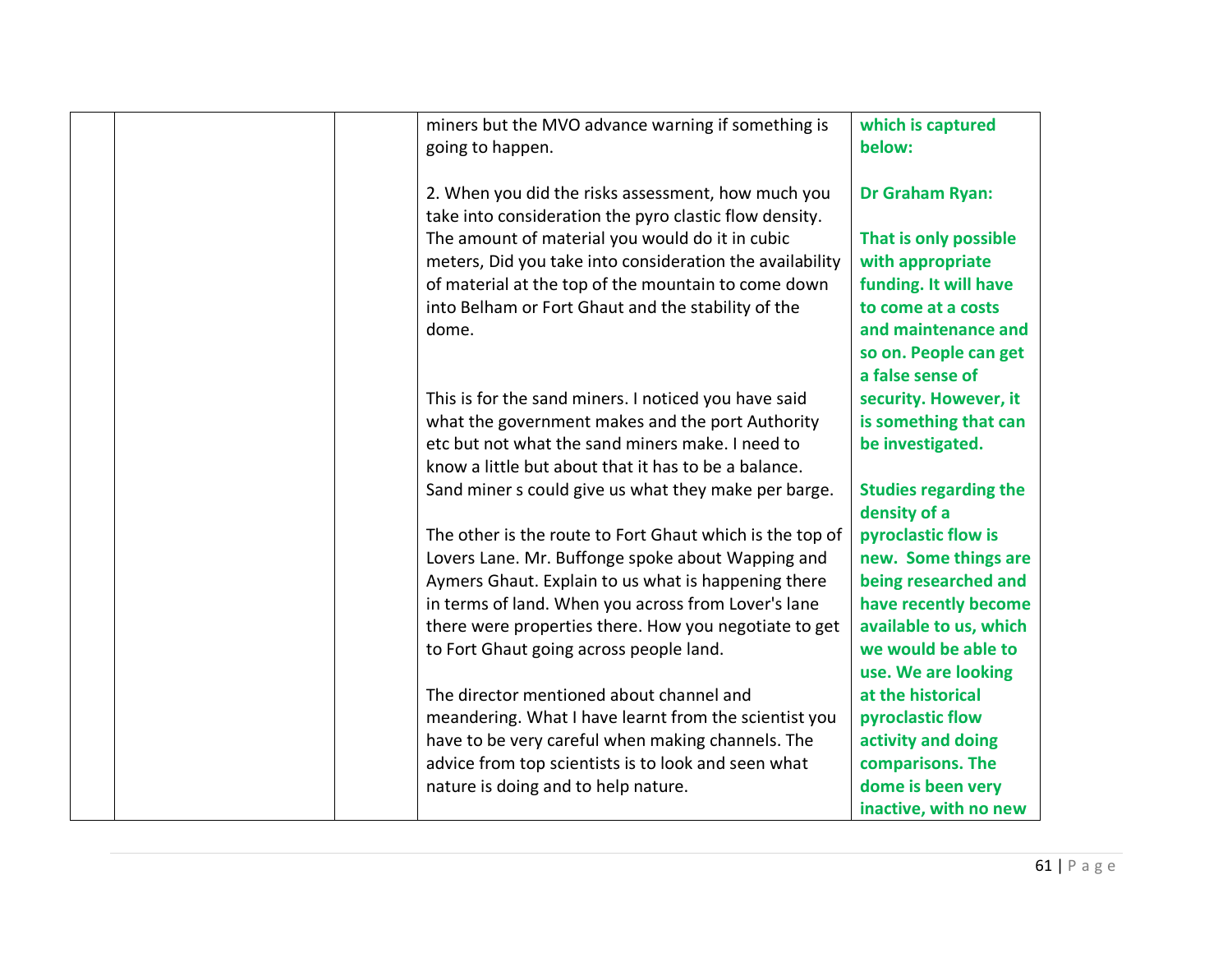|  | magma extrusion              |  |
|--|------------------------------|--|
|  | since 2010. There is         |  |
|  | however the                  |  |
|  | probability that the         |  |
|  | dome will restart            |  |
|  | again.                       |  |
|  |                              |  |
|  | The lands are still          |  |
|  | recorded in person's         |  |
|  | name it the Land             |  |
|  | <b>Registry and Chief</b>    |  |
|  | <b>Surveyor are planning</b> |  |
|  | to re-establish ground       |  |
|  | control points to the        |  |
|  | area.                        |  |
|  |                              |  |
|  | <b>CS" Your boundary</b>     |  |
|  | has coordinate point         |  |
|  | and it can't change.         |  |
|  | We are not going to          |  |
|  | look for the original        |  |
|  | one's we plan to re-         |  |
|  | establish the original       |  |
|  | ones. We can re -            |  |
|  | establish the whole          |  |
|  | boundary for the Fort        |  |
|  | <b>Ghaut going up. We</b>    |  |
|  | can scale coordinates        |  |
|  | from the cadastral           |  |
|  | sheet. Your boundary         |  |
|  | for your home would          |  |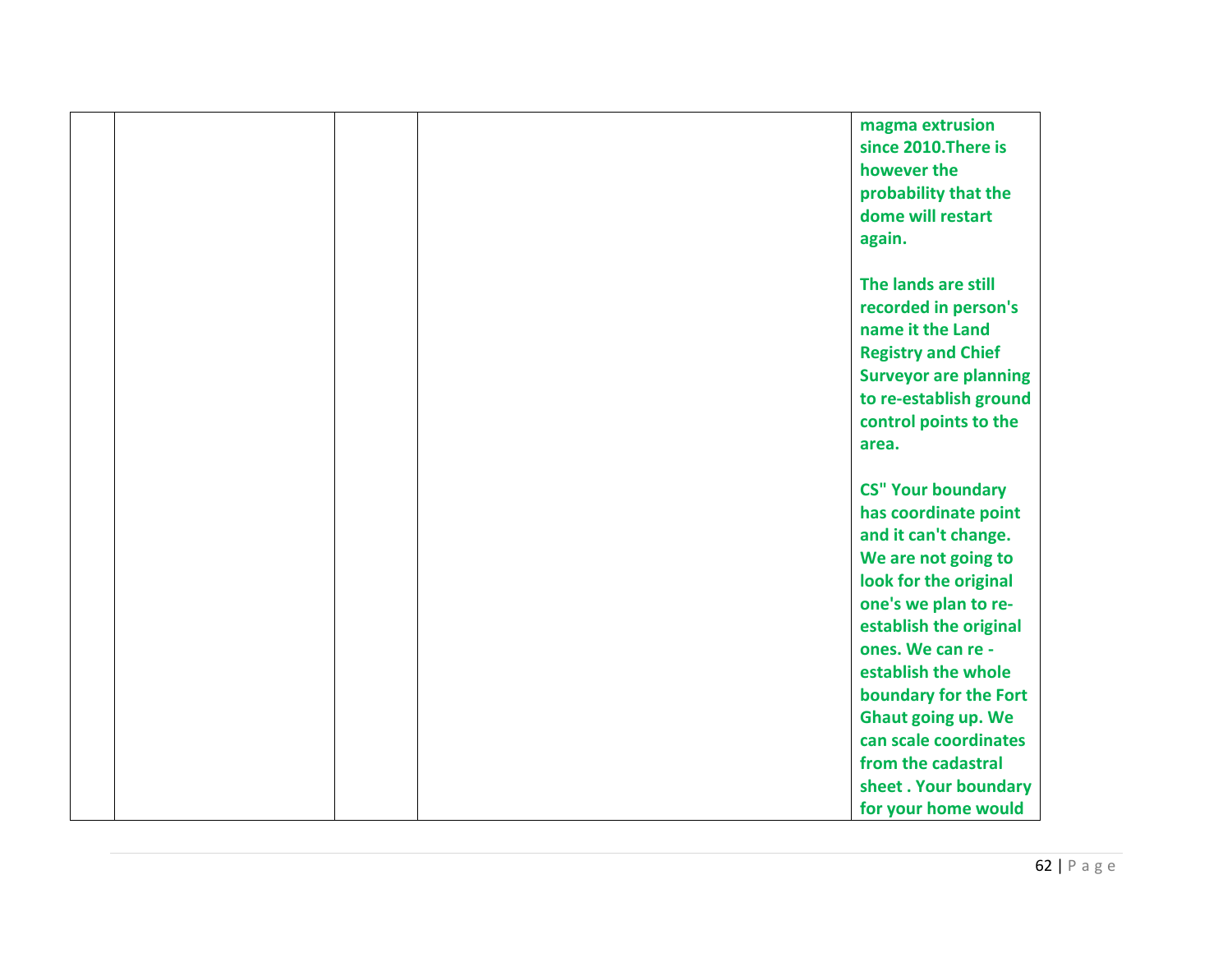|    |                        |                                                             | still be at the same         |
|----|------------------------|-------------------------------------------------------------|------------------------------|
|    |                        |                                                             | place even if it is          |
|    |                        |                                                             | covered up by 100            |
|    |                        |                                                             | feet of ash etc. That is     |
|    |                        |                                                             | why all surveys are          |
|    |                        |                                                             | registered in the            |
|    |                        |                                                             | <b>Lands and Survey</b>      |
|    |                        |                                                             | Department, so we            |
|    |                        |                                                             | have record of your          |
|    |                        |                                                             | plan."                       |
|    |                        |                                                             |                              |
|    |                        |                                                             | <b>Director DOE:</b>         |
|    |                        |                                                             |                              |
|    |                        |                                                             | We are not going to          |
|    |                        |                                                             | be designing so to           |
|    |                        |                                                             | speak. What we are           |
|    |                        |                                                             | going to do is to try to     |
|    |                        |                                                             | identify the original        |
|    |                        |                                                             | channel the water            |
|    |                        |                                                             | would take to enter          |
|    |                        |                                                             | the coast and then           |
|    |                        |                                                             | we work with that to         |
|    |                        |                                                             | establish a                  |
|    |                        |                                                             | rehabilitation line.         |
|    |                        |                                                             | <b>Not creating anything</b> |
|    |                        |                                                             | new work with what           |
|    |                        |                                                             | is that is ecologically      |
|    |                        |                                                             | sound.                       |
| 30 | <b>Hubert Buffonge</b> | I want to talk about the pros for going into Plymouth       | <b>The Modification</b>      |
|    |                        | and the life of the pier. Only 1/3 of the pier is available | exercise takes               |
|    |                        | because of the siltation. I am thinking if we were          | account of Upper             |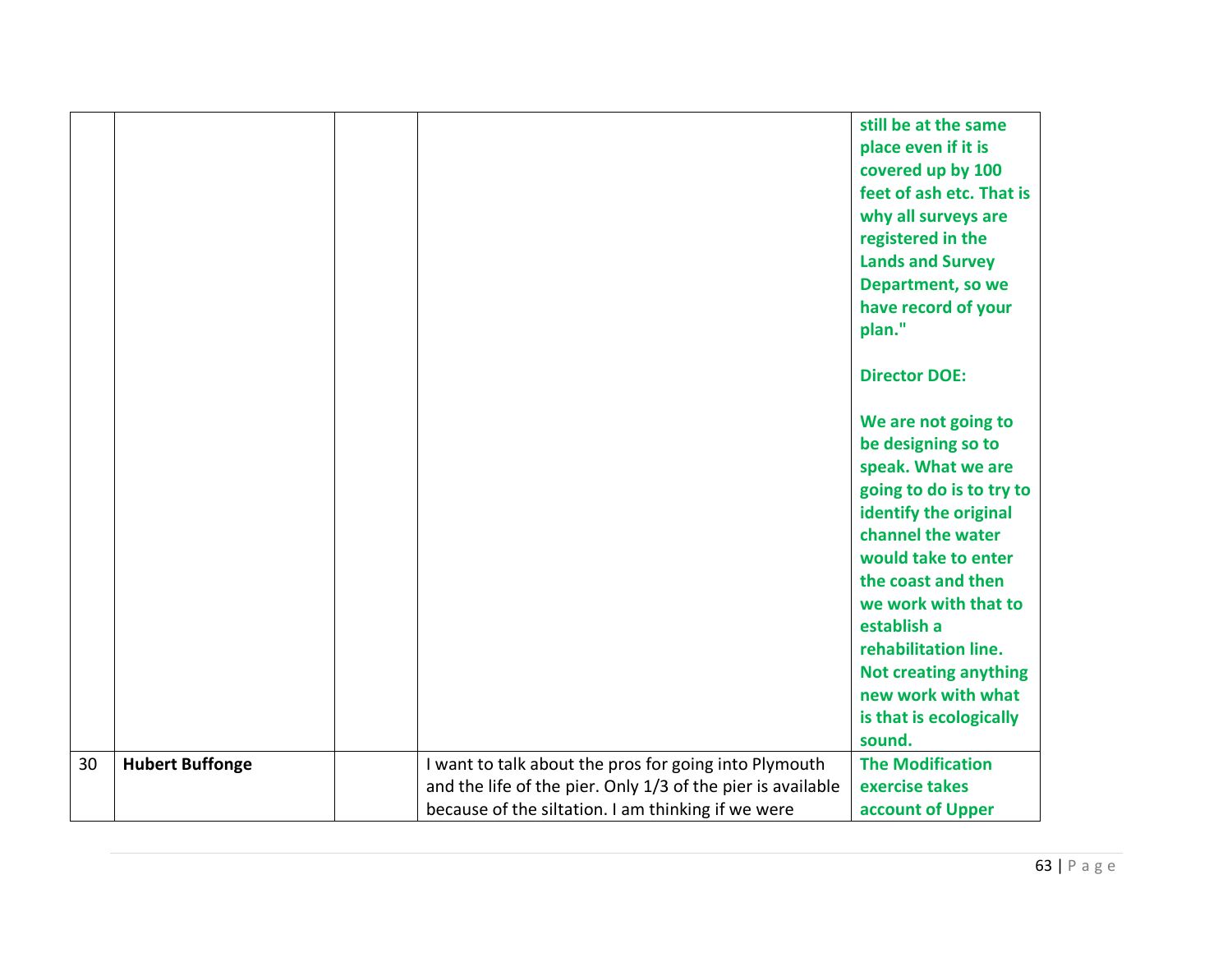|    |                      |                                                           | <b>Belham and Fort</b>       |
|----|----------------------|-----------------------------------------------------------|------------------------------|
|    |                      | mining in the Plymouth area we would help to reduce       |                              |
|    |                      | the amount of siltation that is going under the pier      | <b>Ghaut. The dredging</b>   |
|    |                      | and preventing barges from docking properly. Couple       | is an issue because of       |
|    |                      | years ago we had the geothermal project twice the         | siltation but if the         |
|    |                      | Government had to dredge the pier to allow boat to        | <b>Modification exercise</b> |
|    |                      | come in. Millions of dollars was spent just to do that.   | is successful the            |
|    |                      | Try to kill two birds with one stone. If we go up to      | siltation to Plymouth        |
|    |                      | Upper Belham we just would be mining. If we go into       | jetty could be               |
|    |                      | Plymouth, Aymers Ghaut those sort of areas and of         | minimised. The               |
|    |                      | new land in Plymouth we have not spoken about. Fort       | impacts to residents         |
|    |                      | Ghaut might be a small channel.300 meters below the       | in Cork Hill would be        |
|    |                      | Government house going on to Kinsale. Moving to           | further reduced as           |
|    |                      | Plymouth would help the pier to move sand form            | well. Upper Belham           |
|    |                      | getting unto pier. You will be taking the trucks off the  | offers possibility for       |
|    |                      | road and GOM taking about destruction to roads. That      | further sand mining          |
|    |                      | area no trucks on the road.                               | which is a resource as       |
|    |                      | There are a few people trying to go back to Cork Hill     | well even though             |
|    |                      | sometime we see light on in Cork Hill they have solar     | area is limited.             |
|    |                      | power and people trying to go back. Would not want        |                              |
|    |                      | to have trucks passing by all day and night. The Upper    |                              |
|    |                      | Belham is like a bottle neck which is very tight and      |                              |
|    |                      | access is ackward. Visibility is some what restrictive. I |                              |
|    |                      | have seen those figures from Plymouth and agree with      |                              |
|    |                      | you. We have to look back at the 8 years exporting in     |                              |
|    |                      | Plymouth from 2012 might have one or two days             |                              |
|    |                      | where MVO. Think about expanded areas around Fort         |                              |
|    |                      | Ghaut and a lot more material in the Upper Belham.        |                              |
| 31 | <b>Benneth Roach</b> | Tell Mr. Buffonge and the sand mines they have my         | <b>Director DOE:</b>         |
|    |                      | vote to go to Plymouth. He has made a good case from      |                              |
|    |                      | Belham to Fort Ghaut.                                     | In terms of best             |
|    |                      |                                                           | practice for instance I      |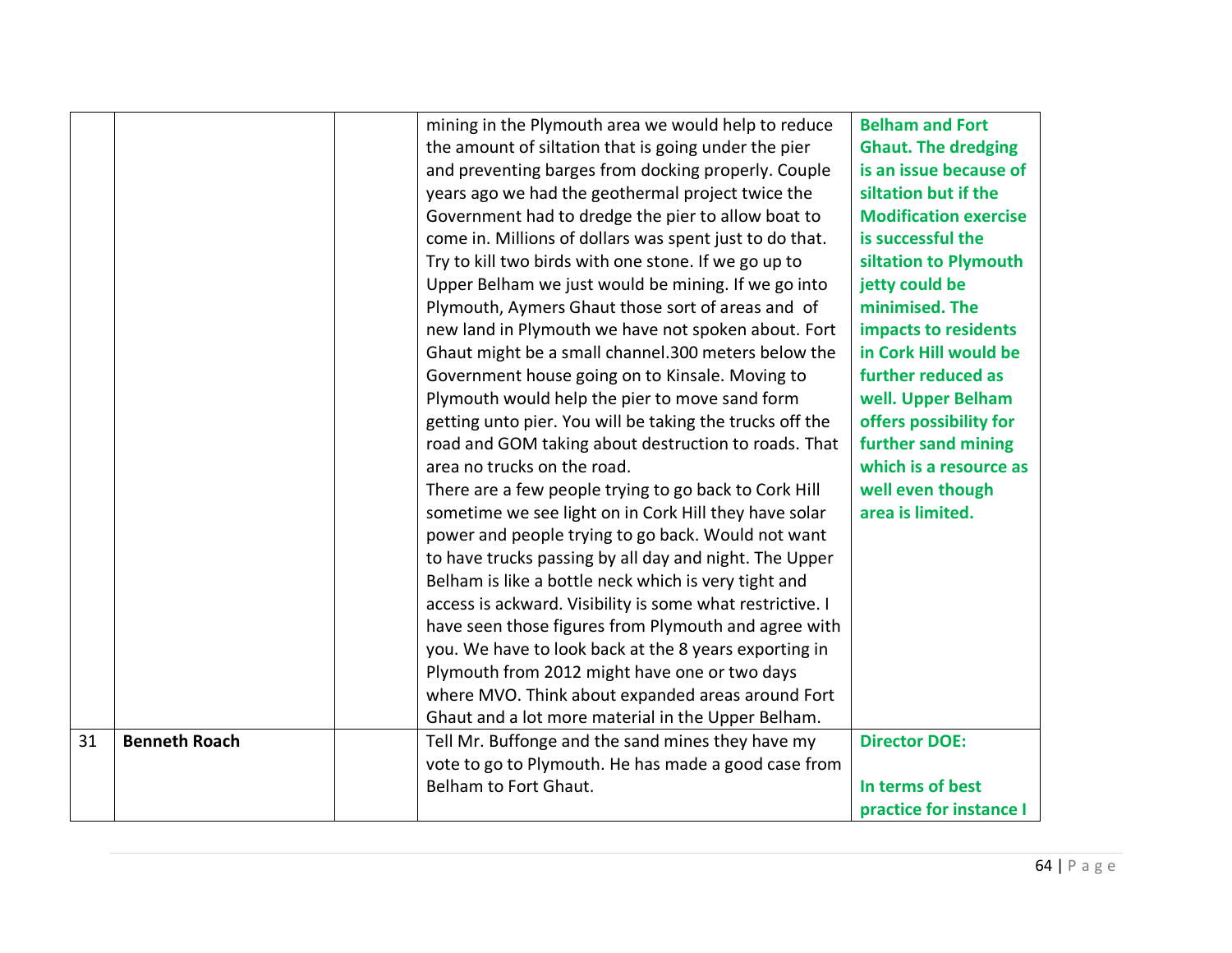|  | The other question for the last speaker, You spoke<br>about best practices. Could you give us an example as<br>to what those practices are. | gave an example in<br>the rehabilitation<br>concept. One is not to |
|--|---------------------------------------------------------------------------------------------------------------------------------------------|--------------------------------------------------------------------|
|  |                                                                                                                                             | discard the topsoil                                                |
|  | Fifteen years ago and five years before that there was                                                                                      | you would need it to                                               |
|  | great excitement we might be able to get something                                                                                          | plant native trees.                                                |
|  | from the ash. Is the ash still available. One was to                                                                                        | <b>Prior to the</b>                                                |
|  | make tiles etc.                                                                                                                             | excavation harvest                                                 |
|  |                                                                                                                                             | and store the topsoil<br>with the view that                        |
|  |                                                                                                                                             | you are going to use it                                            |
|  |                                                                                                                                             | once you finish                                                    |
|  |                                                                                                                                             | mining in a particular                                             |
|  |                                                                                                                                             | area.                                                              |
|  |                                                                                                                                             |                                                                    |
|  |                                                                                                                                             | <b>Another best practice</b>                                       |
|  |                                                                                                                                             | as far as waste is                                                 |
|  |                                                                                                                                             | concerned, is that oil                                             |
|  |                                                                                                                                             | spills are not left for                                            |
|  |                                                                                                                                             | the water to take the<br>oil to the coast where                    |
|  |                                                                                                                                             | it will contaminate                                                |
|  |                                                                                                                                             | the coastal areas and                                              |
|  |                                                                                                                                             | damage marine life.                                                |
|  |                                                                                                                                             |                                                                    |
|  |                                                                                                                                             | With regards the                                                   |
|  |                                                                                                                                             | trenches, it would be                                              |
|  |                                                                                                                                             | best to leave them so                                              |
|  |                                                                                                                                             | they could take the                                                |
|  |                                                                                                                                             | pressure of lahar                                                  |
|  |                                                                                                                                             | which would reduce                                                 |